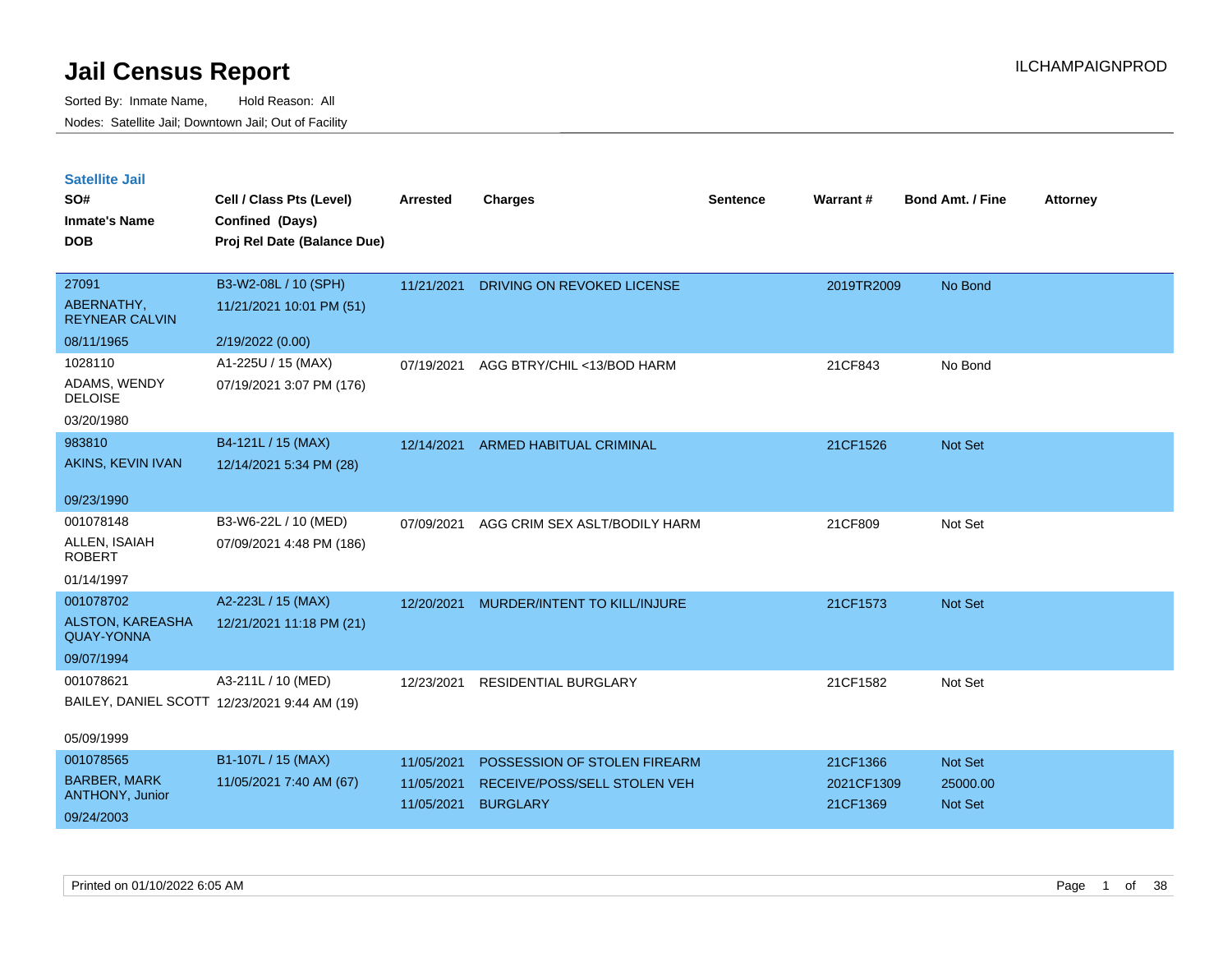Sorted By: Inmate Name, Hold Reason: All Nodes: Satellite Jail; Downtown Jail; Out of Facility

| ivouss. Saleling Jali, Downtown Jali, Out of Facility |                             |                 |                                          |                 |            |                         |                 |
|-------------------------------------------------------|-----------------------------|-----------------|------------------------------------------|-----------------|------------|-------------------------|-----------------|
| SO#                                                   | Cell / Class Pts (Level)    | <b>Arrested</b> | <b>Charges</b>                           | <b>Sentence</b> | Warrant#   | <b>Bond Amt. / Fine</b> | <b>Attorney</b> |
| <b>Inmate's Name</b>                                  | Confined (Days)             |                 |                                          |                 |            |                         |                 |
| <b>DOB</b>                                            | Proj Rel Date (Balance Due) |                 |                                          |                 |            |                         |                 |
|                                                       |                             |                 |                                          |                 |            |                         |                 |
| 1073281                                               | A2-222L / 5 (ADS)           | 11/15/2021      | DOM BTRY/CONTACT/1-2 PRECONV             |                 | 2021CF206  | 5000.00                 |                 |
| <b>BASLER, MONET</b><br><b>MARISA</b>                 | 11/15/2021 11:08 PM (57)    |                 |                                          |                 |            |                         |                 |
| 08/17/1994                                            |                             |                 |                                          |                 |            |                         |                 |
| 001078535                                             | B2-T4-16L / 15 (SPH)        |                 | 10/26/2021 CRIM SEX ASSAULT/FORCE        |                 | 21CF1305   | Not Set                 |                 |
| BERRY, DAVID ISAAC                                    | 10/26/2021 10:52 AM (77)    |                 |                                          |                 |            |                         |                 |
|                                                       |                             |                 |                                          |                 |            |                         |                 |
| 09/23/2000                                            |                             |                 |                                          |                 |            |                         |                 |
| 1057334                                               | B4-221U / 15 (MAX)          | 10/27/2021      | MURDER/INTENT TO KILL/INJURE             |                 |            | No Bond                 |                 |
| BEVERLY, DAVID<br><b>BENJAMIN</b>                     | 10/27/2021 1:42 PM (76)     |                 |                                          |                 |            |                         |                 |
| 03/31/1987                                            |                             |                 |                                          |                 |            |                         |                 |
| 29626                                                 | B1-105U / 10 (MED)          |                 | 11/09/2021 MFG/DEL 15<100 GR COCA/ANALOG |                 | 21CF1387   | Not Set                 |                 |
| <b>BISHOP, DARRELL</b><br>EDWARD                      | 11/09/2021 4:46 PM (63)     |                 |                                          |                 |            |                         |                 |
| 07/18/1968                                            |                             |                 |                                          |                 |            |                         |                 |
| 1042245                                               | A2-220U / 5 (ADS)           | 01/05/2022      | DRVG UNDER INFLU OF ALCOHOL              |                 | 17DT479    | 25000.00                |                 |
| <b>BLUE-CARTER,</b><br><b>JAZZLYN KAYONNA</b>         | 01/05/2022 10:05 PM (6)     |                 | 01/05/2022 AGG DUI/LIC SUSP OR REVOKED   |                 | 22CF19     | <b>Not Set</b>          |                 |
| 07/07/1996                                            |                             |                 |                                          |                 |            |                         |                 |
| 963337                                                | B2-DR / 10 (MED)            | 12/14/2021      | CRIMINAL DAMAGE <\$500/SCHOOL            |                 | 21CF262    | Not Set                 |                 |
| BONE, DALLAS<br>LOWELL                                | 12/14/2021 11:37 AM (28)    |                 |                                          |                 |            |                         |                 |
| 06/12/1984                                            |                             |                 |                                          |                 |            |                         |                 |
| 51247                                                 | B1-202U / 10 (MED)          | 04/15/2021      | FELON POSS/USE WEAPON/FIREARM            |                 | 21CF411    | Not Set                 |                 |
| <b>BROWN, DANTE</b><br><b>MAURICE</b>                 | 04/15/2021 6:24 PM (271)    |                 |                                          |                 |            |                         |                 |
| 04/19/1979                                            |                             |                 |                                          |                 |            |                         |                 |
| 29957                                                 | B4-222L / 15 (MAX)          | 11/13/2021      | FELON POSS/USE WEAPON/FIREARM            |                 | 21CF1390   | Not Set                 |                 |
| <b>BROWN, RODNEY</b><br><b>LOUIS</b>                  | 11/13/2021 8:57 PM (59)     | 11/13/2021      | AGG CRIM SX AB/>5 YR OLDER VIC           |                 | 2019CF0718 | 250000.00               |                 |
| 01/07/1968                                            |                             |                 |                                          |                 |            |                         |                 |

Printed on 01/10/2022 6:05 AM Page 2 of 38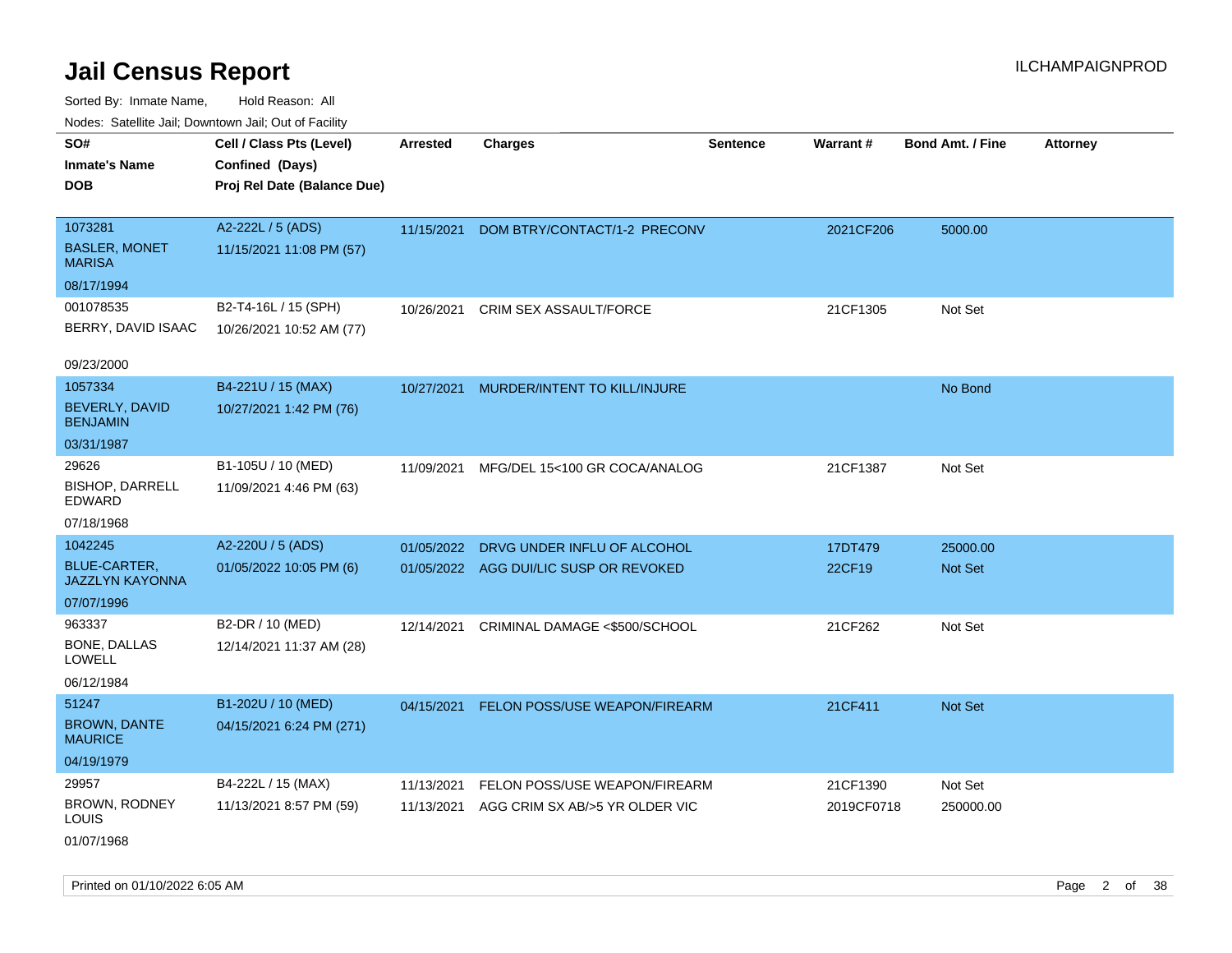| ivouss. Satellite Jali, Downtown Jali, Out of Facility |                                             |                 |                                          |                 |           |                         |                 |
|--------------------------------------------------------|---------------------------------------------|-----------------|------------------------------------------|-----------------|-----------|-------------------------|-----------------|
| SO#                                                    | Cell / Class Pts (Level)                    | <b>Arrested</b> | <b>Charges</b>                           | <b>Sentence</b> | Warrant#  | <b>Bond Amt. / Fine</b> | <b>Attorney</b> |
| <b>Inmate's Name</b>                                   | Confined (Days)                             |                 |                                          |                 |           |                         |                 |
| <b>DOB</b>                                             | Proj Rel Date (Balance Due)                 |                 |                                          |                 |           |                         |                 |
|                                                        |                                             |                 |                                          |                 |           |                         |                 |
| 001077945                                              | A1-225L / 10 (MED)                          | 11/13/2021      | AGG ASLT PEACE OFF/FIRE/ER WRK           |                 | 2021CF637 | 1000.00                 |                 |
| <b>BROWN, SIDREA</b>                                   | 11/13/2021 10:49 AM (59)                    | 11/13/2021      | <b>BURGLARY</b>                          |                 | 2021CF543 | 50000.00                |                 |
| <b>RENEIA</b>                                          |                                             | 11/17/2021      | <b>BURGLARY</b>                          |                 | 21CF1264  | 1000.00                 |                 |
| 07/23/1992                                             |                                             |                 |                                          |                 |           |                         |                 |
| 001078739                                              | BOOKF-2 / 5 (ADS)                           |                 | 01/05/2022 CRIMINAL TRESPASS BUILDING    |                 | 2020CM392 | 1000.00                 |                 |
| BRYANT, JUDITH ANN                                     | 01/05/2022 6:36 PM (6)                      |                 |                                          |                 |           |                         |                 |
|                                                        |                                             |                 |                                          |                 |           |                         |                 |
| 10/22/1957                                             |                                             |                 |                                          |                 |           |                         |                 |
| 995894                                                 | A4-106L / 10 (ADS)                          | 12/28/2021      | FELON POSSESS WEAPON/2ND+                | 5y (DOC)        | 2020CF709 | No Bond                 |                 |
|                                                        | BUTLER, JAMES LYNN 12/28/2021 11:05 AM (14) |                 |                                          |                 |           |                         |                 |
|                                                        |                                             |                 |                                          |                 |           |                         |                 |
| 12/04/1991                                             |                                             |                 |                                          |                 |           |                         |                 |
| 56936                                                  | B2-DR / 15 (SPH)                            | 11/01/2021      | PUBLIC INDECENCY/EXPOSURE/3+             | 3y/0m/0d (DO    |           | Not Set                 |                 |
| CALDWELL, STEVEN<br>ANDRE                              | 11/01/2021 1:09 PM (71)                     |                 |                                          |                 |           |                         |                 |
| 04/19/1982                                             |                                             |                 |                                          |                 |           |                         |                 |
| 001077954                                              |                                             |                 |                                          |                 |           |                         |                 |
|                                                        | B3-W1-04L / 10 (MED)                        | 12/21/2021      | <b>RESIDENTIAL BURGLARY</b>              |                 | 21CF1570  | Not Set                 |                 |
|                                                        | CALKINS, STEVEN RAY 12/21/2021 6:35 AM (21) |                 |                                          |                 |           |                         |                 |
| 01/01/1992                                             |                                             |                 |                                          |                 |           |                         |                 |
| 39474                                                  | B1-101U / 10 (ADS)                          | 07/06/2021      | MFG/DEL 15<100 GR HEROIN/ANLG            |                 | 21CF792   | Not Set                 |                 |
| CAMPBELL, AARON                                        | 07/06/2021 11:56 PM (189)                   |                 |                                          |                 |           |                         |                 |
| <b>JACOB</b>                                           |                                             |                 |                                          |                 |           |                         |                 |
| 07/18/1974                                             |                                             |                 |                                          |                 |           |                         |                 |
| 1060436                                                | A4-204L / 5 (MIN)                           |                 | 01/06/2022 AGGRAVATED UNLAWFUL RESTRAINT |                 | 22CF29    | <b>Not Set</b>          |                 |
| CARTER, DERESHEO                                       | 01/06/2022 8:43 PM (5)                      |                 | 01/06/2022 FLEEING/ATTEMPT ELUDE OFFICER |                 | 22MT18    | Not Set                 |                 |
| <b>DEWAYNE</b>                                         |                                             |                 | 01/06/2022 FELON ESCAPE/PEACE OFFICER    |                 | 22MT18    | <b>Not Set</b>          |                 |
| 09/10/1991                                             |                                             |                 |                                          |                 |           |                         |                 |
| 001078729                                              | A4-105L / 15 (ADS)                          |                 | 01/02/2022 MURDER/INTENT TO KILL/INJURE  |                 | 20CF396   | 1000000.00              |                 |
| CARTER, TROY                                           | 01/02/2022 10:29 AM (9)                     |                 |                                          |                 |           |                         |                 |
| <b>DEMON</b>                                           |                                             |                 |                                          |                 |           |                         |                 |
| 01/02/2004                                             |                                             |                 |                                          |                 |           |                         |                 |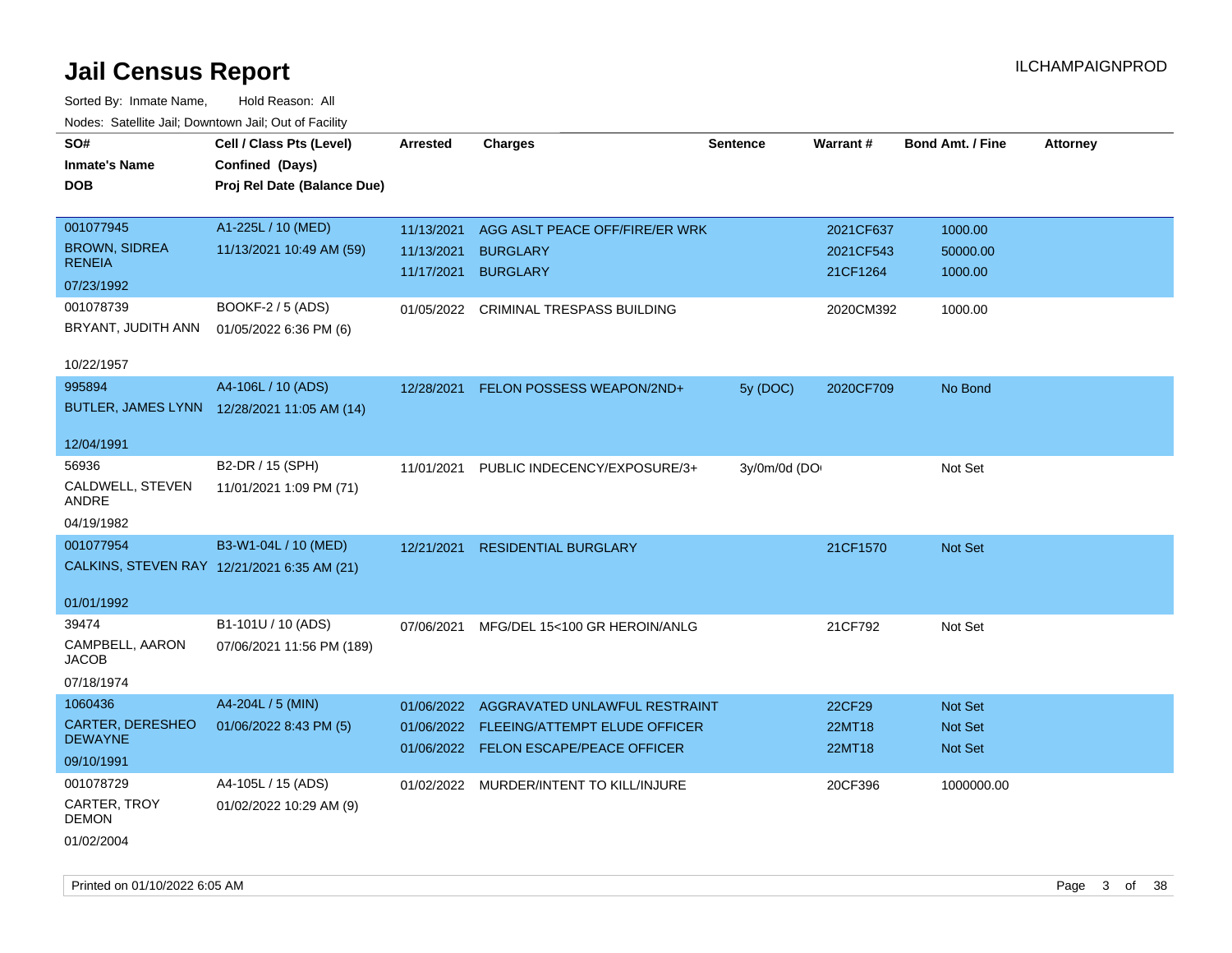| rougs. Calcing Jan, Downtown Jan, Out of Facility                             |                                                                            |                                        |                                                                               |                 |                                  |                               |                 |
|-------------------------------------------------------------------------------|----------------------------------------------------------------------------|----------------------------------------|-------------------------------------------------------------------------------|-----------------|----------------------------------|-------------------------------|-----------------|
| SO#<br><b>Inmate's Name</b><br><b>DOB</b>                                     | Cell / Class Pts (Level)<br>Confined (Days)<br>Proj Rel Date (Balance Due) | <b>Arrested</b>                        | <b>Charges</b>                                                                | <b>Sentence</b> | Warrant#                         | <b>Bond Amt. / Fine</b>       | <b>Attorney</b> |
| 1029088<br><b>CHAPPLE, MALIK</b><br><b>BIANCO</b>                             | B1-104L / 10 (MED)<br>12/22/2021 10:02 AM (20)                             |                                        | 12/21/2021 FELON POSS/USE FIREARM PRIOR                                       |                 | 21CF1338                         | 250000.00                     |                 |
| 10/25/1994<br>001078092<br>WILLIAM<br>06/25/1986                              | A4-102L / 10 (ADS)<br>CHOUNARD, STANLEY 12/27/2021 10:47 PM (15)           | 12/27/2021                             | AGG BATTERY/PUBLIC PLACE                                                      |                 | 2021CF1042                       | 5000.00                       |                 |
| 960551<br><b>COFFIN, KYLE LAIR</b>                                            | <b>BOOKH-8 / 10 (MED)</b><br>01/07/2022 10:56 AM (4)                       |                                        | 01/07/2022 DOMESTIC BATTERY/HARM/VIO O/P                                      |                 | 21CF1035                         | 100000.00                     |                 |
| 09/21/1988<br>001077485<br>COLBERT, ARIEANA<br><b>FELICIA</b><br>12/13/2000   | A1-124U / 15 (MAX)<br>12/21/2021 2:08 PM (21)                              | 12/21/2021                             | MURDER/INTENT TO KILL/INJURE                                                  |                 | 2021CF1282                       | 1000000.00                    |                 |
| 1048488<br>COLSON, WAYNE<br><b>ARTHUR, Third</b><br>10/14/1995                | A4-105U / 10 (ADS)<br>12/30/2021 8:27 AM (12)                              |                                        | 12/30/2021 ARMED VIOLENCE/CATEGORY I                                          |                 | 2022CF4                          | Not Set                       |                 |
| 34805<br>11/16/1971                                                           | B4-223U / 15 (MAX)<br>CONERLY, KIN JOSEPH 10/01/2021 1:53 AM (102)         | 10/01/2021<br>10/01/2021<br>10/06/2021 | DOMESTIC BATTERY<br>ARMED HABITUAL CRIMINAL<br>POSS STOLEN VEHICLE > \$25,000 |                 | 21CF1183<br>21CF1184<br>19CF1786 | Not Set<br>Not Set<br>Not Set |                 |
| 1074319<br>CRAIG, DAVUCCI<br><b>DAVION</b>                                    | B2-T1-04L / 15 (SPH)<br>10/12/2021 11:36 AM (91)                           | 10/12/2021<br>10/14/2021 MURDER        | AGGRAVATED CRUELTY TO ANIMALS                                                 |                 | 21CF1238<br>21CF1239             | <b>Not Set</b><br>Not Set     |                 |
| 08/02/2001<br>001077549<br>CRISTOBAL-MATEO,<br><b>CRISTOBAL</b><br>12/02/1988 | B2-T3-10L / 10 (SPH)<br>12/22/2020 1:17 PM (385)                           | 12/22/2020                             | PRED CRIM SEX ASLT/VICTIM <13                                                 |                 | 2020CF1469                       | Not Set                       |                 |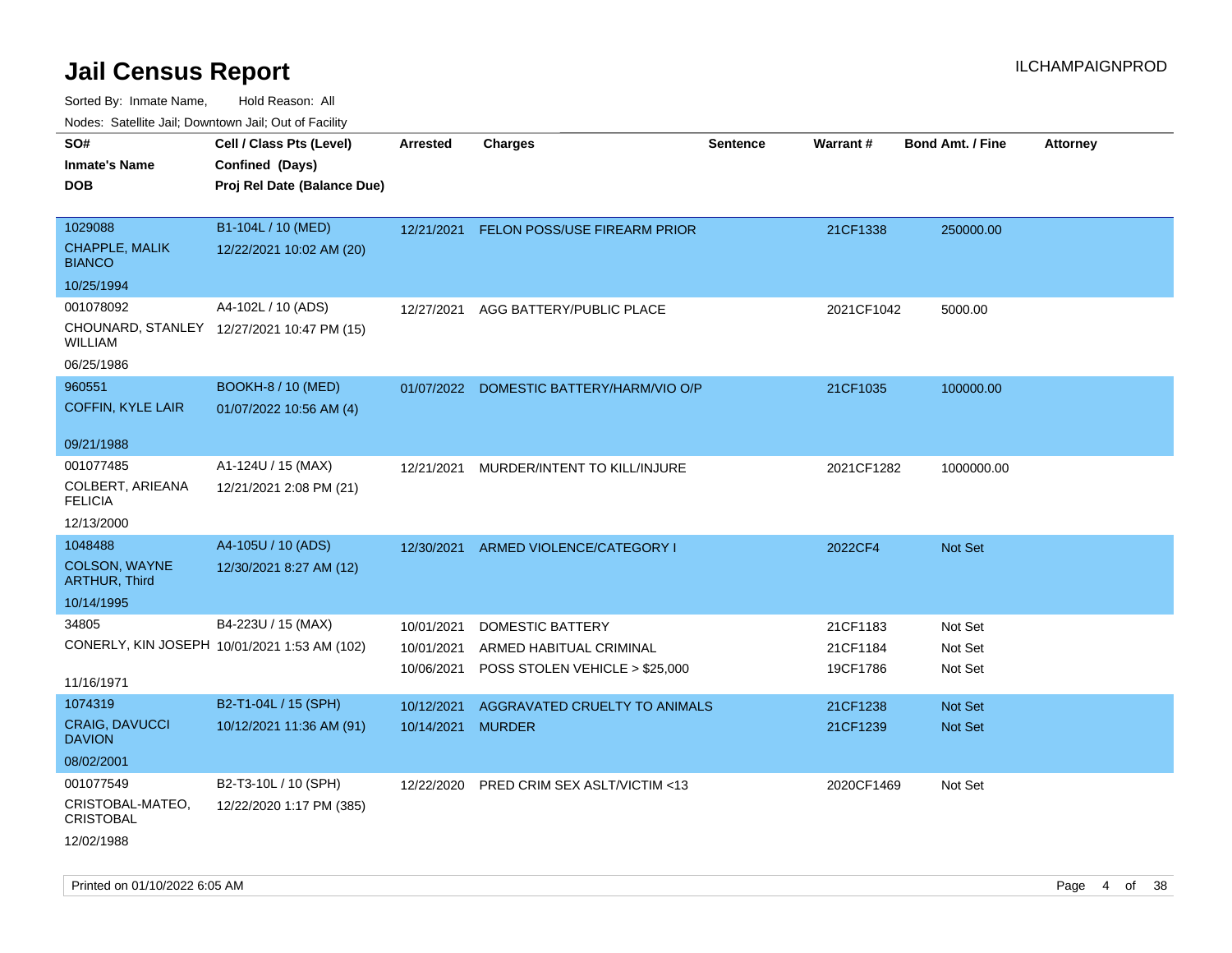Sorted By: Inmate Name, Hold Reason: All Nodes: Satellite Jail; Downtown Jail; Out of Facility

| SO#<br><b>Inmate's Name</b><br><b>DOB</b> | Cell / Class Pts (Level)<br>Confined (Days)<br>Proj Rel Date (Balance Due) | <b>Arrested</b> | <b>Charges</b>                           | <b>Sentence</b> | <b>Warrant#</b> | <b>Bond Amt. / Fine</b> | <b>Attorney</b> |
|-------------------------------------------|----------------------------------------------------------------------------|-----------------|------------------------------------------|-----------------|-----------------|-------------------------|-----------------|
|                                           |                                                                            |                 |                                          |                 |                 |                         |                 |
| 988538                                    | B1-206U / 10 (MED)                                                         |                 | 12/21/2021 AGGRAVATED DOMESTIC BATTERY   |                 | 21CF1564        | Not Set                 |                 |
| DAVIDSON, HARLEY<br><b>KYLE SCOTT</b>     | 12/21/2021 5:45 AM (21)                                                    |                 |                                          |                 |                 |                         |                 |
| 08/05/1990                                |                                                                            |                 |                                          |                 |                 |                         |                 |
| 1023587                                   | B1-203U / 15 (MAX)                                                         | 09/24/2021      | MFG/DEL CANNABIS/2.5-10 GRAMS            |                 | 21CF1155        | Not Set                 |                 |
| DAVIS, MARTIN<br><b>DENNIS</b>            | 09/24/2021 9:38 PM (109)                                                   | 09/24/2021      | ARMED HABITUAL CRIMINAL                  |                 | 2021-CF681      | 500000.00               |                 |
| 12/02/1994                                |                                                                            |                 |                                          |                 |                 |                         |                 |
| 001078538                                 | B1-205L / 10 (MED)                                                         | 10/26/2021      | <b>CRIM SEX ASSAULT/FORCE</b>            |                 | 21CF1301        | Not Set                 |                 |
| DAWKINS, LEN                              | 10/26/2021 8:18 PM (77)                                                    |                 |                                          |                 |                 |                         |                 |
| 03/23/1987                                |                                                                            |                 |                                          |                 |                 |                         |                 |
| 56972                                     | A3-117L / 10 (MED)                                                         | 08/30/2021      | POSS STOLEN VEHICLE > \$25,000           |                 | 21CF1044        | Not Set                 |                 |
| DAY, DANIEL JOSEPH                        | 08/30/2021 3:07 PM (134)                                                   | 09/04/2021      | <b>BURGLARY</b>                          |                 | 21CF1054        | Not Set                 |                 |
| 10/16/1982                                |                                                                            |                 |                                          |                 |                 |                         |                 |
| 49972                                     | A4-104U / 10 (ADS)                                                         | 01/03/2022      | FELON POSS/USE WEAPON/FIREARM            | 2y (DOC)        | 20CF1476        | No Bond                 |                 |
| DICKERSON,<br><b>RAYMOND COLLIER</b>      | 01/03/2022 11:10 AM (8)                                                    |                 |                                          |                 |                 |                         |                 |
| 08/16/1978                                |                                                                            |                 |                                          |                 |                 |                         |                 |
| 25659                                     | B4-125L / 15 (MAX)                                                         | 06/15/2021      | RESIDENTIAL BURGLARY                     |                 | 2020CF1218      | 50000.00                |                 |
| DORRIS, LORENZO                           | 06/15/2021 6:17 AM (210)                                                   | 06/15/2021      | <b>BURGLARY</b>                          |                 | 21CF689         | Not Set                 |                 |
| 07/19/1966                                |                                                                            |                 |                                          |                 |                 |                         |                 |
| 1017187                                   | BOOKH-3 / 5 (MIN)                                                          | 01/09/2022      | DRIVING ON REVOKED LICENSE               |                 | 2013TR012541    | 2500.00                 |                 |
| EARL, RUEY RAFEAL                         | 01/09/2022 11:40 PM (2)                                                    |                 | 01/09/2022 CRIM TRES TO RES/PERS PRESENT |                 | 2013CF001576    | 25000.00                |                 |
|                                           |                                                                            |                 |                                          |                 |                 |                         |                 |
| 10/14/1992                                |                                                                            |                 |                                          |                 |                 |                         |                 |
| 1024895                                   | B3-W4-14L / 10 (MED)                                                       | 12/15/2021      | MFG/DEL 100<400 GR COCA/ANLG             |                 | 21CF1535        | Not Set                 |                 |
| EDWARDS, GEORGE<br><b>CORTEZ</b>          | 12/15/2021 12:26 PM (27)                                                   | 12/15/2021      | AGGRAVATED BATTERY                       |                 | 21CF1536        | Not Set                 |                 |

06/19/1994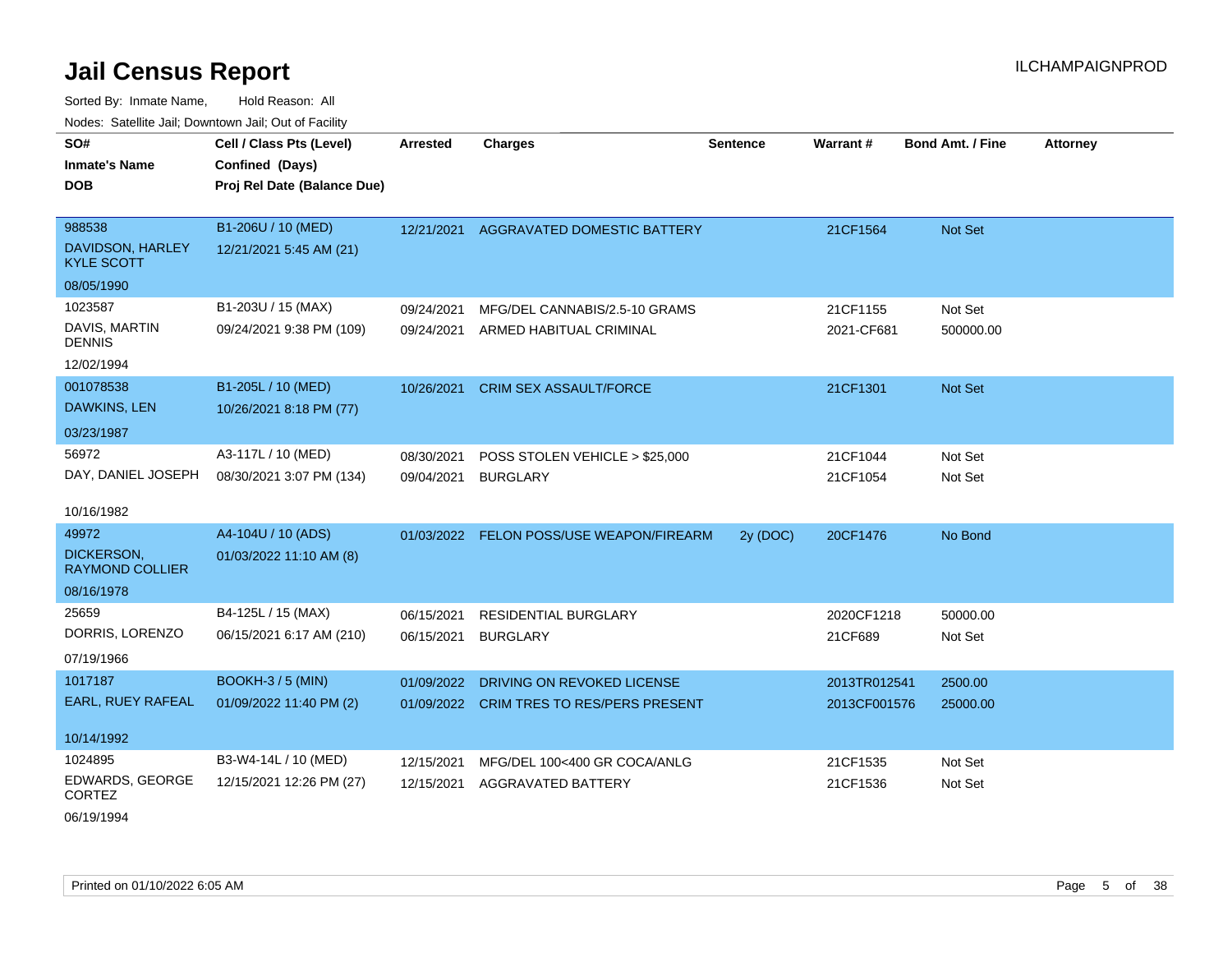Sorted By: Inmate Name, Hold Reason: All Nodes: Satellite Jail; Downtown Jail; Out of Facility

| SO#                                 | Cell / Class Pts (Level)                    | <b>Arrested</b> | <b>Charges</b>                 | <b>Sentence</b> | <b>Warrant#</b> | <b>Bond Amt. / Fine</b> | <b>Attorney</b> |
|-------------------------------------|---------------------------------------------|-----------------|--------------------------------|-----------------|-----------------|-------------------------|-----------------|
| <b>Inmate's Name</b>                | Confined (Days)                             |                 |                                |                 |                 |                         |                 |
| <b>DOB</b>                          | Proj Rel Date (Balance Due)                 |                 |                                |                 |                 |                         |                 |
|                                     |                                             |                 |                                |                 |                 |                         |                 |
| 987328                              | A2-122L / 10 (MED)                          | 12/11/2021      | AGG ASLT PEACE OFF/FIRE/ER WRK |                 | 21CF1515        | Not Set                 |                 |
| ERVIN, DEIDRA ANN<br><b>RUTH</b>    | 12/11/2021 8:48 PM (31)                     |                 |                                |                 |                 |                         |                 |
| 04/15/1991                          |                                             |                 |                                |                 |                 |                         |                 |
| 45194                               | B3-W7-28L / 10 (MED)                        | 10/20/2021      | DOMESTIC BATTERY/OTHER PRIOR   |                 | 21CF1265        | Not Set                 |                 |
| FALLS, ANDREW                       | 10/20/2021 12:59 AM (83)                    |                 |                                |                 |                 |                         |                 |
| 08/15/1976                          |                                             |                 |                                |                 |                 |                         |                 |
| 527081                              | B3-W6-24L / 10 (MED)                        | 09/06/2021      | ARSON/REAL/PERSONAL PROP>\$150 |                 | 2021 CF 797     | 25000.00                |                 |
| FERGUSON,<br><b>CHRISTOPHER</b>     | 09/06/2021 1:18 PM (127)                    |                 |                                |                 |                 |                         |                 |
| 12/21/1981                          |                                             |                 |                                |                 |                 |                         |                 |
| 1039744                             | B4-224U / 15 (MAX)                          | 12/06/2021      | <b>MURDER</b>                  |                 | 20CF959         | 1000000.00              |                 |
| FONVILLE, TREVOY<br><b>JERMAINE</b> | 12/06/2021 10:52 AM (36)                    |                 |                                |                 |                 |                         |                 |
| 01/13/1996                          |                                             |                 |                                |                 |                 |                         |                 |
| 518395                              | A3-217L / 15 (SPH)                          | 07/07/2020      | <b>CRIMINAL SEXUAL ASSAULT</b> |                 | 2020-CF735      | 250000.00               |                 |
|                                     | FRANDLE, MARK RYAN 07/07/2020 3:42 PM (553) |                 |                                |                 |                 |                         |                 |
|                                     |                                             |                 |                                |                 |                 |                         |                 |
| 09/10/1985                          |                                             |                 |                                |                 |                 |                         |                 |
| 001077934                           | A1-224L / 10 (MED)                          | 08/22/2021      | <b>DOMESTIC BATTERY</b>        |                 | 21 CM 172       | 10000.00                |                 |
| FREED, LOGAN<br><b>SUZANNE</b>      | 08/22/2021 11:45 PM (142)                   | 08/22/2021      | AGG DUI/ACCIDENT/DEATH         |                 | 21CF1024        | Not Set                 |                 |
| 08/18/1996                          |                                             |                 |                                |                 |                 |                         |                 |
| 001078290                           | A1-125U / 10 (ADS)                          | 08/19/2021      | MACHINE GUN/AUTO WEAPON/VEH    |                 | 21CF1012        | Not Set                 |                 |
| FREEMAN, ANGEL<br><b>JANILA KAY</b> | 08/19/2021 1:26 AM (145)                    |                 |                                |                 |                 |                         |                 |
| 12/25/1995                          |                                             |                 |                                |                 |                 |                         |                 |
| 64134                               | <b>BOOKH-7 / 5 (MIN)</b>                    |                 | 01/09/2022 DOMESTIC BATTERY    |                 | 2022CMAWOW      | No Bond                 |                 |
| GARCIA, RODOLFO                     | 01/10/2022 12:39 AM (1)                     |                 |                                |                 |                 |                         |                 |
|                                     |                                             |                 |                                |                 |                 |                         |                 |

04/17/1978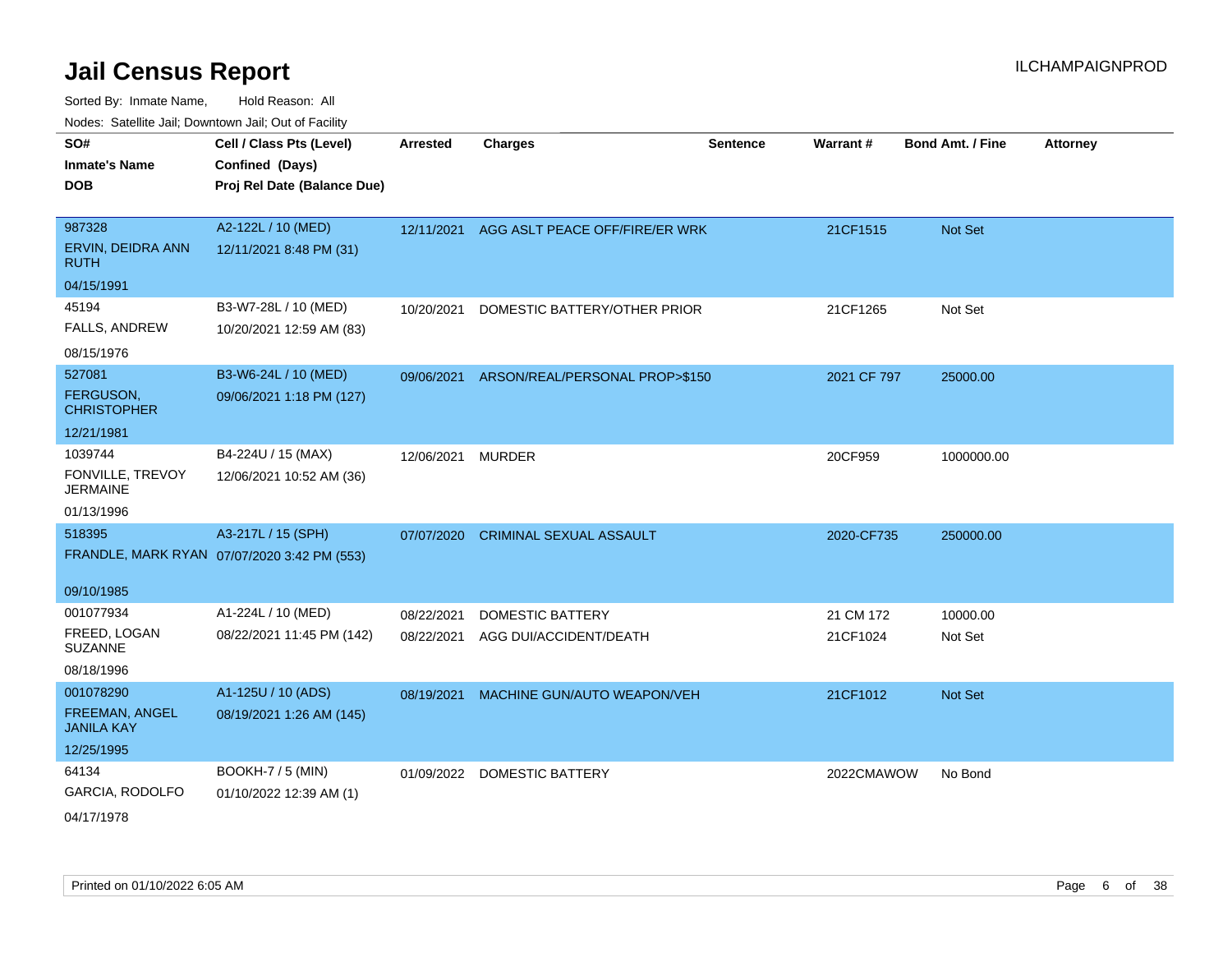| SO#                                        | Cell / Class Pts (Level)    | <b>Arrested</b>                   | <b>Charges</b>                           | <b>Sentence</b> | Warrant#             | <b>Bond Amt. / Fine</b>   | <b>Attorney</b> |
|--------------------------------------------|-----------------------------|-----------------------------------|------------------------------------------|-----------------|----------------------|---------------------------|-----------------|
| <b>Inmate's Name</b>                       | Confined (Days)             |                                   |                                          |                 |                      |                           |                 |
| DOB.                                       | Proj Rel Date (Balance Due) |                                   |                                          |                 |                      |                           |                 |
|                                            |                             |                                   |                                          |                 |                      |                           |                 |
| 001078154                                  | <b>BOOKH-3 / 10 (MED)</b>   | 01/09/2022                        | DRVG UNDER INFLU OF ALCOHOL              |                 | 2021 DT 182          | 5000.00                   |                 |
| <b>GENTRY, DAMON</b><br><b>LIONEL</b>      | 01/09/2022 4:41 PM (2)      |                                   | 01/09/2022 AGG DOMESTIC BATTERY/STRANGLE |                 | 2021 CF 1396         | 50000.00                  |                 |
| 12/25/1971                                 |                             |                                   |                                          |                 |                      |                           |                 |
| 1058098                                    | BOOKH-3 / 10 (MED)          |                                   | 01/08/2022 AGGRAVATED DOMESTIC BATTERY   |                 | 2022CFAWOW           | Not Set                   |                 |
| GHENT, CURTIS DAVID 01/08/2022 4:50 AM (3) |                             |                                   |                                          |                 |                      |                           |                 |
| 11/15/1995                                 |                             |                                   |                                          |                 |                      |                           |                 |
| 001078633                                  | B2-T4-14L / 15 (MAX)        | 12/01/2021                        | PRED CRIM SEX ASLT/VICTIM <13            |                 | 21CF1416             | 250000.00                 |                 |
| GONZALEZ-GUILLEN,<br><b>EDWARD</b>         | 12/01/2021 12:08 PM (41)    |                                   |                                          |                 |                      |                           |                 |
| 08/25/2002                                 |                             |                                   |                                          |                 |                      |                           |                 |
| 001078607                                  | B4-221L / 15 (MAX)          | 11/22/2021                        | FELON POSS/USE FIREARM/PAROLE            |                 | 21CF1437             | Not Set                   |                 |
| GRAY, WILLIAM<br>DA'VON                    | 11/22/2021 2:57 PM (50)     | 11/22/2021                        | ATTEMPT (FIRST DEGREE MURDER)            |                 | 21CF1435             | Not Set                   |                 |
| 04/18/1984                                 |                             |                                   |                                          |                 |                      |                           |                 |
| 56342                                      | B1-206L / 10 (MED)          | 10/21/2021                        | THEFT CONTROL INTENT <\$500              |                 | 17CF1451             | 10000.00                  |                 |
| <b>GRIFFIN, NATHAN</b>                     | 10/21/2021 4:20 PM (82)     | 10/21/2021                        | DRIVING ON REVOKED LICENSE               |                 | 20TR1979             | 3000.00                   |                 |
| <b>EUGENE</b>                              |                             | 10/21/2021                        | ARMED HABITUAL CRIMINAL                  |                 | 21CF1279             | <b>Not Set</b>            |                 |
| 02/24/1969                                 |                             |                                   |                                          |                 |                      |                           |                 |
| 1049103                                    | A4-203L / 5 (ADS)           | 12/27/2021                        | DOMESTIC BATTERY                         |                 | 2021CM595            | Not Set                   |                 |
| HAGGARD, RYAN<br>PHILIP                    | 12/27/2021 9:15 PM (15)     |                                   |                                          |                 |                      |                           |                 |
| 06/01/1983                                 |                             |                                   |                                          |                 |                      |                           |                 |
| 001078744                                  | <b>BOOKH-3/5 (MIN)</b>      | 01/09/2022                        | <b>BURGLARY</b>                          |                 | 22CFAWOW             | Not Set                   |                 |
| <b>HALL, JEREMY</b><br><b>JURODE</b>       | 01/09/2022 1:44 PM (2)      | 01/09/2022<br>01/09/2022 BURGLARY | AGG RESIST/OBSTRUCTING A PEACE OF        |                 | 22CFAWOW<br>22CFAWOW | <b>Not Set</b><br>Not Set |                 |
| 02/20/2003                                 |                             |                                   |                                          |                 |                      |                           |                 |
| 1076466                                    | A3-216L / 10 (ADS)          | 01/04/2022                        | <b>DOMESTIC BATTERY</b>                  |                 | 2021CF1438           | 50000.00                  |                 |
| HARRIS, MAURICE<br><b>ANTHONY</b>          | 01/04/2022 10:16 AM (7)     |                                   |                                          |                 |                      |                           |                 |
| 03/09/1971                                 |                             |                                   |                                          |                 |                      |                           |                 |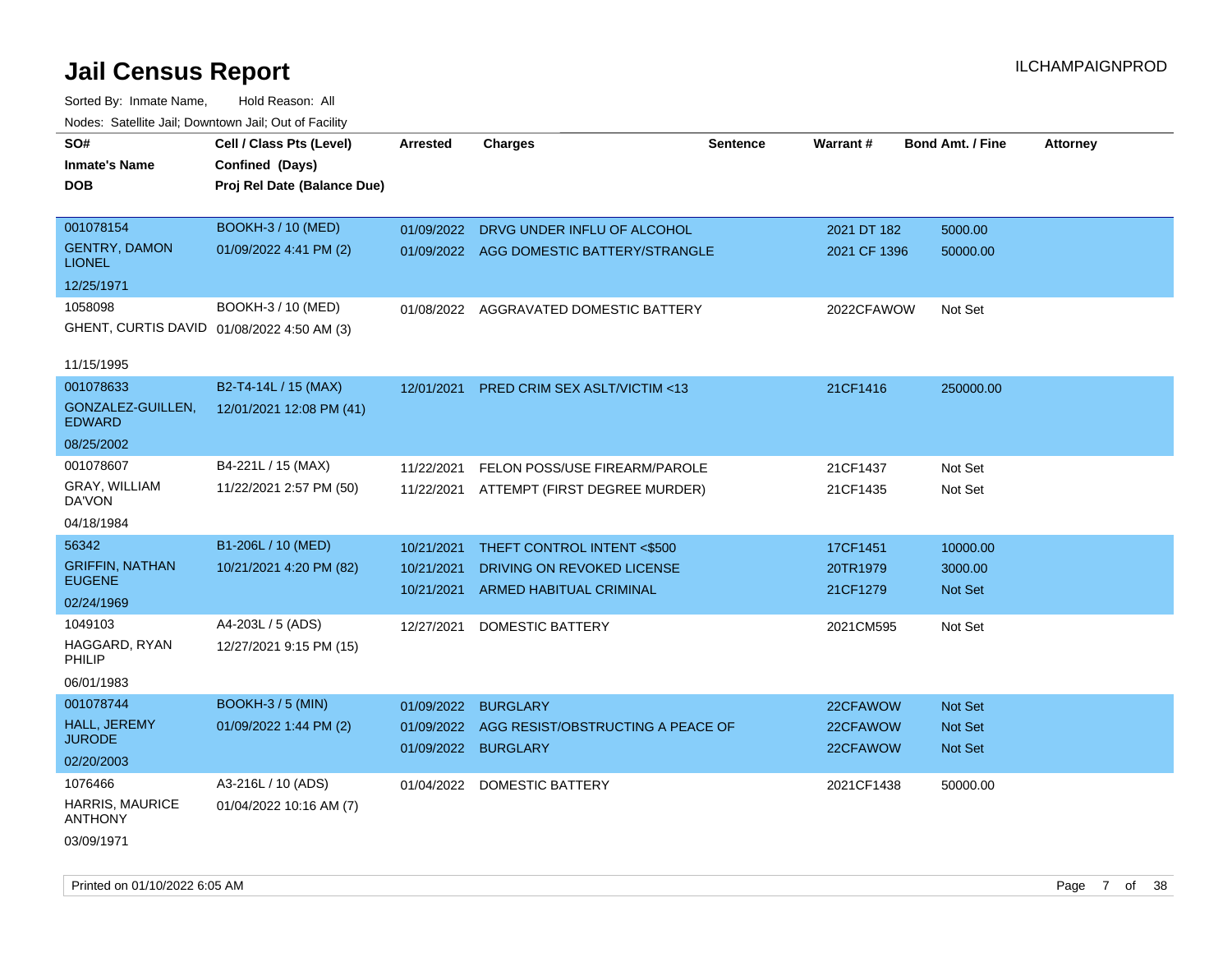| SO#<br><b>Inmate's Name</b><br><b>DOB</b>                         | Cell / Class Pts (Level)<br>Confined (Days)<br>Proj Rel Date (Balance Due) | <b>Arrested</b>                                                    | <b>Charges</b>                                                                                                                                  | <b>Sentence</b>       | Warrant#                                                 | <b>Bond Amt. / Fine</b>                                                  | <b>Attorney</b> |
|-------------------------------------------------------------------|----------------------------------------------------------------------------|--------------------------------------------------------------------|-------------------------------------------------------------------------------------------------------------------------------------------------|-----------------------|----------------------------------------------------------|--------------------------------------------------------------------------|-----------------|
| 001078746<br>HAUERSPERGER,<br><b>TRISTEN J</b><br>08/20/2002      | BOOKH-3<br>01/10/2022 12:45 AM (1)                                         |                                                                    | 01/10/2022 DOMESTIC BATTERY                                                                                                                     |                       | <b>AWOW</b>                                              | <b>Not Set</b>                                                           |                 |
| 001078488<br>HERNANDEZ-LOPEZ,<br><b>ERNESTO</b><br>11/28/1975     | B2-T3-12L / 15 (SPH)<br>10/14/2021 3:15 PM (89)                            | 10/14/2021<br>10/14/2021                                           | PRED CRIM SEX ASLT/VICTIM <13<br><b>FUGITIVE FROM JUSTICE</b>                                                                                   |                       | 21CF1232<br>21CF1246                                     | 500000.00<br>Not Set                                                     |                 |
| 975293<br>HILL, JACOB MILES<br>02/06/1988                         | <b>BOOKH-4 / 10 (SPH)</b><br>07/21/2021 8:43 PM (174)                      | 07/21/2021<br>07/21/2021<br>07/25/2021<br>08/18/2021<br>09/09/2021 | VIO ORDER/PRIOR VIO OF ORDER<br><b>STALKING</b><br><b>PAROLE REVOCATION</b><br><b>HARASS WITNESS/FAMILY MBR/REP</b><br>AGG STALKING/BODILY HARM |                       | 21CF914<br>2021CF863<br>CH2104646<br>21CF992<br>21CF1073 | No Bond<br><b>Not Set</b><br><b>Not Set</b><br><b>Not Set</b><br>Not Set |                 |
| 48471<br>HILL, RAMESH<br><b>JERMAINE</b><br>12/11/1978            | B1-207L / 15 (MAX)<br>08/08/2021 4:45 AM (156)                             | 08/08/2021                                                         | AGG BATTERY/DISCHARGE FIREARM                                                                                                                   |                       | 21CF946                                                  | Not Set                                                                  |                 |
| 1043704<br><b>HOUSTON, STEVEN</b><br><b>CORDELL</b><br>01/24/1989 | B4-223L / 15 (MAX)<br>07/13/2021 5:56 AM (182)                             |                                                                    | 07/13/2021 ARMED ROBBERY/ARMED W/FIREARM                                                                                                        | 12y (DOC)             | 21CF815                                                  | Not Set                                                                  |                 |
| 999198<br>HOWARD, BRION LIN<br>06/10/1992                         | B4-226L / 15 (MAX)<br>11/30/2021 10:41 AM (42)                             | 11/30/2021                                                         | FELON POSS/USE FIREARM PRIOR                                                                                                                    |                       | 21CF1377                                                 | 500000.00                                                                |                 |
| 1061996<br>HUBBARD, REBEKIAH<br><b>DIONA</b><br>04/08/1998        | A1-124L / 5 (MIN)<br>10/30/2021 1:37 PM (73)                               | 10/30/2021<br>10/30/2021<br>10/31/2021                             | DRVG UNDER INFLUENCE OF DRUG<br>RETAIL THEFT/DISP MERCH/<\$300<br>USE FORGED CR/DEBIT CARD/<\$300                                               | 180d (CJ)<br>2y (DOC) | 2018CF1302                                               | No Bond<br>20000.00<br>No Bond                                           |                 |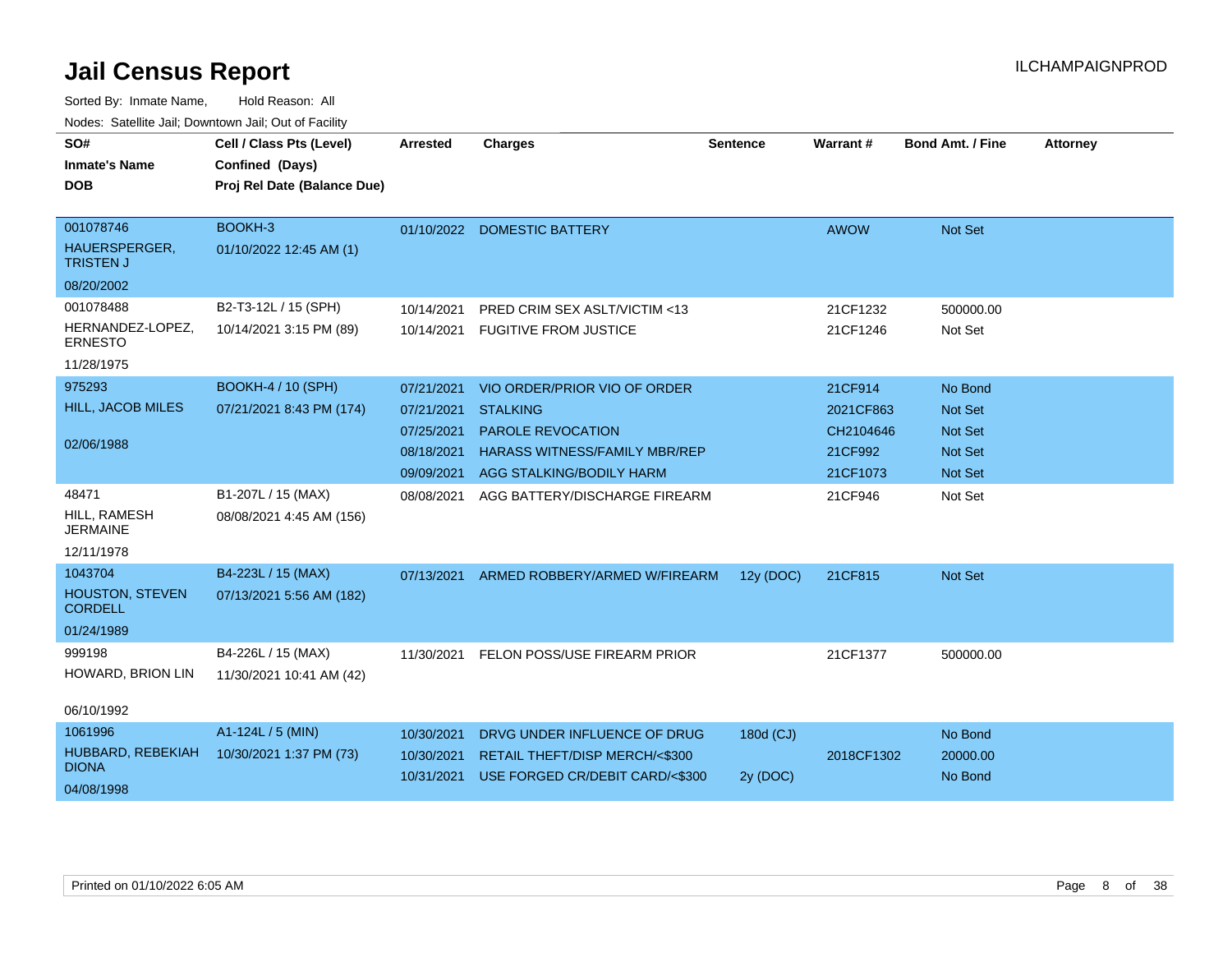| SO#                                                | Cell / Class Pts (Level)                   | <b>Arrested</b> | <b>Charges</b>                    | <b>Sentence</b> | Warrant#    | <b>Bond Amt. / Fine</b> | <b>Attorney</b> |
|----------------------------------------------------|--------------------------------------------|-----------------|-----------------------------------|-----------------|-------------|-------------------------|-----------------|
| <b>Inmate's Name</b>                               | Confined (Days)                            |                 |                                   |                 |             |                         |                 |
| <b>DOB</b>                                         | Proj Rel Date (Balance Due)                |                 |                                   |                 |             |                         |                 |
|                                                    |                                            |                 |                                   |                 |             |                         |                 |
| 953555                                             | B4-122L / 15 (MAX)                         | 03/10/2021      | <b>CRIM TRESPASS TO RESIDENCE</b> |                 | 21CF272     | Not Set                 |                 |
| HUNT, TAVARIS EARL                                 | 03/10/2021 4:58 AM (307)                   | 04/14/2021      | AGG FLEEING POLICE/21 MPH OVER    | 3y (DOC)        | 2020CF94    | 10000.00                |                 |
| 12/29/1987                                         |                                            |                 |                                   |                 |             |                         |                 |
| 38993                                              | B4-126L / 15 (MAX)                         | 02/13/2021      | ATTEMPT (FIRST DEGREE MURDER)     |                 | 21CF181     | Not Set                 |                 |
| JACKSON, LAMONT<br><b>JEREMIE</b>                  | 02/13/2021 7:45 AM (332)                   |                 |                                   |                 |             |                         |                 |
| 07/31/1973                                         |                                            |                 |                                   |                 |             |                         |                 |
| 001078689                                          | B1-104U / 15 (MAX)                         | 12/17/2021      | POSS STOLEN VEHICLE > \$25,000    |                 | 21JD37      | <b>Not Set</b>          |                 |
| <b>JACKSON, PRENTISS</b><br><b>MANSION DEWAYNE</b> | 12/18/2021 12:39 AM (24)                   | 12/17/2021      | FIREARM/FOID INVALID/NOT ELIG     |                 | 21CF1551    | No Bond                 |                 |
| 09/02/2003                                         | 1/30/2022 (0.00)                           |                 |                                   |                 |             |                         |                 |
| 001077487                                          | B3-W8-30L / 10 (MED)                       | 12/03/2020      | FELON POSS/USE WEAPON/FIREARM     |                 | 20CF1377    | Not Set                 |                 |
| JACKSON, TERRELL<br><b>DANDRE</b>                  | 12/03/2020 10:18 AM (404)                  | 11/09/2021      | AGG DISCHARGE FIREARM/OCC VEH     |                 | 21CR0331401 | No Bond                 |                 |
| 08/11/1990                                         |                                            |                 |                                   |                 |             |                         |                 |
| 001077864                                          | B1-103L / 15 (MAX)                         | 04/18/2021      | FELON POSS/USE WEAPON/FIREARM     |                 | 21CF428     | <b>Not Set</b>          |                 |
| D                                                  | JAMERSON, ANTHONY 04/18/2021 7:21 PM (268) |                 |                                   |                 |             |                         |                 |
| 01/26/1990                                         |                                            |                 |                                   |                 |             |                         |                 |
| 001078703                                          | A2-121L / 15 (MAX)                         | 12/20/2021      | MURDER/INTENT TO KILL/INJURE      |                 | 21CF1574    | Not Set                 |                 |
| JOHNS, SHAMIQUH<br><b>THERESA</b>                  | 12/22/2021 6:41 AM (20)                    |                 |                                   |                 |             |                         |                 |
| 04/03/1992                                         |                                            |                 |                                   |                 |             |                         |                 |
| 1071536                                            | B4-127L / 15 (MED)                         | 06/17/2021      | <b>UNLAWFUL RESTRAINT</b>         | 2y (DOC)        | 21CF702     | <b>Not Set</b>          |                 |
| <b>JOHNSON, ZACHERY</b><br><b>EDWARD</b>           | 06/17/2021 2:00 AM (208)                   |                 |                                   |                 |             |                         |                 |
| 10/30/1987                                         |                                            |                 |                                   |                 |             |                         |                 |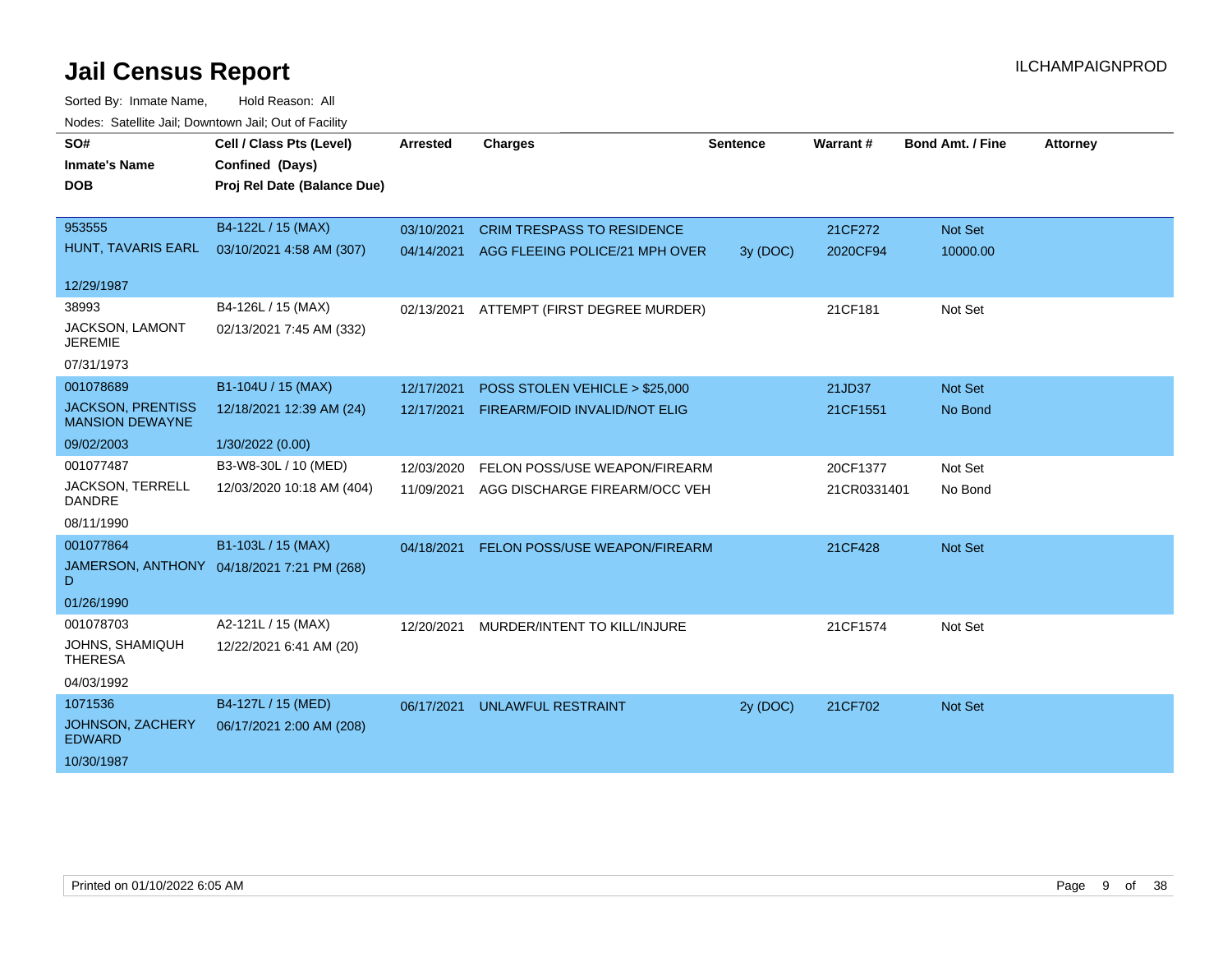| SO#                                          | Cell / Class Pts (Level)    | <b>Arrested</b> | <b>Charges</b>                            | <b>Sentence</b> | Warrant#     | <b>Bond Amt. / Fine</b> | <b>Attorney</b> |
|----------------------------------------------|-----------------------------|-----------------|-------------------------------------------|-----------------|--------------|-------------------------|-----------------|
| <b>Inmate's Name</b>                         | Confined (Days)             |                 |                                           |                 |              |                         |                 |
| <b>DOB</b>                                   | Proj Rel Date (Balance Due) |                 |                                           |                 |              |                         |                 |
|                                              |                             |                 |                                           |                 |              |                         |                 |
| 1006158                                      | <b>BOOKH-3 / 10 (MED)</b>   | 01/09/2022      | POSSESSING A CONTROLLED SUBSTANC          |                 | 2022CFAWOW   | No Bond                 |                 |
| JOHNSON-SEWARD,<br><b>DARNELL FITZGERALD</b> | 01/09/2022 7:08 AM (2)      | 01/09/2022      | <b>RESIST/OBSTRUCTING A PEACE OFFICEF</b> |                 | 2022CFAWOW   | No Bond                 |                 |
|                                              |                             |                 | 01/09/2022 DRVG UNDER INFLU OF ALCOHOL    |                 | 2022DTAWOW   | No Bond                 |                 |
| 06/03/1991                                   |                             | 01/09/2022      | OPERATE UNINSURED MTR VEHICLE             |                 | 2022TRAWOW   | No Bond                 |                 |
|                                              |                             | 01/09/2022      | LEAVING THE SCENE INVOLV VEHICLE          |                 | 2022TRAWOW   | No Bond                 |                 |
| 1017120                                      | B3-W4-16L / 5 (MIN)         | 10/29/2021      | AGG ASLT/USE DDLY WEAPON                  |                 |              | No Bond                 |                 |
| JONES, JOSHUA LYNN                           | 10/29/2021 3:15 AM (74)     |                 |                                           |                 |              |                         |                 |
| 05/16/1993                                   | 1/25/2022 (0.00)            |                 |                                           |                 |              |                         |                 |
| 001078645                                    | B4-222U / 10 (MED)          | 12/02/2021      | <b>AGG DISCHARGE FIREARM</b>              |                 | 21CF1478     | No Bond                 |                 |
| <b>JONES, KELVIN</b><br><b>KHYRIC</b>        | 12/02/2021 6:56 PM (40)     |                 |                                           |                 |              |                         |                 |
| 02/27/2001                                   |                             |                 |                                           |                 |              |                         |                 |
| 956822                                       | B1-205U / 15 (MAX)          | 11/25/2021      | AGGRAVATED DOMESTIC BATTERY               |                 | 21CF1442     | Not Set                 |                 |
| JONES, MARIO                                 | 11/25/2021 10:37 AM (47)    | 11/25/2021      | PAROLE REVOCATION                         |                 | CH2106361    | No Bond                 |                 |
| <b>NATHANIEL</b>                             |                             | 11/25/2021      | UNLAWFUL RESTRAINT                        |                 | 21CF1443     | Not Set                 |                 |
| 10/27/1987                                   |                             |                 |                                           |                 |              |                         |                 |
| 1008468                                      | B4-226U / 10 (MED)          | 12/01/2021      | <b>FELON POSS/USE WEAPON/FIREARM</b>      |                 | 21CF1472     | <b>Not Set</b>          |                 |
| JONES, MARTEZ<br><b>LAMONTE</b>              | 12/01/2021 1:28 PM (41)     | 12/01/2021      | <b>VIO BAIL BOND/FAMILY MEMBER</b>        |                 | <b>22CM9</b> | <b>Not Set</b>          |                 |
|                                              |                             | 12/02/2021      | PROBATION VIOLATION                       |                 | 20CF1151     | Not Set                 |                 |
| 06/22/1993                                   |                             |                 |                                           |                 |              |                         |                 |
| 506244                                       | B1-204L / 15 (MAX)          | 07/15/2021      | ARMED ROBBERY/ARMED W/FIREARM             |                 | 2021CF791    | 250000.00               |                 |
| JOSLIN, JASON LEE                            | 07/15/2021 4:38 AM (180)    |                 |                                           |                 |              |                         |                 |
| 12/22/1985                                   |                             |                 |                                           |                 |              |                         |                 |
| 66662                                        | B3-W2-06L / 10 (MED)        | 12/05/2021      | POSS AMT CON SUB EXCEPT(A)/(D)            | 2y (DOC)        | 18CF597      | 200000.00               |                 |
| KINTNER, WESLEY J                            | 12/05/2021 1:57 PM (37)     |                 |                                           |                 |              |                         |                 |
| 04/15/1986                                   |                             |                 |                                           |                 |              |                         |                 |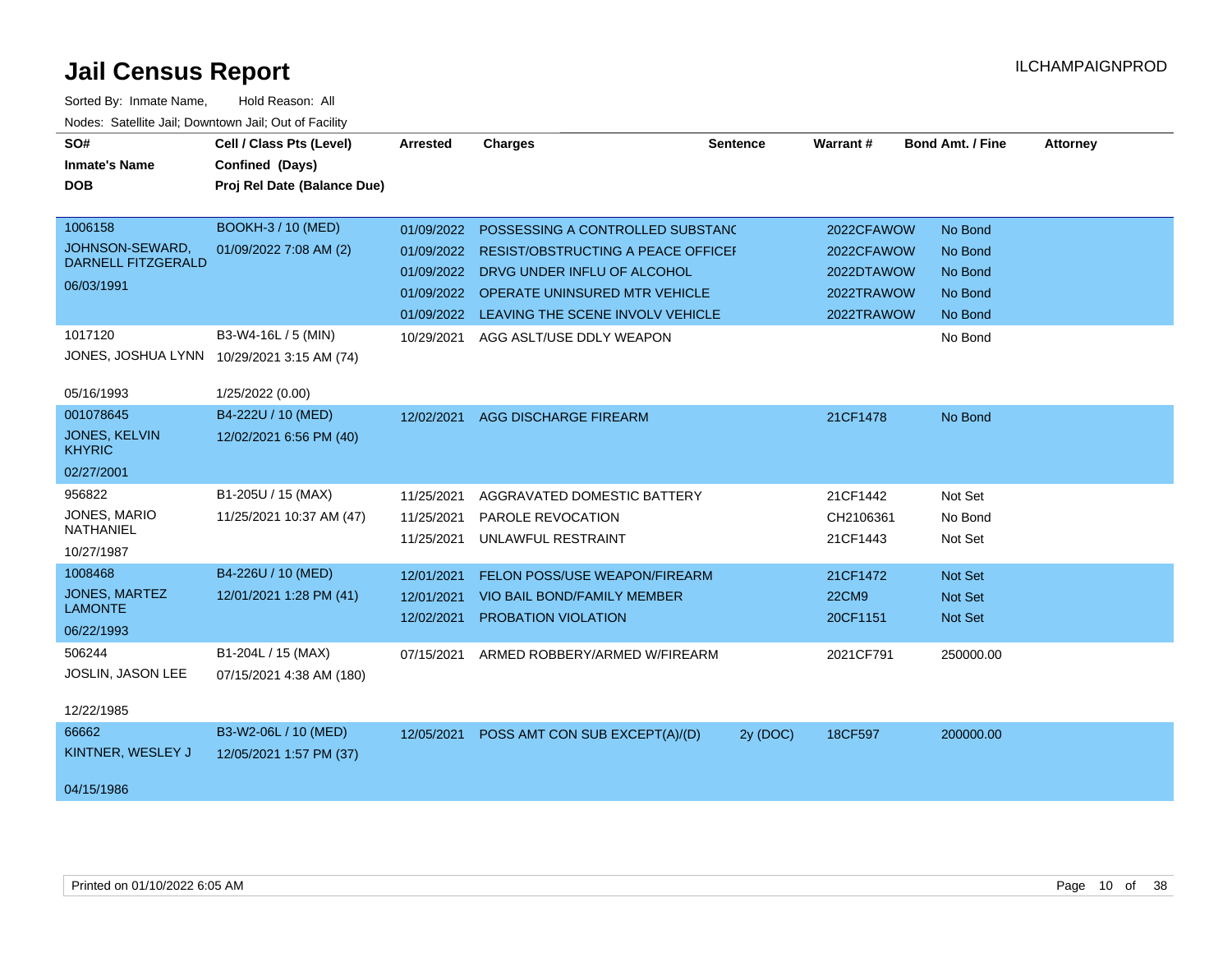| SO#<br><b>Inmate's Name</b><br><b>DOB</b>                                                              | Cell / Class Pts (Level)<br>Confined (Days)<br>Proj Rel Date (Balance Due)                         | <b>Arrested</b>                                                    | <b>Charges</b>                                                                                                                              | <b>Sentence</b> | Warrant#                                                                     | <b>Bond Amt. / Fine</b>                                   | <b>Attorney</b> |
|--------------------------------------------------------------------------------------------------------|----------------------------------------------------------------------------------------------------|--------------------------------------------------------------------|---------------------------------------------------------------------------------------------------------------------------------------------|-----------------|------------------------------------------------------------------------------|-----------------------------------------------------------|-----------------|
| 1070011<br>LAWS, WILLIAM<br>ZARAK, Third<br>07/06/1999                                                 | B4-124U / 15 (MAX)<br>08/03/2021 3:53 PM (161)                                                     | 08/03/2021                                                         | AGG DISCH FIREARM/1ST AID PERS                                                                                                              |                 | 21CF929                                                                      | Not Set                                                   |                 |
| 548089<br>LEWIS, LAWRENCE<br>PAUL, Third<br>02/08/1993                                                 | B1-204U / 15 (MAX)<br>12/04/2020 4:42 AM (403)                                                     | 12/04/2020<br>12/04/2020<br>12/04/2020                             | ATTEMPT (FIRST DEGREE MURDER)<br>METH DELIVERY/100<400 GRAMS<br>AGG DOMESTIC BATTERY/STRANGLE                                               |                 | 20CF1378<br>20CF1481<br>18CF1507                                             | Not Set<br>Not Set<br>10000.00                            |                 |
| 001077524<br><b>LEWIS, TREVOR</b><br><b>DANIEL</b><br>06/03/2002<br>1065002<br>LOVELESS, DUSTIN<br>DEE | A3-213L / 10 (SPH)<br>12/14/2020 5:16 PM (393)<br>B3-W7-26L / 10 (MED)<br>11/16/2021 11:41 AM (56) | 12/14/2020<br>12/14/2020<br>12/14/2020<br>12/14/2020<br>11/16/2021 | AGG BATTERY/JUDGE/EMT<br><b>RESIDENTIAL ARSON</b><br>AGG BATTERY/PUBLIC PLACE<br>AGG BATTERY/PEACE OFFICER<br>DOMESTIC BTRY/CONTACT/VIO O/P |                 | 2020-CF-1212<br>2020-CF-1388<br>2020-CF-1231<br>2020-CF-1211<br>2019CF001781 | 10000.00<br>150000.00<br>50000.00<br>10000.00<br>25000.00 |                 |
| 06/17/1982<br>1000869<br>MARTIN, MANNIX<br><b>TILMOND</b><br>07/19/1991                                | A3-114L / 15 (MAX)<br>09/12/2021 12:40 AM (121)                                                    | 09/11/2021                                                         | <b>FELON POSS/USE WEAPON/FIREARM</b>                                                                                                        |                 | 21CF1102                                                                     | Not Set                                                   |                 |
| 48792<br>MCCLAIN, HURCHEL<br>JOSEPH<br>05/01/1979                                                      | B4-225U / 10 (MED)<br>11/20/2021 4:11 AM (52)                                                      | 11/19/2021                                                         | AGG BATTERY/DISCHARGE FIREARM                                                                                                               |                 | 21CF1425                                                                     | Not Set                                                   |                 |
| 001077938<br>MCGAHA,<br><b>CHRISTOPHER D</b><br>07/27/1991                                             | <b>BOOKH-2 / 15 (ADS)</b><br>05/10/2021 7:02 PM (246)                                              | 05/10/2021<br>05/11/2021<br>05/27/2021                             | AGG KIDNAPING DISCH FIR/HARM<br><b>MURDER</b><br>ESCAPE FROM DEPT OF CORRECTION                                                             |                 | 21CF532<br>2021-CF-215<br>21CF600                                            | Not Set<br>No Bond<br>Not Set                             |                 |
| 1043071<br>MERRELL-<br>SUTHERLAND, ALICIA<br>11/26/1972                                                | A2-120L / 10 (MED)<br>11/08/2021 2:22 AM (64)                                                      | 11/08/2021                                                         | CRIM DMG/GOVT PROP/<\$500                                                                                                                   |                 | 21CF1378                                                                     | Not Set                                                   |                 |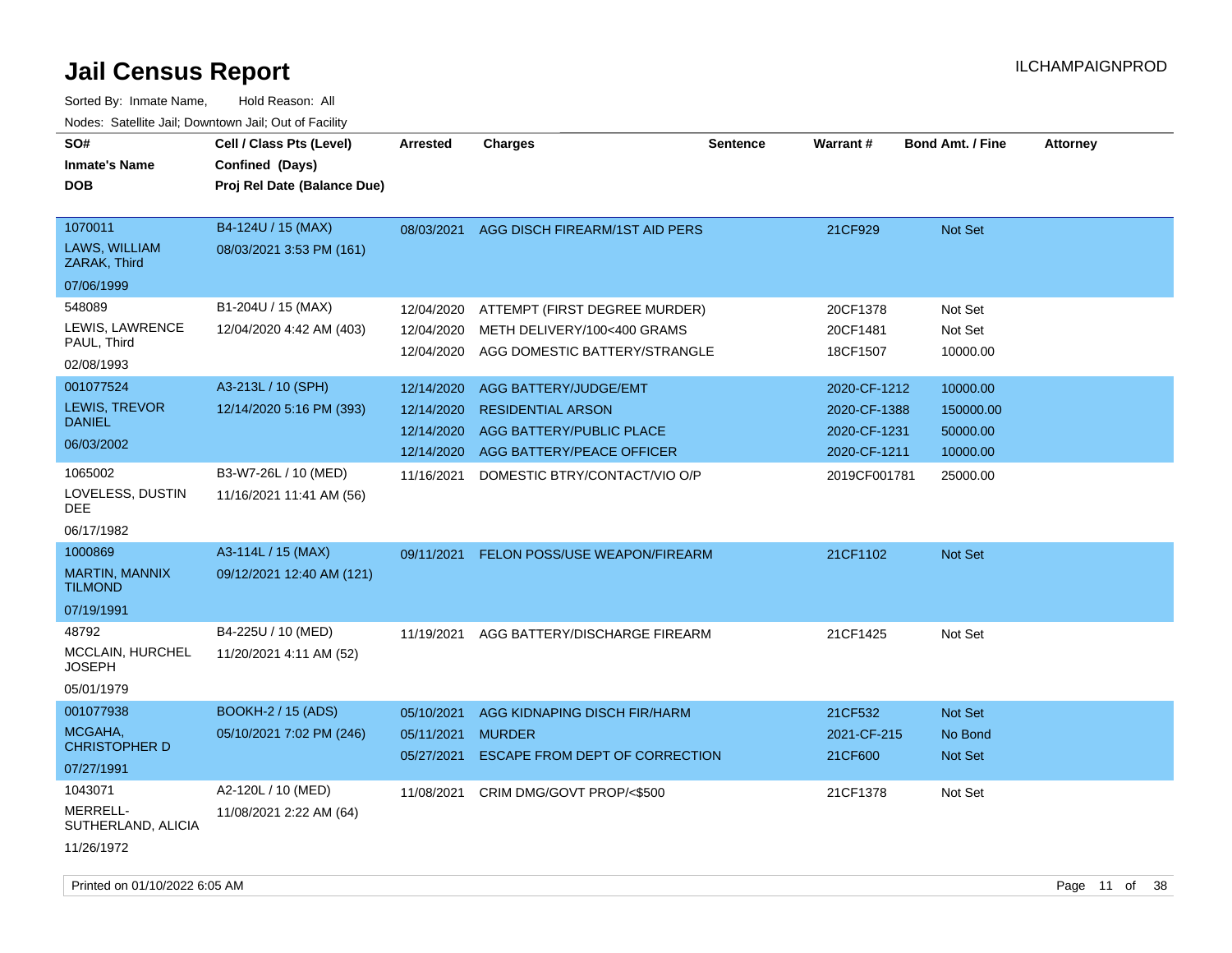| Nodes: Satellite Jail; Downtown Jail; Out of Facility |                                             |                 |                                      |                 |            |                         |                 |
|-------------------------------------------------------|---------------------------------------------|-----------------|--------------------------------------|-----------------|------------|-------------------------|-----------------|
| SO#                                                   | Cell / Class Pts (Level)                    | <b>Arrested</b> | <b>Charges</b>                       | <b>Sentence</b> | Warrant#   | <b>Bond Amt. / Fine</b> | <b>Attorney</b> |
| <b>Inmate's Name</b>                                  | Confined (Days)                             |                 |                                      |                 |            |                         |                 |
| <b>DOB</b>                                            | Proj Rel Date (Balance Due)                 |                 |                                      |                 |            |                         |                 |
|                                                       |                                             |                 |                                      |                 |            |                         |                 |
| 41584                                                 | B4-227U / 15 (MAX)                          | 12/01/2021      | ARMED HABITUAL CRIMINAL              |                 | 21CF1467   | Not Set                 |                 |
|                                                       | MILLER, JOSE LOVELL 12/02/2021 1:04 AM (40) |                 |                                      |                 |            |                         |                 |
|                                                       |                                             |                 |                                      |                 |            |                         |                 |
| 10/07/1975                                            |                                             |                 |                                      |                 |            |                         |                 |
| 001078721                                             | A4-202L / 5 (ADS)                           | 12/29/2021      | VIOLATE ORDER PROTECTION             |                 | 21CF1600   | Not Set                 |                 |
| MIRAMONTES, RAUL                                      | 12/29/2021 4:02 AM (13)                     |                 |                                      |                 |            |                         |                 |
| 05/11/1989                                            |                                             |                 |                                      |                 |            |                         |                 |
|                                                       |                                             |                 |                                      |                 |            |                         |                 |
| 963142                                                | <b>BOOKH-3 / 15 (MAX)</b>                   |                 | 01/09/2022 THEFT OVER \$500 W/PRIORS |                 | 2022CFAWOW | Not Set                 |                 |
| MOCKABEE, JASON<br><b>LAMAR</b>                       | 01/09/2022 2:42 PM (2)                      |                 |                                      |                 |            |                         |                 |
| 11/27/1975                                            |                                             |                 |                                      |                 |            |                         |                 |
| 001077902                                             | A2-123L / 5 (ADS)                           | 11/23/2021      | BATTERY/CAUSE BODILY HARM            |                 | 21CM187    | Not Set                 |                 |
| MOFFETT, CAROLYN                                      | 11/21/2021 10:31 AM (51)                    |                 |                                      |                 |            |                         |                 |
| <b>REENE</b>                                          |                                             |                 |                                      |                 |            |                         |                 |
| 10/23/1988                                            |                                             |                 |                                      |                 |            |                         |                 |
| 001078743                                             | <b>BOOKH-3 / 5 (MIN)</b>                    | 01/09/2022      | <b>BURGLARY</b>                      |                 | 22CFAWOW   | Not Set                 |                 |
|                                                       | MONTAGUE, JAYDEON 01/09/2022 9:00 AM (2)    | 01/09/2022      | <b>BURGLARY</b>                      |                 | 22CFAWOW   | Not Set                 |                 |
| <b>WESLEY</b>                                         |                                             | 01/09/2022      | AGG RESIST/OBSTRUCTING A PEACE OF    |                 | 22CFAWOW   | Not Set                 |                 |
| 11/25/2002                                            |                                             |                 |                                      |                 |            |                         |                 |
| 001078712                                             | A4-107L / 10 (MED)                          | 12/23/2021      | AGG DISCH FIREARM/1ST AID PERS       |                 | 21CF1581   | Not Set                 |                 |
| MONTGOMERY,<br>RASHARD MYKI                           | 12/23/2021 4:27 PM (19)                     |                 |                                      |                 |            |                         |                 |
| 11/05/2001                                            |                                             |                 |                                      |                 |            |                         |                 |
| 39106                                                 | B3-W3-10L / 10 (MED)                        |                 |                                      |                 |            |                         |                 |
|                                                       |                                             | 10/12/2021      | DOMESTIC BATTERY/OTHER PRIOR         |                 | 21CF1217   | Not Set                 |                 |
| Junior                                                | MOORE, ANDREW LEE, 10/12/2021 1:02 AM (91)  |                 |                                      |                 |            |                         |                 |
| 04/12/1973                                            | 4/10/2022 (0.00)                            |                 |                                      |                 |            |                         |                 |
| 1007239                                               | A3-111L / 10 (ADS)                          | 12/29/2021      | DOMESTIC BATTERY                     |                 | 21CF1607   | Not Set                 |                 |
| MOORE, ANDREW                                         | 12/29/2021 8:40 PM (13)                     |                 |                                      |                 |            |                         |                 |
| <b>VIRGIL</b>                                         |                                             |                 |                                      |                 |            |                         |                 |
| 08/20/1972                                            |                                             |                 |                                      |                 |            |                         |                 |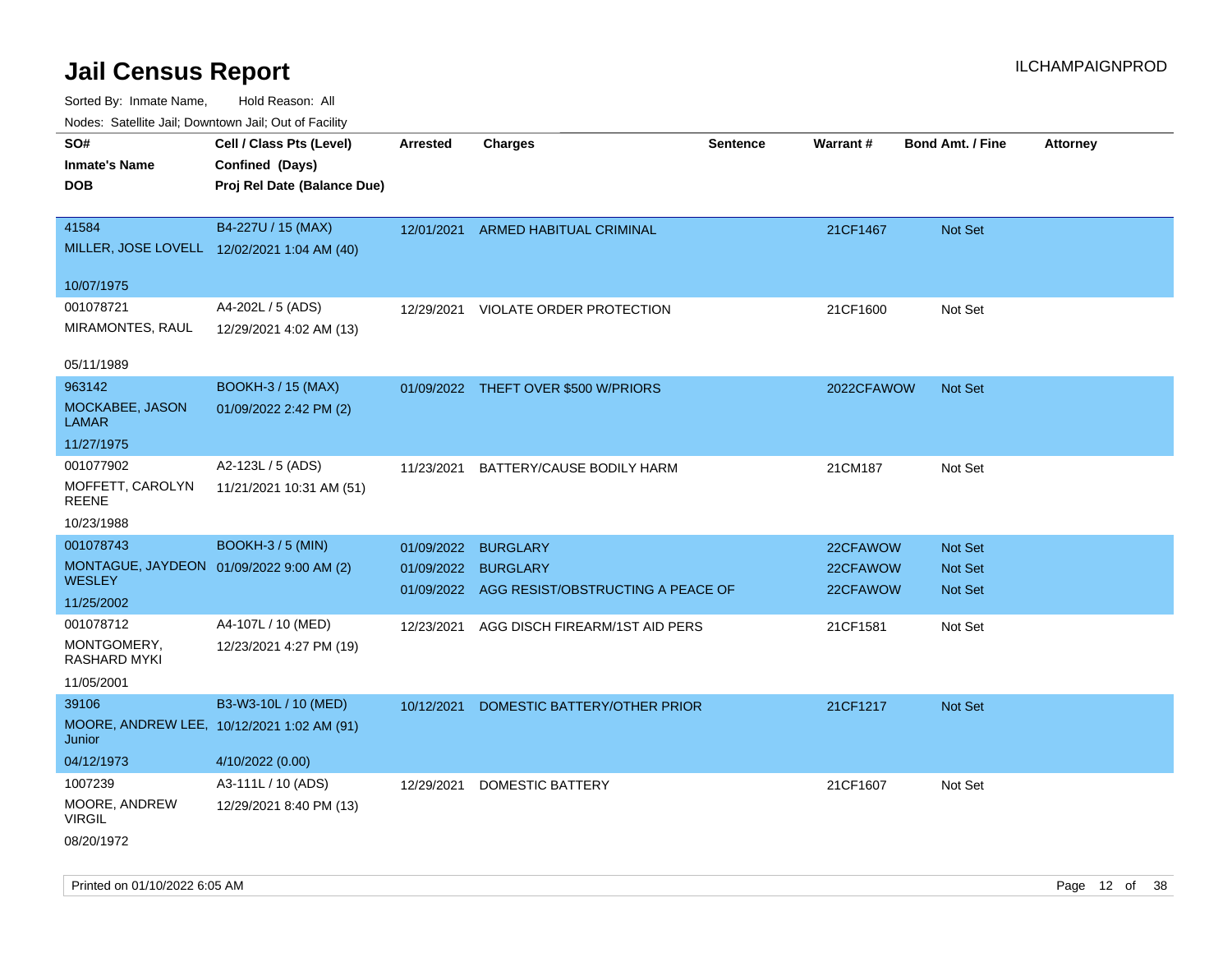Sorted By: Inmate Name, Hold Reason: All Nodes: Satellite Jail; Downtown Jail; Out of Facility

| SO#<br><b>Inmate's Name</b><br><b>DOB</b>                               | Cell / Class Pts (Level)<br>Confined (Days)<br>Proj Rel Date (Balance Due) | Arrested                                             | <b>Charges</b>                                                                                                                  | <b>Sentence</b> | Warrant#                                     | <b>Bond Amt. / Fine</b>                  | <b>Attorney</b> |
|-------------------------------------------------------------------------|----------------------------------------------------------------------------|------------------------------------------------------|---------------------------------------------------------------------------------------------------------------------------------|-----------------|----------------------------------------------|------------------------------------------|-----------------|
| 001078268<br>MURPHY, CHRISTIAN<br><b>STERLING</b><br>12/29/1999         | <b>BOOKH-3/5 (MIN)</b><br>01/09/2022 3:47 PM (2)                           | 01/09/2022                                           | DOMESTIC BATTERY                                                                                                                |                 | 22CMAWOW                                     | Not Set                                  |                 |
| 001078517<br>NELSON, RORY<br><b>DEMOND</b><br>08/14/1984                | B1-102L / 15 (MAX)<br>10/19/2021 3:55 AM (84)                              | 10/19/2021                                           | ATTEMPT (FIRST DEGREE MURDER)                                                                                                   |                 | 21CF1267                                     | Not Set                                  |                 |
| 55308<br>NIBBE, RYAN ARRON                                              | <b>BOOKH-6 / 15 (ADS)</b><br>01/03/2022 11:43 PM (8)                       |                                                      | 01/02/2022 RECEIVE/POSS/SELL STOLEN VEH                                                                                         |                 | 2022CF7                                      | Not Set                                  |                 |
| 07/13/1979<br>1073913<br>OSBORNE, NICHOLE<br>MARIE<br>06/22/1979        | A1-227L / 5 (MIN)<br>12/16/2021 4:17 AM (26)                               | 12/16/2021<br>12/16/2021                             | RESIDENTIAL BURGLARY<br>CRIMINAL TRESPASS TO VEHICLES                                                                           |                 | 21CF1537<br>2021CM423                        | 100.00<br>1500.00                        |                 |
| 1013906<br>PARKER, QUDAYJAH<br>LASHA<br>11/14/1993                      | <b>BOOKF-2 / 5 (MIN)</b><br>01/07/2022 1:55 PM (4)                         | 01/07/2022<br>01/07/2022<br>01/07/2022<br>01/07/2022 | AGG ASLT/OP MOTOR VEH/STRUCK<br>LEAVING THE SCENE INVOLV VEHICLE<br><b>RECKLESS DRIVING</b><br>LEAVING THE SCENE INVOLV VEHICLE |                 | 21CF1263<br>21TR8526<br>21TR8525<br>20TR4026 | 2500.00<br>5000.00<br>5000.00<br>2500.00 |                 |
| 61251<br>PETMECKY, JOHN<br>ROBERT<br>03/09/1983                         | A4-103L / 15 (ADS)<br>12/27/2021 1:52 PM (15)                              | 12/27/2021                                           | PRED CRIM SEX ASLT/VICTIM <13                                                                                                   |                 | 21CF651                                      | No Bond                                  |                 |
| 001078357<br>PETTIGREW, CAREY<br><b>CORNITRIAS DEOBLO</b><br>08/31/1986 | A4-101U / 15 (MAX)<br>09/17/2021 9:56 AM (116)                             | 09/17/2021<br>09/17/2021<br>09/17/2021               | ARMED ROBBERY/ARMED W/FIREARM<br>ARMED ROBBERY/ARMED W/FIREARM<br>ARMED ROBBERY/ARMED W/FIREARM                                 |                 | 21CF1128<br>21CF1129<br>21CF1230             | Not Set<br><b>Not Set</b><br>Not Set     |                 |
| 999352<br>PIRLOT, JUSTIN LEE<br>11/08/1982                              | B4-225L / 10 (MED)<br>09/09/2021 11:28 AM (124)                            | 09/09/2021<br>10/23/2021                             | <b>VIOLATE OP/OTHER PRIOR</b><br><b>FALSE REPORT OF OFFENSE</b>                                                                 | 2y (DOC)        | 2019CF836                                    | Not Set<br>5000.00                       |                 |

Printed on 01/10/2022 6:05 AM **Page 13** of 38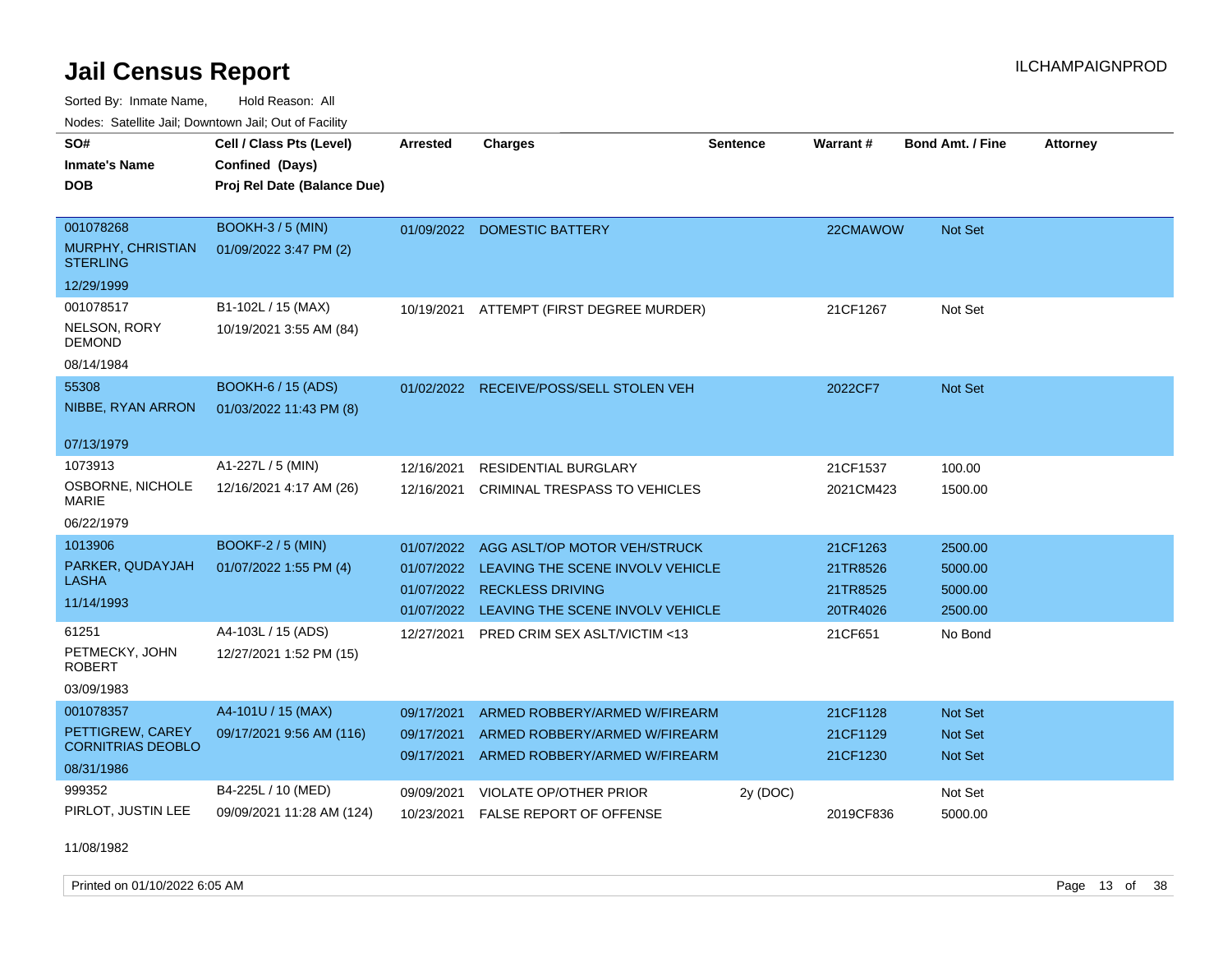| SO#                                 | Cell / Class Pts (Level)    | <b>Arrested</b> | <b>Charges</b>                          | <b>Sentence</b> | Warrant#   | <b>Bond Amt. / Fine</b> | <b>Attorney</b> |
|-------------------------------------|-----------------------------|-----------------|-----------------------------------------|-----------------|------------|-------------------------|-----------------|
| <b>Inmate's Name</b>                | Confined (Days)             |                 |                                         |                 |            |                         |                 |
| <b>DOB</b>                          | Proj Rel Date (Balance Due) |                 |                                         |                 |            |                         |                 |
|                                     |                             |                 |                                         |                 |            |                         |                 |
| 001077591                           | A3-112L / 5 (ADS)           | 01/06/2022      | FIREARM/FOID INVALID/NOT ELIG           | 42m (DOC)       | 2021CF782  | No Bond                 |                 |
| PYE, TRESHAUN<br><b>CORTEZ</b>      |                             |                 |                                         |                 |            |                         |                 |
| 05/01/2001                          |                             |                 |                                         |                 |            |                         |                 |
| 001078669                           | B1-107U / 10 (MED)          | 12/10/2021      | AGG DISCHARGE FIREARM/BLDG/SCH          |                 | 21CF1507   | Not Set                 |                 |
| RANGEL, ADRIAN                      | 12/10/2021 12:53 AM (32)    |                 |                                         |                 |            |                         |                 |
| 11/25/2000                          |                             |                 |                                         |                 |            |                         |                 |
| 1069524                             | B4-224L / 15 (MAX)          | 08/08/2021      | MFG/DEL CANNABIS/30-500 GRAMS           |                 | 21CF953    | Not Set                 |                 |
| RAY-DAVIS, KAMARI<br><b>DAYVON</b>  | 08/09/2021 2:44 AM (155)    |                 |                                         |                 |            |                         |                 |
| 03/30/2000                          |                             |                 |                                         |                 |            |                         |                 |
| 1054023                             | A2-220L / 5 (ADS)           |                 | 01/05/2022 MFG/DEL CANNABIS/500<2000 GR |                 | 2014CF1569 | 10000.00                |                 |
| REESE, LEA<br><b>DANNETTE</b>       | 01/06/2022 1:39 AM (5)      |                 |                                         |                 |            |                         |                 |
| 09/17/1982                          |                             |                 |                                         |                 |            |                         |                 |
| 45473                               | B1-202L / 15 (MAX)          | 11/23/2021      | CHIL SEX OFFEN/RESIDE DAY CARE          |                 | 21CF1275   | 10000.00                |                 |
| REXROAD, CALVIN<br><b>ALLEN</b>     | 11/23/2021 6:27 PM (49)     | 11/23/2021      | <b>VIOLATE SEX OFFENDER REGIS</b>       |                 | 21CF546    | 50000.00                |                 |
| 10/04/1970                          |                             |                 |                                         |                 |            |                         |                 |
| 001078602                           | B1-201U / 10 (MED)          | 11/21/2021      | AGGRAVATED DOMESTIC BATTERY             |                 | 21CF1428   | Not Set                 |                 |
| RICHARDSON,<br>JOHNNY LINDAL        | 11/21/2021 10:00 AM (51)    |                 |                                         |                 |            |                         |                 |
| 06/27/2000                          |                             |                 |                                         |                 |            |                         |                 |
| 001077783                           | A3-113L / 10 (ADS)          |                 | 01/05/2022 AGGRAVATED BATTERY           |                 | 21CF325    | Not Set                 |                 |
| RIVERA, DARYL<br><b>ANTONIO</b>     | 01/05/2022 4:20 PM (6)      |                 |                                         |                 |            |                         |                 |
| 11/14/1981                          |                             |                 |                                         |                 |            |                         |                 |
| 979485                              | A3-213U / 15 (ADS)          | 03/12/2021      | PRED CRIM SEX ASLT/VICTIM <13           |                 | 21CF282    | Not Set                 |                 |
| RODRIGUEZ, JOSHUA<br><b>ANTHONY</b> | 03/12/2021 1:57 PM (305)    |                 |                                         |                 |            |                         |                 |
| 04/06/1990                          |                             |                 |                                         |                 |            |                         |                 |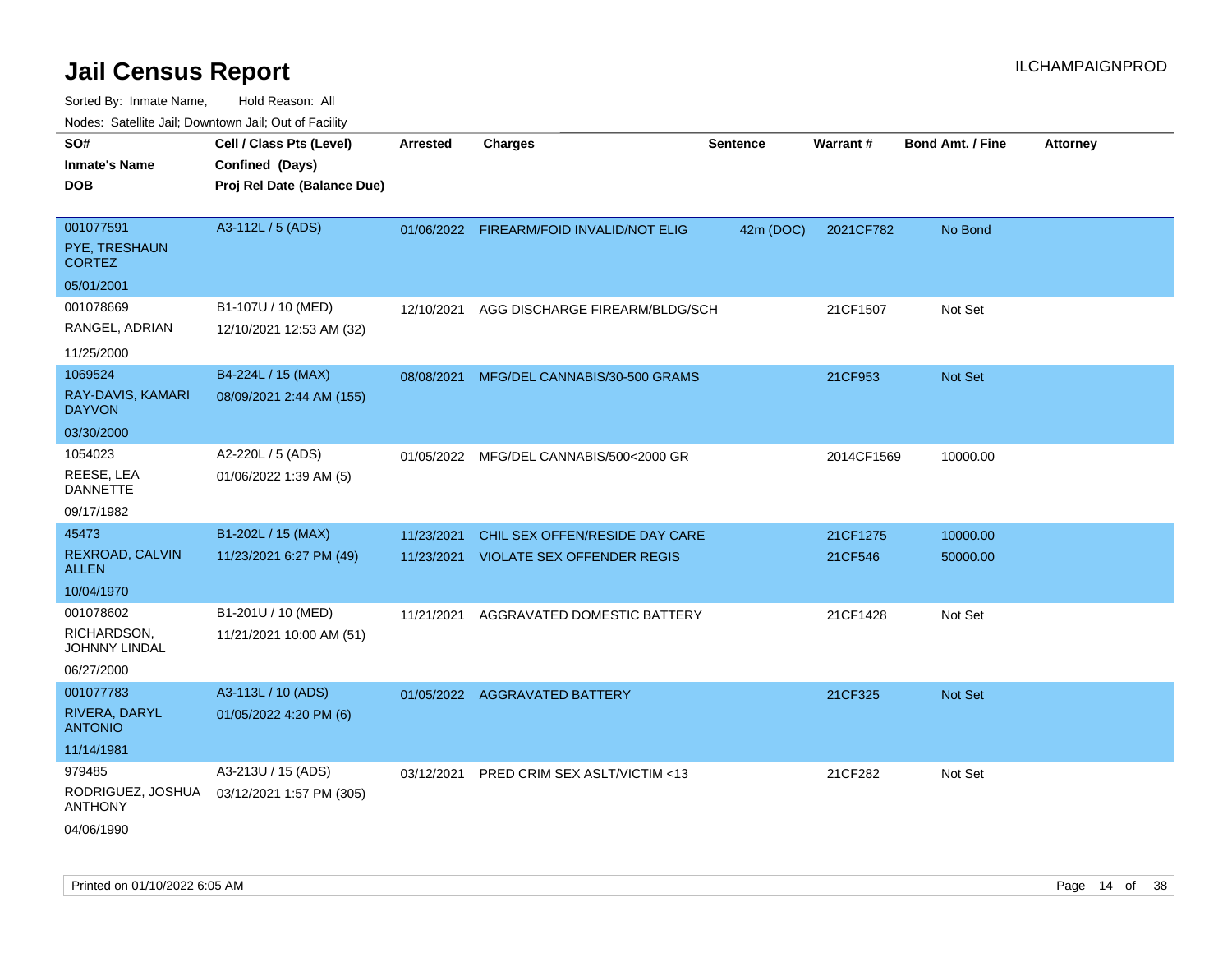| roaco. Catolino cali, Downtown cali, Out of Facility |                                              |                 |                                                |                     |                 |                         |                 |
|------------------------------------------------------|----------------------------------------------|-----------------|------------------------------------------------|---------------------|-----------------|-------------------------|-----------------|
| SO#                                                  | Cell / Class Pts (Level)                     | <b>Arrested</b> | <b>Charges</b>                                 | <b>Sentence</b>     | <b>Warrant#</b> | <b>Bond Amt. / Fine</b> | <b>Attorney</b> |
| Inmate's Name                                        | Confined (Days)                              |                 |                                                |                     |                 |                         |                 |
| <b>DOB</b>                                           | Proj Rel Date (Balance Due)                  |                 |                                                |                     |                 |                         |                 |
|                                                      |                                              |                 |                                                |                     |                 |                         |                 |
| 61330                                                | B4-123L / 15 (MAX)                           | 12/01/2021      | ARMED HABITUAL CRIMINAL                        |                     | 21CF1473        | Not Set                 |                 |
| <b>RUFFIN, JONATHON</b><br><b>CECIL</b>              | 12/01/2021 5:34 AM (41)                      | 12/01/2021      | <b>PAROLE REVOCATION</b>                       |                     | CH2107545       | No Bond                 |                 |
| 05/10/1984                                           |                                              |                 |                                                |                     |                 |                         |                 |
| 1071161                                              | B4-124L / 15 (MAX)                           | 08/18/2021      | DELIVERY OF OR POSSESSION OF W/INT             |                     | 21CF1008        | No Bond                 |                 |
| SANDERS, MARKELL<br>LAMAR                            | 08/18/2021 6:18 PM (146)                     |                 |                                                |                     |                 |                         |                 |
| 02/02/2000                                           |                                              |                 |                                                |                     |                 |                         |                 |
| 1047469                                              | B3-W5-18L / 10 (MED)                         | 07/03/2021      | CRIMINAL SEX ASSAULT/CONSENT                   | 2y/6m (DOC) 21CF773 |                 | Not Set                 |                 |
| <b>ALLEN</b>                                         | SCHINDLER, RICHARD 07/03/2021 10:25 PM (192) |                 |                                                |                     |                 |                         |                 |
| 10/16/1979                                           |                                              |                 |                                                |                     |                 |                         |                 |
| 52386                                                | BOOKF-2 / 10 (MED)                           | 01/08/2022      | POSS CAN/>30-100 GRAM/1ST                      |                     | 2022CMAWOW      | Not Set                 |                 |
| <b>SCOTT, SHONELL</b><br><b>LYNN</b>                 | 01/09/2022 12:19 AM (2)                      |                 | 01/08/2022 POSSESSION OF STOLEN FIREARM        |                     | 2022CFAWOW      | Not Set                 |                 |
| 01/20/1981                                           |                                              |                 |                                                |                     |                 |                         |                 |
| 001078698                                            | B3-W5-20L / 5 (MIN)                          | 12/20/2021      | <b>DIRECT CRIMINAL CONTEMPT</b>                |                     | 2019F44         | No Bond                 |                 |
| SIDES, BRIAN KEITH                                   | 12/20/2021 4:23 PM (22)                      |                 |                                                |                     |                 |                         |                 |
|                                                      |                                              |                 |                                                |                     |                 |                         |                 |
| 12/08/1969                                           |                                              |                 |                                                |                     |                 |                         |                 |
| 47195                                                | A3-215U / 5 (ADS)                            | 12/27/2021      | <b>RESIDENTIAL BURGLARY</b>                    |                     | 2020CF1222      | 10000.00                |                 |
| SIMMONS, JAMES<br>ROBERT                             | 12/27/2021 8:42 AM (15)                      | 12/28/2021      | FORGERY/ISSUE DOCUMENT/1 UPC                   |                     | 2021CF1595      | Not Set                 |                 |
| 03/13/1975                                           |                                              | 12/28/2021      | RESIDENTIAL BURGLARY                           |                     | 2021CF1596      | Not Set                 |                 |
|                                                      |                                              |                 |                                                |                     |                 |                         |                 |
| 001078441                                            | <b>BOOKF-1 / 15 (ADS)</b>                    | 10/01/2021      | <b>ARMED HABITUAL CRIMINAL</b>                 |                     | 21CF1182        | Not Set                 |                 |
| SINGLETON, CORRIE<br><b>DERRELL</b>                  | 10/01/2021 12:36 PM (102)                    | 12/20/2021      | SPEEDING 26-34 MPH OVER LIMIT                  |                     | 2021TR2701      | 1000.00                 |                 |
| 05/07/1983                                           |                                              |                 |                                                |                     |                 |                         |                 |
| 707102                                               | A4-205L / 5 (ADS)                            |                 | 01/06/2022 RESIST/OBSTRUCTING A PEACE OFFICE I |                     | 2019-CM-164     | No Bond                 |                 |
| SKILLINGS, DANIEL<br>LEE                             | 01/06/2022 4:36 PM (5)                       |                 |                                                |                     |                 |                         |                 |
| 04/24/1979                                           | 1/20/2022 (0.00)                             |                 |                                                |                     |                 |                         |                 |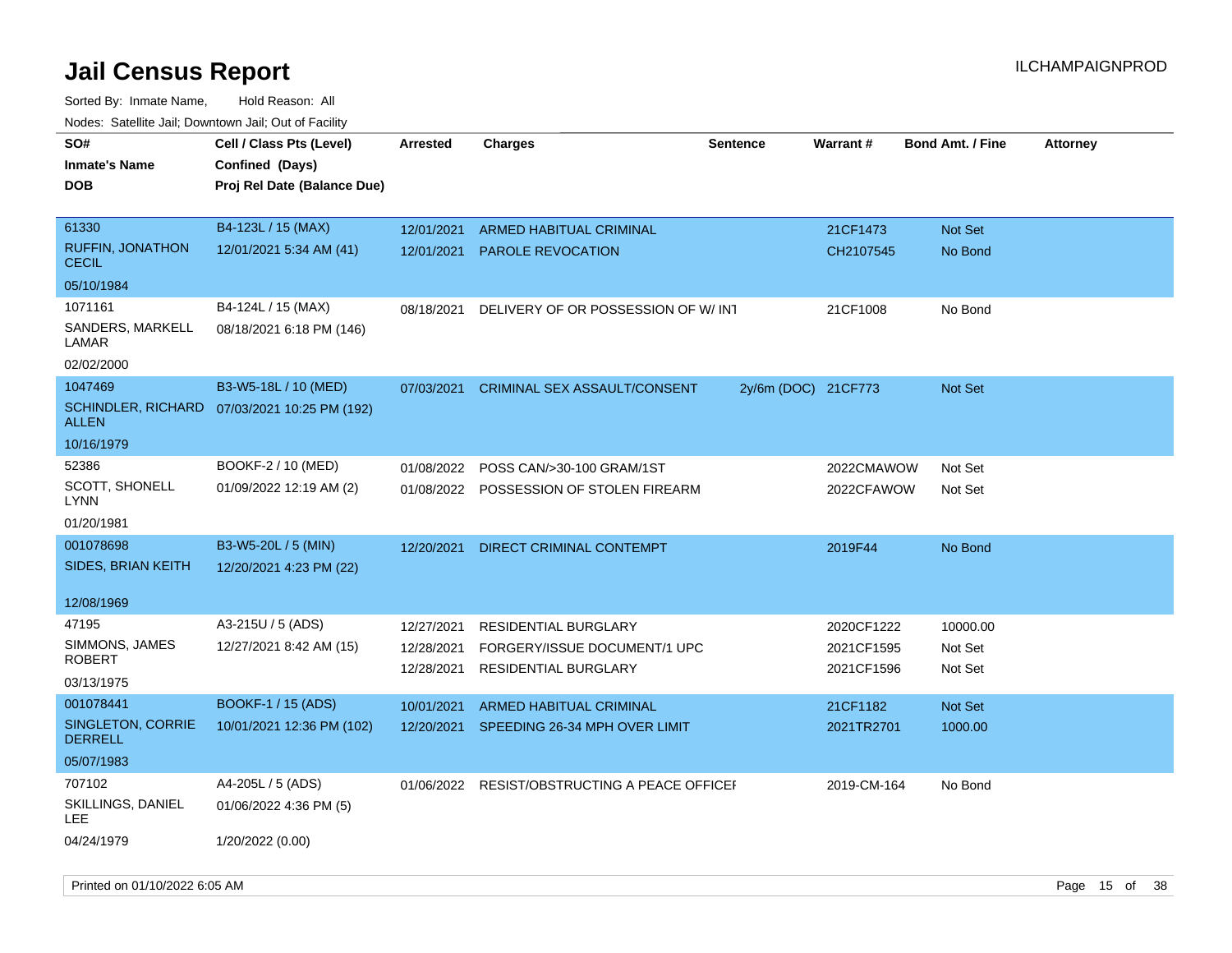| SO#                                        | Cell / Class Pts (Level)    | <b>Arrested</b> | <b>Charges</b>                        | <b>Sentence</b> | Warrant#    | <b>Bond Amt. / Fine</b> | <b>Attorney</b> |
|--------------------------------------------|-----------------------------|-----------------|---------------------------------------|-----------------|-------------|-------------------------|-----------------|
| <b>Inmate's Name</b>                       | Confined (Days)             |                 |                                       |                 |             |                         |                 |
| <b>DOB</b>                                 | Proj Rel Date (Balance Due) |                 |                                       |                 |             |                         |                 |
|                                            |                             |                 |                                       |                 |             |                         |                 |
| 001078732                                  | A4-104L / 5 (ADS)           |                 | 01/03/2022 DRIVING ON REVOKED LICENSE |                 | 2021TR6406  | No Bond                 |                 |
| SPANGLO, ANGELO<br><b>JOSEPH</b>           | 01/03/2022 11:09 AM (8)     |                 |                                       |                 |             |                         |                 |
| 06/26/1965                                 | 1/12/2022 (0.00)            |                 |                                       |                 |             |                         |                 |
| 001077770                                  | A2-221U / 5 (MIN)           |                 | 01/06/2022 RESIDENTIAL BURGLARY       |                 | 21CF319     | Not Set                 |                 |
| STOFFLE, KELLY ANNE 01/06/2022 3:14 PM (5) |                             |                 |                                       |                 |             |                         |                 |
| 04/12/1989                                 |                             |                 |                                       |                 |             |                         |                 |
| 38305                                      | B2-T2-06L / 10 (SPH)        | 03/18/2020      | <b>CRIMINAL SEXUAL ABUSE</b>          |                 | 20CF-343    | 500000.00               |                 |
| STOVER, JOSH<br><b>ANDREW</b>              | 03/18/2020 10:24 AM (664)   |                 |                                       |                 |             |                         |                 |
| 08/18/1973                                 |                             |                 |                                       |                 |             |                         |                 |
| 001078742                                  | BOOKF-2 / 10 (MED)          | 01/08/2022      | <b>RETAIL THEFT</b>                   |                 | 2022CMAWOW  | Not Set                 |                 |
| TAYLOR, ERIKA LYNN                         | 01/08/2022 9:04 AM (3)      | 01/08/2022      | CRIM DAMAGE TO PROPERTY <\$500        |                 | 2022CMAWOW  | Not Set                 |                 |
| 04/09/1996                                 |                             |                 | 01/08/2022 AGGRAVATED BATTERY         |                 | 2022CFAWOW  | Not Set                 |                 |
| 001078747                                  | BOOKF-2                     |                 | 01/10/2022 DOMESTIC BATTERY           |                 | <b>AWOW</b> | Not Set                 |                 |
| <b>TAYLOR, MEOSHA S</b>                    | 01/10/2022 1:12 AM (1)      |                 |                                       |                 |             |                         |                 |
| 11/27/1993                                 |                             |                 |                                       |                 |             |                         |                 |
| 962484                                     | A3-115L / 10 (ADS)          | 12/29/2021      | AGGRAVATED DOMESTIC BATTERY           |                 | 21CF1608    | Not Set                 |                 |
| <b>TAYLOR, VINCENT</b><br><b>REGINALD</b>  | 12/29/2021 7:23 AM (13)     |                 |                                       |                 |             |                         |                 |
| 11/03/1988                                 |                             |                 |                                       |                 |             |                         |                 |
| 001078471                                  | B4-127U / 10 (MED)          | 10/11/2021      | AGG UUW/VEHICLE/<21                   |                 | 21CF1210    | 100.00                  |                 |
| <b>THATCH, OMARION</b><br><b>DIAMONTE</b>  | 10/11/2021 1:26 AM (92)     |                 |                                       |                 |             |                         |                 |
| 09/05/2003                                 |                             |                 |                                       |                 |             |                         |                 |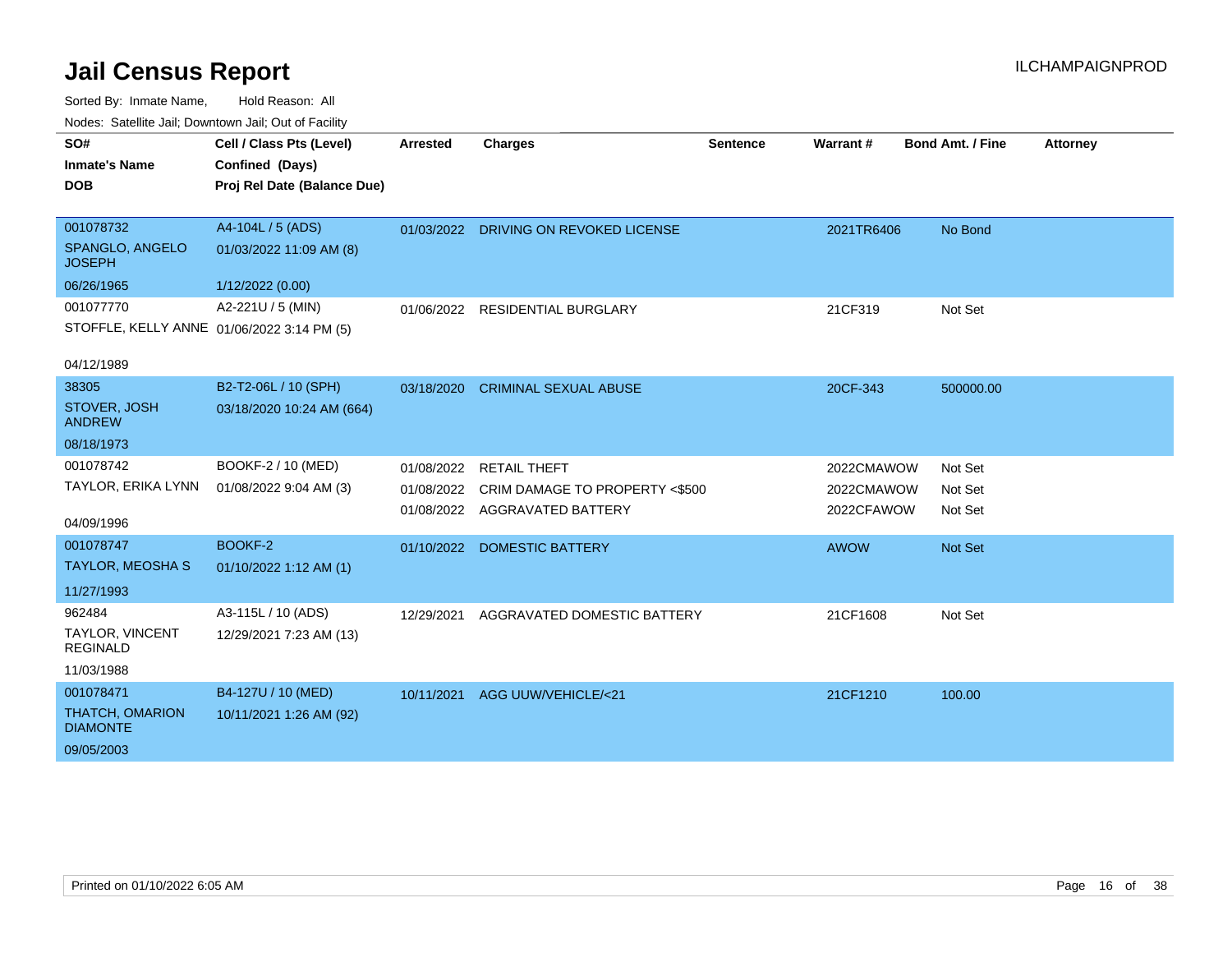| SO#<br><b>Inmate's Name</b><br><b>DOB</b>                              | Cell / Class Pts (Level)<br>Confined (Days)<br>Proj Rel Date (Balance Due) | <b>Arrested</b>      | <b>Charges</b>                                                                                                                 | <b>Sentence</b> | Warrant#                                | <b>Bond Amt. / Fine</b>              | <b>Attorney</b> |
|------------------------------------------------------------------------|----------------------------------------------------------------------------|----------------------|--------------------------------------------------------------------------------------------------------------------------------|-----------------|-----------------------------------------|--------------------------------------|-----------------|
|                                                                        |                                                                            |                      |                                                                                                                                |                 |                                         |                                      |                 |
| 001078745<br><b>THOMAS, TRAVIS M</b><br>11/05/1987                     | <b>BOOKH-5 / 5 (MIN)</b><br>01/09/2022 9:33 PM (2)                         | 01/09/2022           | 01/09/2022 DUI INTOXICATING COMPOUND<br><b>IMPROPER TRAFFIC LANE USAGE</b><br>01/09/2022 CAUSE CHILD TO BE ENDANGERED          |                 | 2022 DTAWOW<br>2022DTAWOW<br>2022CFAWOW | Not Set<br>Not Set<br><b>Not Set</b> |                 |
|                                                                        |                                                                            |                      | 01/09/2022 CONTROLLED SUBSTANCE LABEL/1ST<br>01/09/2022 POSSESS LOOK-ALIKE SUB/1ST<br>01/09/2022 POSS HYPO/SYRINGE/NEEDLES/1ST |                 | 2022CFAWOW<br>2022CFAWOW<br>2022CFAWOW  | Not Set<br><b>Not Set</b><br>Not Set |                 |
| 32058<br>THOMPSON, STEVEN<br><b>ONEAL</b><br>03/14/1969                | B4-123U / 15 (MAX)<br>06/14/2021 6:44 AM (211)                             |                      | 06/14/2021 AGG DISCH FIREARM                                                                                                   |                 | 21CF690                                 | Not Set                              |                 |
| 32910<br><b>TULL, CHRISTOPHER</b><br><b>MICHAEL</b><br>04/02/1971      | B3-W1-02L / 10 (MED)<br>10/04/2021 10:53 PM (99)                           | 10/04/2021           | DOM BTRY/HARM/1-2 PRECONV                                                                                                      |                 | 21CF1189                                | Not Set                              |                 |
| 1052810<br>WALKER, DESMOND<br><b>JEROME</b><br>08/05/1987              | A4-206L / 10 (ADS)<br>01/01/2022 2:16 AM (10)                              |                      | 01/01/2022 AGGRAVATED DOMESTIC BATTERY                                                                                         |                 | 2022CF2                                 | No Bond                              |                 |
| 1070737<br><b>WASHINGTON,</b><br><b>JASTINA VIRGINIA</b><br>04/11/2000 | A1-126L / 15 (MAX)<br>10/14/2021 12:02 PM (89)                             |                      | 10/14/2021 AGG KIDNAPG/<13/INTEL DISABL                                                                                        |                 | 2020CF418                               | 250000.00                            |                 |
| 977140<br><b>WEBSTER, DERRIAL</b><br><b>DEVON</b><br>01/14/1990        | B1-203L / 10 (MED)<br>10/24/2021 2:46 AM (79)                              | 10/24/2021           | ARMED HABITUAL CRIMINAL                                                                                                        |                 | 21CF1289                                | Not Set                              |                 |
| 59778<br><b>WERNIGK, TIMOTHY</b><br><b>REINHART</b><br>09/05/1980      | <b>BOOKH-3/5 (MIN)</b><br>01/07/2022 2:45 PM (4)                           | 01/07/2022 AGG DUI/3 |                                                                                                                                |                 | 20CF1101                                | 10000.00                             |                 |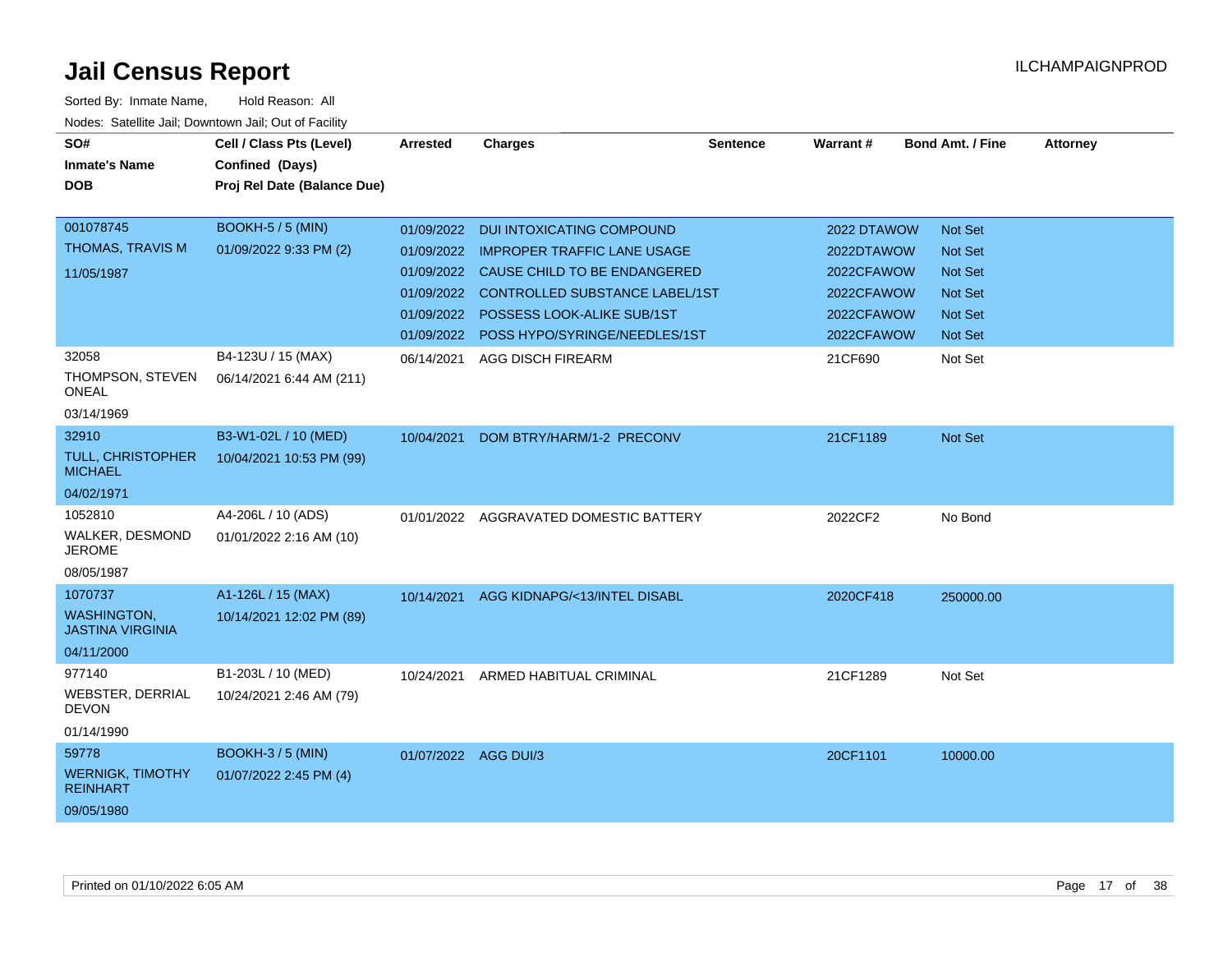| SO#<br><b>Inmate's Name</b><br><b>DOB</b>                            | Cell / Class Pts (Level)<br>Confined (Days)<br>Proj Rel Date (Balance Due) | <b>Arrested</b>                                      | <b>Charges</b>                                                                                                                 | <b>Sentence</b> | Warrant#                                         | <b>Bond Amt. / Fine</b>                  | Attorney |
|----------------------------------------------------------------------|----------------------------------------------------------------------------|------------------------------------------------------|--------------------------------------------------------------------------------------------------------------------------------|-----------------|--------------------------------------------------|------------------------------------------|----------|
| 001078328<br>WHITE, JUSTIN<br><b>STEVEN</b><br>10/25/1995            | B1-207U / 15 (MAX)<br>08/30/2021 10:48 AM (134)                            | 08/30/2021                                           | <b>FELON POSS/USE WEAPON/FIREARM</b>                                                                                           |                 | 21CF1045                                         | Not Set                                  |          |
| 54212<br>WHITLOCK, GEORGE<br>ABRAM<br>11/10/1978                     | A3-214L / 10 (MED)<br>12/21/2021 1:20 PM (21)                              | 12/21/2021<br>12/21/2021<br>12/21/2021<br>12/21/2021 | ARMED VIOLENCE/CATEGORY I<br>RECEIVE/POSS/SELL STOLEN VEH<br><b>VIOLATE ORDER PROTECTION</b><br>OBSTRUCT JUST/DESTROY EVIDENCE |                 | 21CF1576<br>2021CF669<br>2021CM391<br>2021CF1223 | Not Set<br>10000.00<br>1000.00<br>700.00 |          |
| 001078740<br><b>WHITMORE, GARY</b><br>12/30/1969                     | <b>BOOKH-8 / 15 (MAX)</b><br>01/06/2022 10:36 AM (5)                       | 01/06/2022                                           | PAROLE REVOCATION                                                                                                              |                 | CH2200093                                        | No Bond                                  |          |
| 001078709<br>WILLIAMS, DAVID LEE<br>12/18/1989                       | A3-212L / 15 (MAX)<br>12/22/2021 11:00 AM (20)                             | 12/22/2021                                           | ARMED VIOLENCE/CATEGORY I                                                                                                      |                 | 21CF1586                                         | Not Set                                  |          |
| 1019420<br><b>WILLIAMS,</b><br><b>MARSHAWN ANTONIO</b><br>06/02/1994 | B1-105L / 10 (MED)<br>12/14/2021 1:56 PM (28)                              | 12/14/2021                                           | METH MANUFACTURING/15<100 GR                                                                                                   | 8y (DOC)        | 21CF205                                          | No Bond                                  |          |
| 638552<br>WILLIAMS, MICHAEL<br><b>JAMES</b><br>03/29/1964            | B2-T2-08L / 5 (SPH)<br>10/07/2021 12:20 PM (96)                            | 10/07/2021                                           | CHILD PORNOGRAPHY/PHOTOGRAPH                                                                                                   |                 | 2021CF1207                                       | No Bond                                  |          |
| 1066370<br><b>WILLIAMS, REONTE</b><br><b>REMIR</b><br>05/14/1999     | B1-101L / 15 (MAX)<br>07/28/2021 5:40 AM (167)                             | 07/28/2021                                           | ARMED VIOLENCE/CATEGORY III                                                                                                    |                 | 2021 CF 882                                      | Not Set                                  |          |
| 001078711<br>WILLIS, RANDY<br>RAMEEL<br>09/10/2003                   | A3-116L / 10 (MED)<br>12/22/2021 4:15 PM (20)                              | 12/22/2021                                           | AGG DISCHARGE FIREARM/OCC BLDG                                                                                                 |                 | 21CF1585                                         | Not Set                                  |          |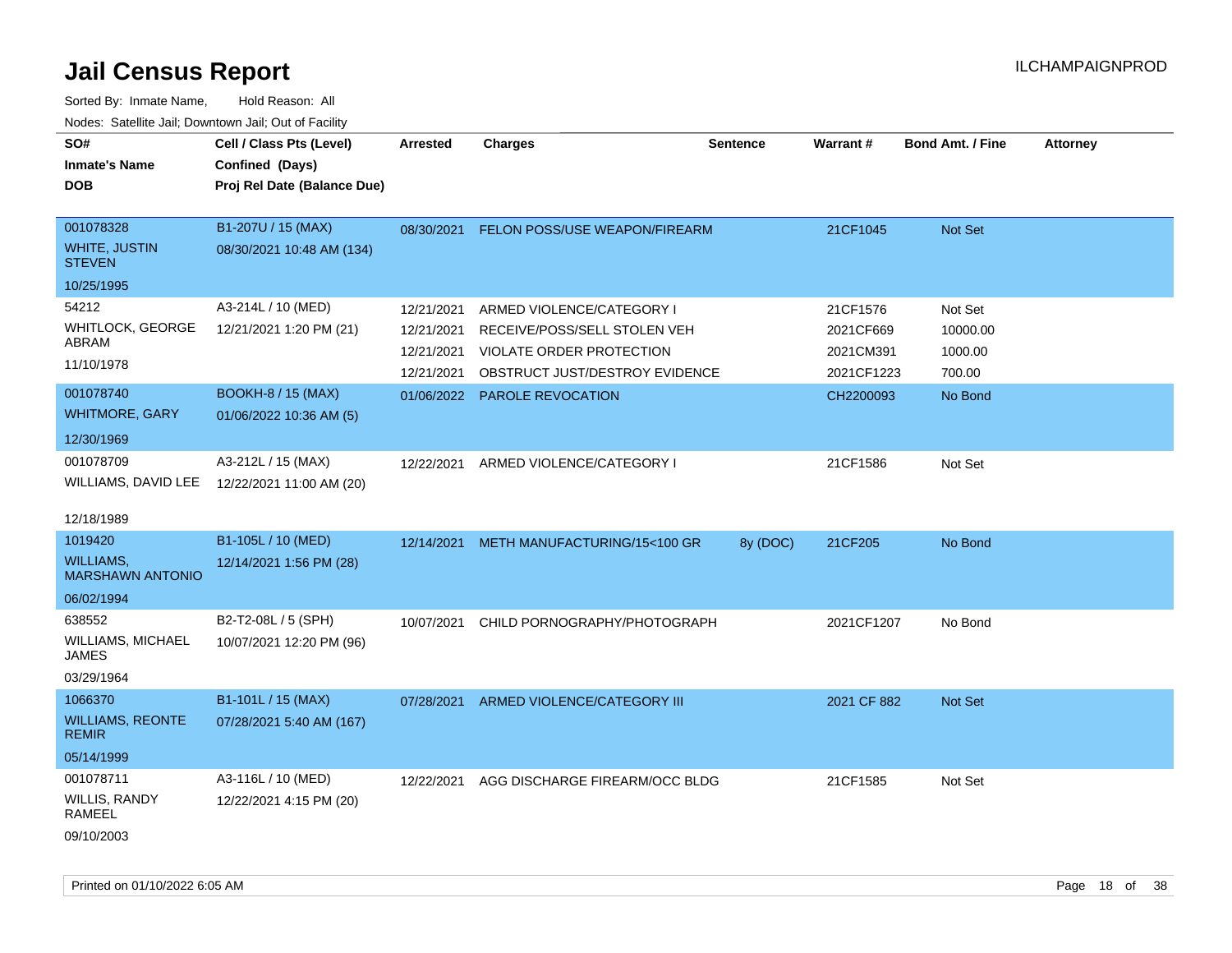Sorted By: Inmate Name, Hold Reason: All Nodes: Satellite Jail; Downtown Jail; Out of Facility

**Total Satellite Jail: 138 Males: 116 Females: 22 Unknown: 0**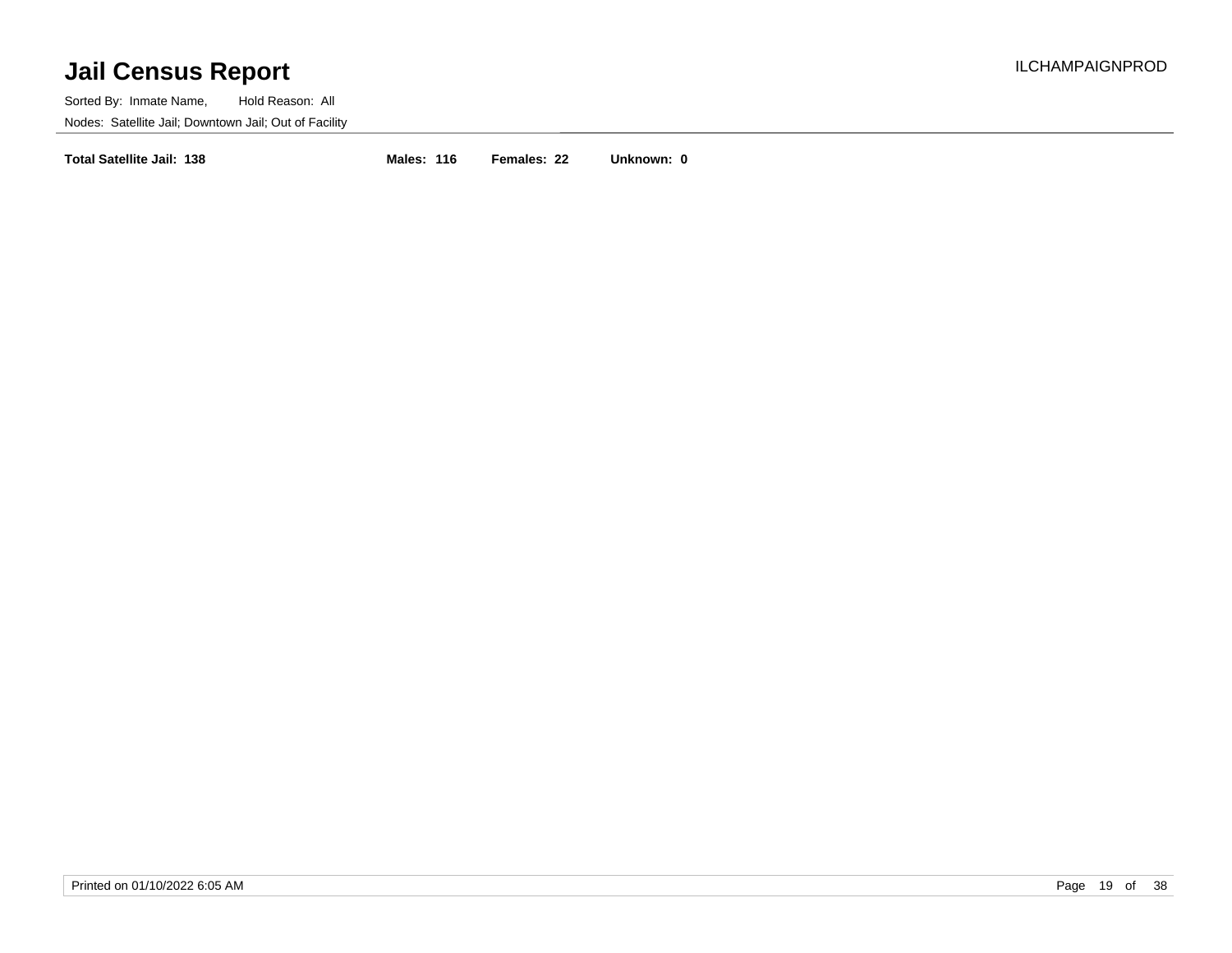|  | <b>Downtown Jail</b> |  |
|--|----------------------|--|
|  |                      |  |
|  |                      |  |

| SO#<br><b>Inmate's Name</b><br><b>DOB</b>                                                    | Cell / Class Pts (Level)<br>Confined (Days)<br>Proj Rel Date (Balance Due)            | <b>Arrested</b>                                      | <b>Charges</b>                                                                                                    | <b>Sentence</b> | Warrant#                                    | <b>Bond Amt. / Fine</b>                           | <b>Attorney</b> |
|----------------------------------------------------------------------------------------------|---------------------------------------------------------------------------------------|------------------------------------------------------|-------------------------------------------------------------------------------------------------------------------|-----------------|---------------------------------------------|---------------------------------------------------|-----------------|
| 1073165<br>ACKERMAN, CODY<br><b>JAMES</b><br>02/01/1989<br>969121<br><b>BECKLEY, ANTHONY</b> | G4L / 5 (MIN)<br>04/30/2021 4:48 PM (256)<br>B1 / 15 (SPH)<br>11/25/2021 7:16 PM (47) | 04/30/2021<br>04/30/2021<br>05/03/2021<br>11/25/2021 | FORGERY/ISSUE/DELIVER DOCUMENT<br><b>BURGLARY</b><br>FORGERY/ISSUE/DELIVER DOCUMENT<br>CRIM TRESPASS TO RESIDENCE |                 | 19CF143<br>21CF516<br>2018CF689<br>21CF1444 | 75000.00<br>Not Set<br>2500.00 / 75.00<br>Not Set |                 |
| <b>PATRICK</b><br>06/30/1989                                                                 |                                                                                       |                                                      |                                                                                                                   |                 |                                             |                                                   |                 |
| 517915<br><b>BOXLEY, CHARLES</b><br><b>OMAR</b><br>01/10/1985                                | G5U / 5 (MIN)<br>08/03/2021 2:18 PM (161)                                             | 08/03/2021<br>08/03/2021<br>08/03/2021               | FORGERY/ISSUE/DELIVER DOCUMENT<br><b>BURGLARY</b><br><b>BURGLARY</b>                                              |                 | 21CF289<br>21CF679                          | No Bond<br>20000.00<br>20000.00                   |                 |
| 1027929<br><b>BROUGHTON, MARK</b><br>ANTHONY, Junior<br>02/15/1990                           | F6L / 15 (MAX)<br>12/18/2021 2:55 AM (24)                                             | 12/18/2021                                           | HOME INVASION/CAUSE INJURY                                                                                        |                 | 21CF1560                                    | No Bond                                           |                 |
| 1067476<br><b>BROWN, JAMES</b><br><b>BRONELL</b><br>01/08/1996                               | F5L / 10 (MED)<br>11/13/2021 2:35 AM (59)                                             | 11/13/2021<br>11/13/2021                             | AGG DOMESTIC BATTERY/STRANGLE<br><b>RESIDENTIAL BURGLARY</b>                                                      |                 | 20CF575<br>21CF385                          | 5000.00<br>25000.00                               |                 |
| 995432<br>BROWN, JAVON<br><b>SHANTEZ</b><br>10/14/1991                                       | H5L / 10 (ADS)<br>12/20/2021 2:06 AM (22)                                             | 12/20/2021                                           | FAIL TO RPT WKLY/NO FIXED ADDR                                                                                    |                 | 21CF1559                                    | Not Set                                           |                 |
| 1075941<br><b>BROWN, LIONEL</b><br><b>TERRELL</b><br>10/19/1981                              | G2L / 5 (MIN)<br>10/08/2021 5:16 PM (95)                                              | 10/08/2021                                           | <b>HARASS WITNESS/FAMILY MBR/REP</b>                                                                              |                 | 2021CF1188                                  | 500000.00                                         |                 |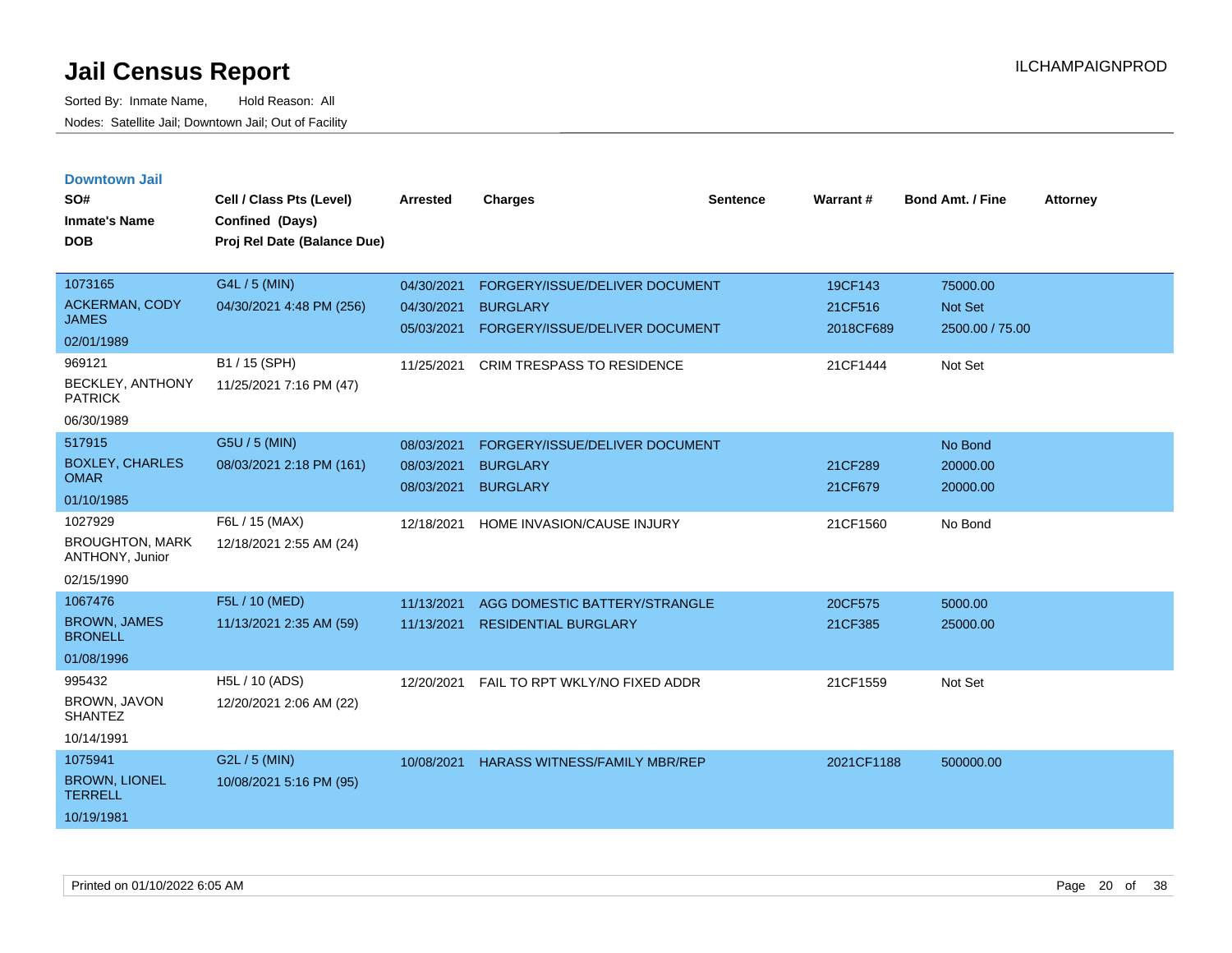| SO#                                              | Cell / Class Pts (Level)    | <b>Arrested</b> | <b>Charges</b>                           | <b>Sentence</b> | Warrant#  | <b>Bond Amt. / Fine</b> | <b>Attorney</b> |
|--------------------------------------------------|-----------------------------|-----------------|------------------------------------------|-----------------|-----------|-------------------------|-----------------|
| <b>Inmate's Name</b>                             | Confined (Days)             |                 |                                          |                 |           |                         |                 |
| <b>DOB</b>                                       | Proj Rel Date (Balance Due) |                 |                                          |                 |           |                         |                 |
|                                                  |                             |                 |                                          |                 |           |                         |                 |
| 1068812                                          | F1L / 15 (MAX)              | 12/21/2021      | FELON POSS/USE FIREARM PRIOR             |                 | 21CF1568  | Not Set                 |                 |
| <b>BRYANT, DANNY</b><br><b>EUGENE</b>            | 12/21/2021 1:50 PM (21)     |                 | 12/21/2021 AGG DISCHARGE FIREARM/OCC VEH |                 | 21CF741   | Not Set                 |                 |
| 11/22/1989                                       |                             |                 |                                          |                 |           |                         |                 |
| 61904                                            | D4 / 15 (ADS)               | 10/23/2021      | <b>ROBBERY</b>                           |                 | 21CF1287  | Not Set                 |                 |
| <b>BURNETT, TIMOTHY</b><br><b>LYNN</b>           | 10/23/2021 5:43 PM (80)     |                 |                                          |                 |           |                         |                 |
| 09/09/1983                                       |                             |                 |                                          |                 |           |                         |                 |
| 1075361                                          | <b>J6L / 5 (ADS)</b>        | 04/16/2021      | <b>BURGLARY</b>                          |                 | 21CF414   | Not Set                 |                 |
| <b>COWART, TORREY</b><br><b>BENJAMEN, Junior</b> | 04/16/2021 9:17 PM (270)    |                 |                                          |                 |           |                         |                 |
| 11/22/1987                                       |                             |                 |                                          |                 |           |                         |                 |
| 1076276                                          | G1L / 5 (MIN)               | 12/20/2021      | THEFT/CONTROL <\$500/PRIOR               | 2y/6m (DOC)     |           | Not Set                 |                 |
| COX, SEAN MICHAEL                                | 12/20/2021 12:45 PM (22)    | 12/20/2021      | WARRANT OUT OF COUNTY                    |                 | 21CM99    | 3000.00                 |                 |
|                                                  |                             |                 |                                          |                 |           |                         |                 |
| 02/06/1985                                       |                             |                 |                                          |                 |           |                         |                 |
| 1067370                                          | E3L / 15 (MAX)              | 11/05/2021      | FIREARM/FOID INVALID/NOT ELIG            |                 | 21CF1370  | Not Set                 |                 |
| <b>DAVIS, AUSTIN</b><br><b>CHRISTOPHER</b>       | 11/06/2021 12:23 AM (66)    |                 |                                          |                 |           |                         |                 |
| 08/11/1997                                       |                             |                 |                                          |                 |           |                         |                 |
| 1066719                                          | E4L / 10 (MED)              | 06/09/2021      | AGG DOMESTIC BATTERY/STRANGLE            |                 | 21CF310   | 100000.00               |                 |
| DAVIS, TAVEON                                    | 06/09/2021 10:50 PM (216)   | 06/09/2021      | RET THEFT/DISP MERCH/>\$300              |                 | 19CF959   | 5000.00                 |                 |
| <b>CORNELIUS</b>                                 |                             | 06/09/2021      | RETAIL THEFT/DISP MERCH/<\$300           |                 | 19CM897   | 3000.00                 |                 |
| 12/21/1997                                       |                             |                 |                                          |                 |           |                         |                 |
| 001077214                                        | F9U / 15 (MAX)              | 12/20/2021      | <b>MURDER</b>                            |                 | 21CF1572  | Not Set                 |                 |
| DAVIS-MURDOCK,<br><b>ERION VASSHAD</b>           | 12/21/2021 10:13 AM (21)    | 12/22/2021      | PAROLE REVOCATION                        |                 | CH2107977 | Not Set                 |                 |
| 06/22/1998                                       |                             |                 |                                          |                 |           |                         |                 |
| 001078223                                        | G6L / 5 (MIN)               | 11/09/2021      | AGG DUI/NO VALID DL                      |                 | 21CF1382  | Not Set                 |                 |
| DIEGO-MATEO,<br><b>JOAQUIN</b>                   | 11/09/2021 10:52 PM (63)    |                 |                                          |                 |           |                         |                 |
| 01/23/2002                                       |                             |                 |                                          |                 |           |                         |                 |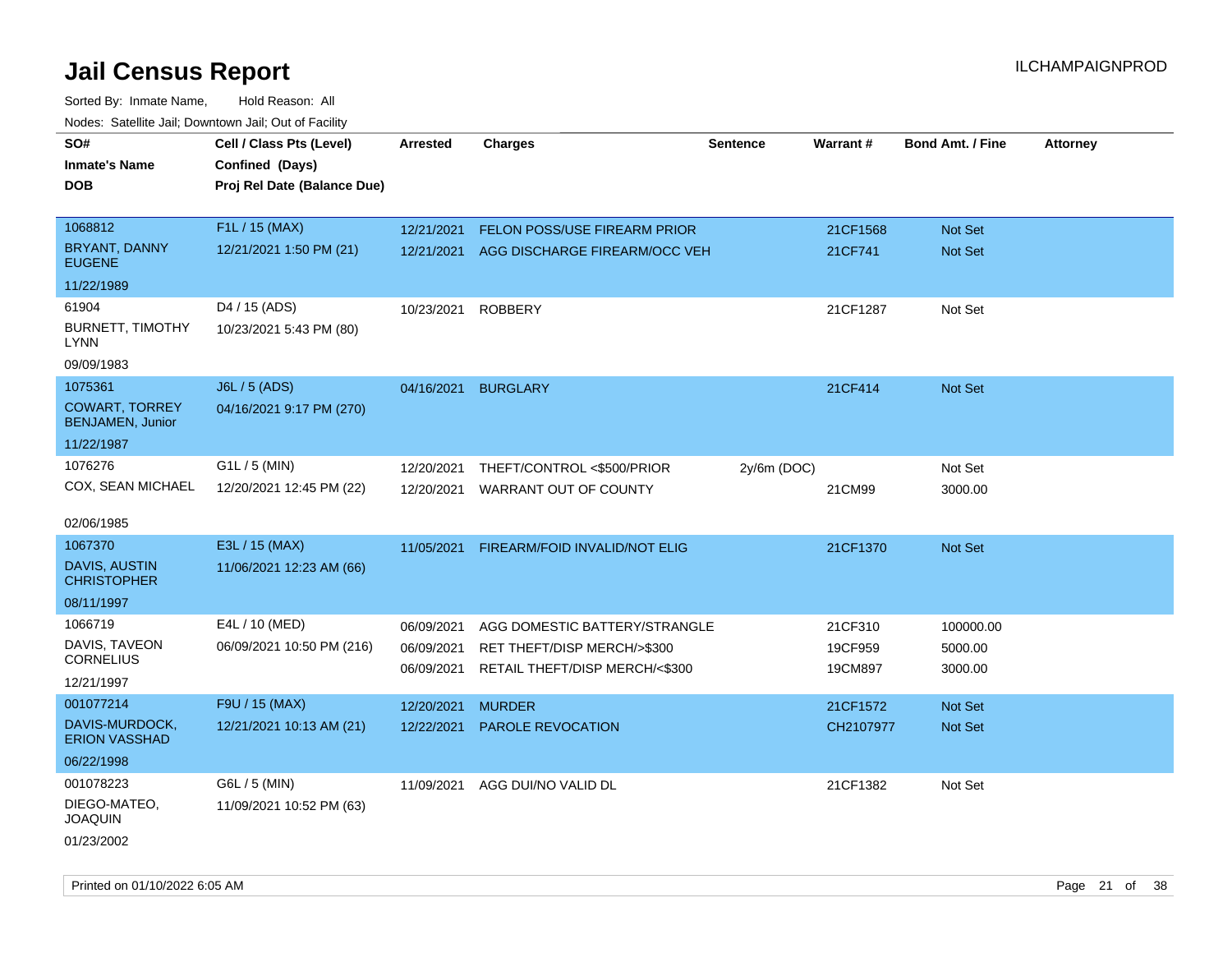| roaco. Calcinio dan, Domnomi dan, Cal or Fability |                                              |                   |                                    |                 |            |                         |                 |
|---------------------------------------------------|----------------------------------------------|-------------------|------------------------------------|-----------------|------------|-------------------------|-----------------|
| SO#                                               | Cell / Class Pts (Level)                     | <b>Arrested</b>   | <b>Charges</b>                     | <b>Sentence</b> | Warrant#   | <b>Bond Amt. / Fine</b> | <b>Attorney</b> |
| <b>Inmate's Name</b>                              | Confined (Days)                              |                   |                                    |                 |            |                         |                 |
| <b>DOB</b>                                        | Proj Rel Date (Balance Due)                  |                   |                                    |                 |            |                         |                 |
|                                                   |                                              |                   |                                    |                 |            |                         |                 |
| 571307                                            | J3L / 15 (ADS)                               | 09/14/2020        | PRED CRIM SEX ASLT/VICTIM <13      |                 | 2020CF1025 | Not Set                 |                 |
| <b>DOMINGO-</b><br>CASTANEDA,                     | 09/14/2020 11:19 PM (484)                    | 09/14/2020        | <b>CRIM SEXUAL ABUSE/CONSENT</b>   |                 | 2020CF1026 | <b>Not Set</b>          |                 |
| 09/29/1989                                        |                                              |                   |                                    |                 |            |                         |                 |
| 527379                                            | D6 / 15 (ADS)                                | 10/25/2021        | ARMED HABITUAL CRIMINAL            |                 | 21CF1297   | Not Set                 |                 |
| DRAKE, MARCELL<br>DEON                            | 10/25/2021 5:05 PM (78)                      | 10/27/2021        | AGG DOMESTIC BATTERY/STRANGLE      |                 | 21CF1245   | Not Set                 |                 |
| 04/20/1987                                        |                                              |                   |                                    |                 |            |                         |                 |
| 959292                                            | K1 / 15 (ADS)                                | 04/01/2021        | ATTEMPT (FIRST DEGREE MURDER)      |                 | 2020CF565  | 2000000.00              |                 |
| <b>DUNCAN, COREYON</b><br><b>ANTHONY</b>          | 04/01/2021 8:46 PM (285)                     | 12/17/2021 MURDER |                                    |                 | 21CF1542   | Not Set                 |                 |
| 01/17/1989                                        |                                              |                   |                                    |                 |            |                         |                 |
| 43977                                             | $15/5$ (MIN)                                 | 12/20/2021        | AGG FLEEING POLICE/21 MPH OVER     |                 | 21CF1566   | Not Set                 |                 |
| EMKES, DOUGLAS<br>ALAN                            | 12/20/2021 9:59 AM (22)                      | 12/20/2021        | PAROLE REVOCATION                  |                 |            | No Bond                 |                 |
| 06/08/1959                                        |                                              |                   |                                    |                 |            |                         |                 |
| 1053207                                           | K2 / 15 (SPH)                                | 06/06/2019        | MURDER/INTENT TO KILL/INJURE       |                 | 2019-CF849 | 2000000.00              |                 |
| FAUST, JAQUAVEON<br><b>LAVELL</b>                 | 06/06/2019 2:24 PM (950)                     |                   |                                    |                 |            |                         |                 |
| 07/25/1996                                        |                                              |                   |                                    |                 |            |                         |                 |
| 962759                                            | E6L / 5 (ADS)                                | 07/16/2021        | <b>METH DELIVERY&lt;5 GRAMS</b>    |                 | 21CF833    | Not Set                 |                 |
|                                                   | FINLEY, KEVIN DANTE 07/16/2021 9:44 PM (179) | 07/29/2021        | AGG CRIM SEX ASSAULT/FELONY        |                 | 21CF891    | No Bond                 |                 |
|                                                   |                                              |                   |                                    |                 |            |                         |                 |
| 12/28/1988                                        |                                              |                   |                                    |                 |            |                         |                 |
| 524764                                            | G3L / 5 (MIN)                                | 09/18/2021        | METH DELIVERY/15<100 GRAMS         |                 | 21CF627    | 50000.00                |                 |
| <b>FISCUS, ROBERT</b><br><b>LOWELL</b>            | 09/18/2021 10:50 AM (115)                    |                   |                                    |                 |            |                         |                 |
| 02/17/1986                                        |                                              |                   |                                    |                 |            |                         |                 |
| 1068518                                           | G8U / 5 (MIN)                                | 12/16/2021        | <b>BURGLARY</b>                    |                 | 21CF54     | 10000.00                |                 |
| FULFORD, WILLIE                                   | 12/15/2021 11:16 PM (27)                     | 12/16/2021        | <b>BURGLARY</b>                    |                 | 21CF416    | 10000.00                |                 |
| Junior                                            |                                              | 12/16/2021        | <b>RESIST/OBSTRUCT WITH INJURY</b> |                 | 21C370     | 5000.00                 |                 |
| 12/12/1963                                        |                                              |                   |                                    |                 |            |                         |                 |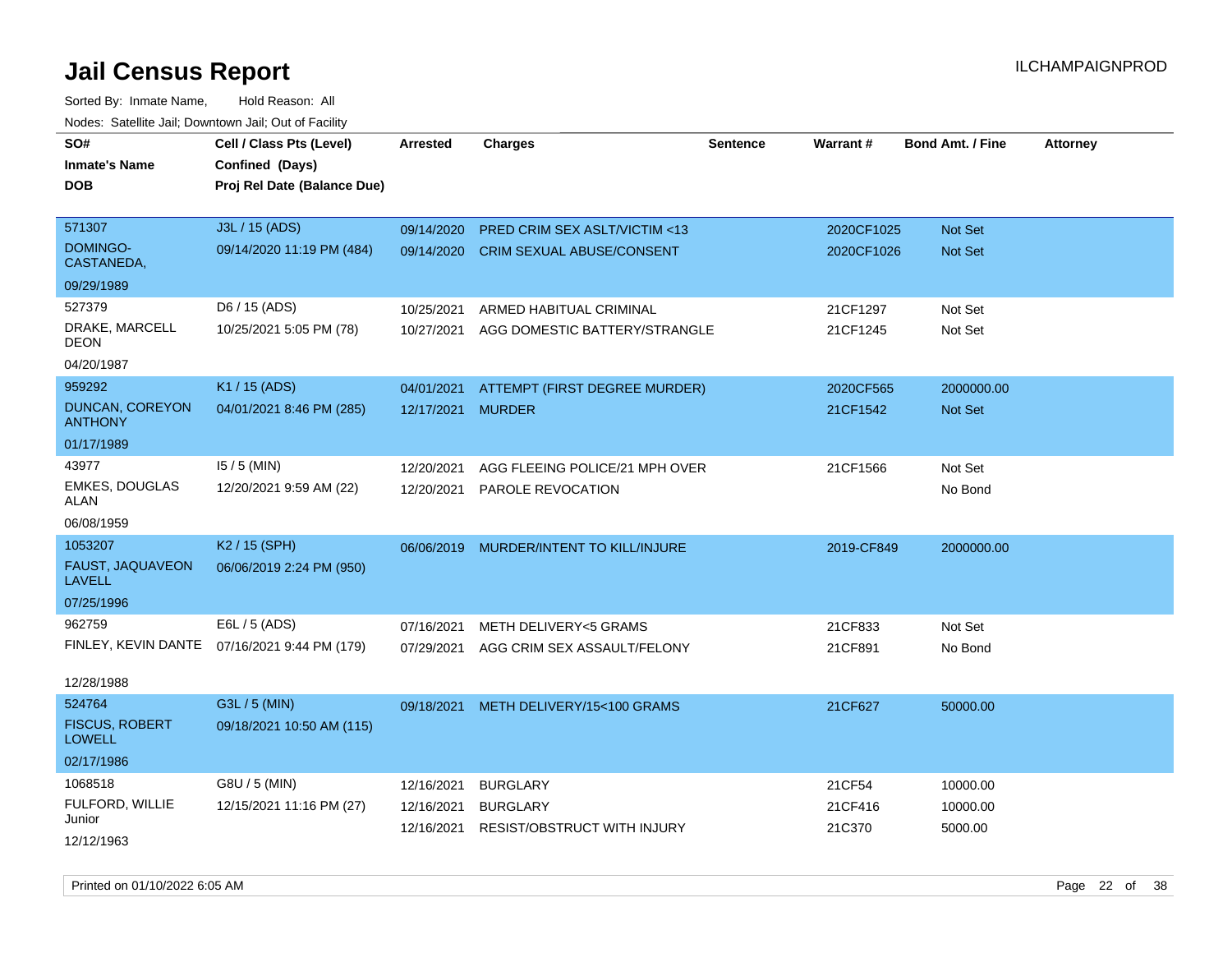Sorted By: Inmate Name, Hold Reason: All Nodes: Satellite Jail; Downtown Jail; Out of Facility

| rouco. Calcinic Jan, Downtown Jan, Out of Facility |                                             |                 |                                         |                 |                 |                         |                 |
|----------------------------------------------------|---------------------------------------------|-----------------|-----------------------------------------|-----------------|-----------------|-------------------------|-----------------|
| SO#                                                | Cell / Class Pts (Level)                    | <b>Arrested</b> | <b>Charges</b>                          | <b>Sentence</b> | <b>Warrant#</b> | <b>Bond Amt. / Fine</b> | <b>Attorney</b> |
| Inmate's Name                                      | Confined (Days)                             |                 |                                         |                 |                 |                         |                 |
| DOB                                                | Proj Rel Date (Balance Due)                 |                 |                                         |                 |                 |                         |                 |
|                                                    |                                             |                 |                                         |                 |                 |                         |                 |
| 1068917                                            | $H1L / 5$ (MIN)                             |                 | 08/11/2021 VIO ORDER/PRIOR VIO OF ORDER |                 | 21CF965         | Not Set                 |                 |
| <b>GARCIA, JUAN</b><br><b>CARLOS</b>               | 08/11/2021 9:24 PM (153)                    |                 |                                         |                 |                 |                         |                 |
| 10/21/1997                                         |                                             |                 |                                         |                 |                 |                         |                 |
| 32913                                              | $11 / 15$ (ADS)                             | 12/03/2021      | <b>PRED CRIM SEX ASLT/VICTIM &lt;13</b> |                 | 21CF1481        | Not Set                 |                 |
| GROB, WARREN A,<br>Junior                          | 12/03/2021 4:24 PM (39)                     |                 |                                         |                 |                 |                         |                 |
| 12/07/1950                                         |                                             |                 |                                         |                 |                 |                         |                 |
| 1073611                                            | G3U / 5 (MIN)                               | 02/09/2021      | DELIVERY OF OR POSSESSION OF W/INT      |                 | 21CF160         | Not Set                 |                 |
| <b>HAYES, CAMERON</b><br><b>TAYLOR MALEEK</b>      | 02/09/2021 3:10 PM (336)                    | 02/09/2021      | MFG 15>100 GR ECSTASY/ANALOG            |                 | 21CF121         | 500000.00               |                 |
| 08/10/1998                                         |                                             |                 |                                         |                 |                 |                         |                 |
| 544770                                             | D3 / 10 (MED)                               | 08/14/2021      | AGG DOMESTIC BATTERY/STRANGLE           |                 | 2021CF514       | 25000.00                |                 |
| HAYES, DEVON<br>JERMAINE                           | 08/14/2021 2:56 AM (150)                    | 08/14/2021      | AGGRAVATED DOMESTIC BATTERY             |                 | 21CF977         | No Bond                 |                 |
| 11/07/1987                                         |                                             |                 |                                         |                 |                 |                         |                 |
| 972300                                             | F6U / 10 (MED)                              | 12/22/2021      | <b>RESIDENTIAL BURGLARY</b>             |                 | 18CF1691        | 25000.00                |                 |
| <b>HOLT, MICHAEL</b><br>TERRELL                    | 12/22/2021 8:36 AM (20)                     | 12/22/2021      | AGG CRIM SEX ABUSE/VICTIM <9            |                 | 19CF1277        | 250000.00               |                 |
| 12/25/1989                                         |                                             |                 |                                         |                 |                 |                         |                 |
| 1063119                                            | J5L / 10 (MED)                              | 11/05/2021      | BURGLARY                                |                 | 2018CF877       | 10000.00                |                 |
| HUNT, KHALLEEL<br>MALIK                            | 11/05/2021 7:47 AM (67)                     |                 |                                         |                 |                 |                         |                 |
| 03/28/1999                                         |                                             |                 |                                         |                 |                 |                         |                 |
| 001077437                                          | F1U / 10 (MED)                              | 08/23/2021      | DOM BTRY/CONTACT/1-2 PRECONV            |                 | 21CF1025        | Not Set                 |                 |
| <b>JOHNSON, ANTONIO</b><br>LASHAUN                 | 08/23/2021 7:48 PM (141)                    |                 |                                         |                 |                 |                         |                 |
| 01/06/1980                                         |                                             |                 |                                         |                 |                 |                         |                 |
| 1073894                                            | E1U / 10 (ADS)                              | 09/09/2021      | VIOLATE SEX OFFENDER REGIS/2+           |                 | 2021CF920       | 10000.00                |                 |
|                                                    | JOKICH, ANTON VEGO 09/09/2021 2:14 PM (124) |                 |                                         |                 |                 |                         |                 |

05/30/1969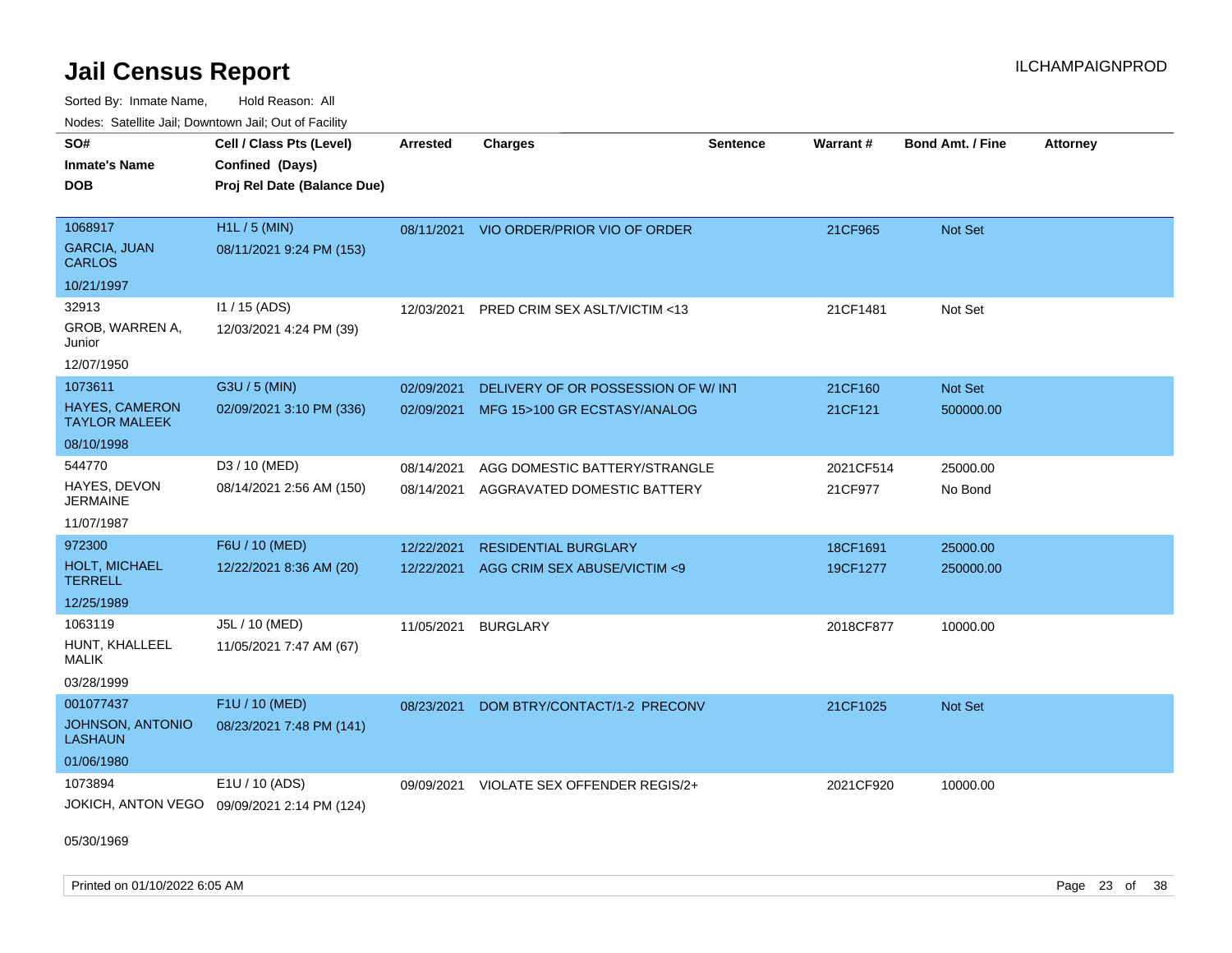| SO#<br><b>Inmate's Name</b><br><b>DOB</b>          | Cell / Class Pts (Level)<br>Confined (Days)<br>Proj Rel Date (Balance Due) | <b>Arrested</b> | <b>Charges</b>                           | <b>Sentence</b> | <b>Warrant#</b> | Bond Amt. / Fine | <b>Attorney</b> |
|----------------------------------------------------|----------------------------------------------------------------------------|-----------------|------------------------------------------|-----------------|-----------------|------------------|-----------------|
| 24308<br><b>KWIATKOWSKI,</b><br><b>ROBERT JOHN</b> | D <sub>2</sub> / 15 (MAX)<br>06/03/2021 10:40 PM (222)                     | 06/03/2021      | <b>ROBBERY</b>                           |                 | 21CF625         | No Bond          |                 |
| 08/08/1963                                         |                                                                            |                 |                                          |                 |                 |                  |                 |
| 001078693                                          | G1U / 5 (MIN)                                                              | 12/19/2021      | RECEIVE/POSS/SELL STOLEN VEH             |                 | 21CF1555        | Not Set          |                 |
|                                                    | LARGE, JOSHUA DALE 12/19/2021 4:54 AM (23)                                 | 12/19/2021      | <b>RETAIL THEFT</b>                      |                 | 2021CM216       | 5000.00          |                 |
| 10/27/1985                                         |                                                                            |                 | 12/19/2021 RETAIL THEFT                  |                 | 2021CF422       | 20000.00         |                 |
| 26787                                              | F4U / 10 (MED)                                                             | 12/18/2021      | <b>RESIDENTIAL BURGLARY</b>              |                 | 21CF1558        | Not Set          |                 |
| LAURENT, JOHN<br><b>WAYNE</b>                      | 12/18/2021 9:30 PM (24)                                                    |                 |                                          |                 |                 |                  |                 |
| 02/01/1967                                         |                                                                            |                 |                                          |                 |                 |                  |                 |
| 29681                                              | J2L / 15 (ADS)                                                             | 07/14/2020      | PREDATORY CRIMINAL SEX ASSLT/CHILD       |                 | 20CF-781        | 250000.00        |                 |
| LENOIR, JOHN<br><b>CHRISTOPHER</b>                 | 07/14/2020 12:51 PM (546)                                                  |                 |                                          |                 |                 |                  |                 |
| 04/20/1966                                         |                                                                            |                 |                                          |                 |                 |                  |                 |
| 001078320                                          | J1L / 10 (SPH)                                                             | 11/23/2021      | RESIST/OBSTRUCTING A PEACE OFFICEI       |                 | 21CM539         | Not Set          |                 |
| <b>MARSH, PAUL</b><br><b>OLUFUNMILAYO</b>          | 11/23/2021 2:32 PM (49)                                                    |                 |                                          |                 |                 |                  |                 |
| 07/13/1994                                         |                                                                            |                 |                                          |                 |                 |                  |                 |
| 45113                                              | E2L / 15 (MAX)                                                             | 11/20/2021      | ARMED HABITUAL CRIMINAL                  |                 | 21CF1424        | No Bond          |                 |
| MARTIN, JEREMIAH<br><b>FRANCIS</b>                 | 11/20/2021 1:18 AM (52)                                                    |                 |                                          |                 |                 |                  |                 |
| 01/18/1977                                         |                                                                            |                 |                                          |                 |                 |                  |                 |
| 1063030                                            | I3 / 15 (ADS)                                                              | 12/20/2021      | <b>MURDER</b>                            |                 | 21CF1571        | Not Set          |                 |
|                                                    | MASON, RYAN ONEIAL 12/21/2021 9:30 AM (21)                                 | 12/22/2021      | PAROLE REVOCATION                        |                 | CH2107979       | Not Set          |                 |
| 02/22/1991                                         |                                                                            |                 |                                          |                 |                 |                  |                 |
| 1066623                                            | G6U / 5 (MIN)                                                              |                 | 11/17/2021 MFG/DEL 15<100 GR COCA/ANALOG |                 | 17CF1093        | 75000.00         |                 |
| MATA-OROZCO,<br><b>OLEGARIO</b>                    | 11/17/2021 5:08 PM (55)                                                    |                 |                                          |                 |                 |                  |                 |
| 03/06/1995                                         |                                                                            |                 |                                          |                 |                 |                  |                 |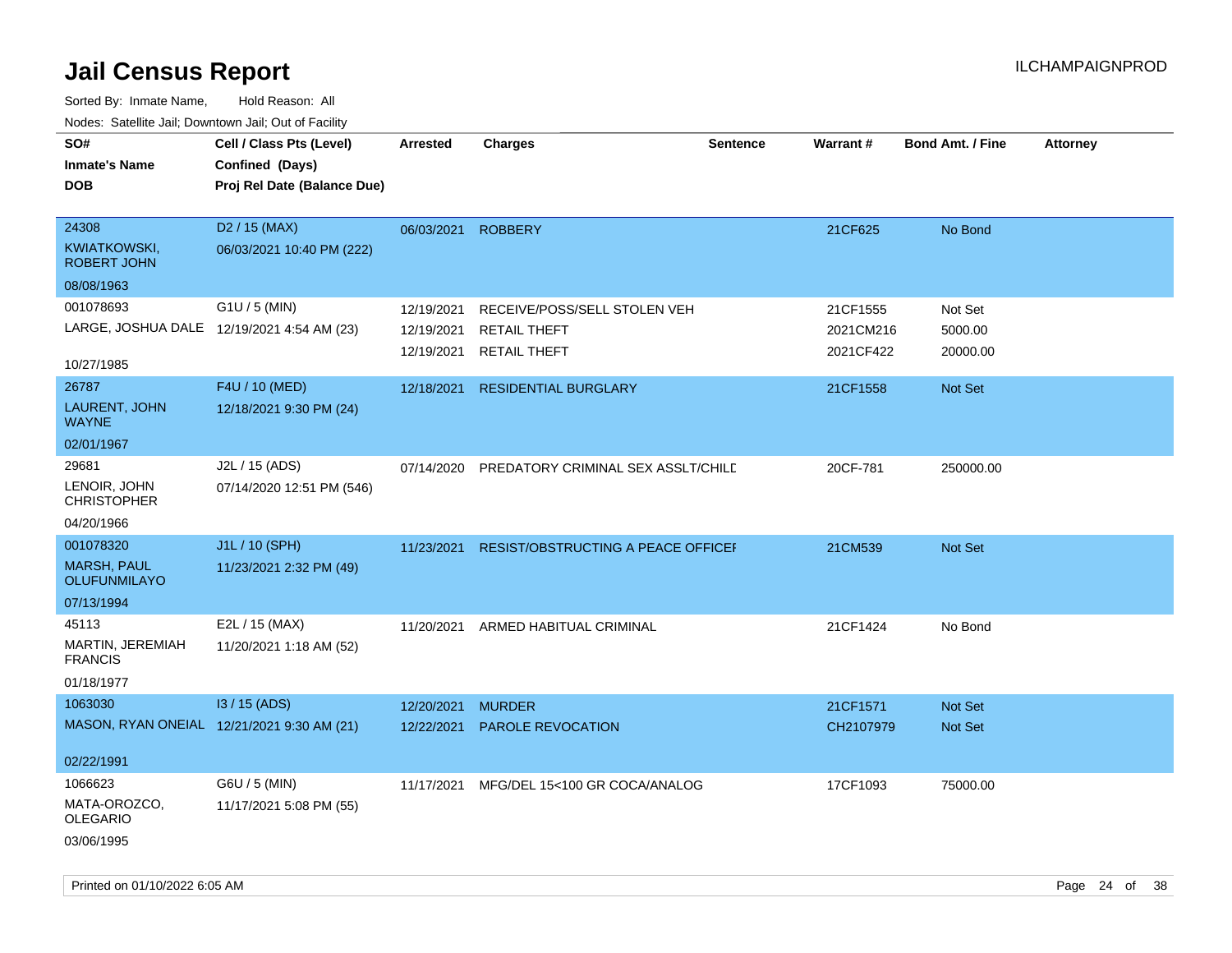Sorted By: Inmate Name, Hold Reason: All

Nodes: Satellite Jail; Downtown Jail; Out of Facility

| SO#                                 | Cell / Class Pts (Level)                    | <b>Arrested</b> | <b>Charges</b>                     | <b>Sentence</b> | <b>Warrant#</b> | <b>Bond Amt. / Fine</b> | <b>Attorney</b> |
|-------------------------------------|---------------------------------------------|-----------------|------------------------------------|-----------------|-----------------|-------------------------|-----------------|
| <b>Inmate's Name</b>                | Confined (Days)                             |                 |                                    |                 |                 |                         |                 |
| <b>DOB</b>                          | Proj Rel Date (Balance Due)                 |                 |                                    |                 |                 |                         |                 |
|                                     |                                             |                 |                                    |                 |                 |                         |                 |
| 001078249                           | B3 / 10 (MED)                               | 08/07/2021      | FELON POSS/USE WEAPON/FIREARM      |                 | 21CF947         | <b>Not Set</b>          |                 |
| MCCLENDON, CALVIN<br>M              | 08/07/2021 8:56 AM (157)                    |                 |                                    |                 |                 |                         |                 |
| 04/29/1990                          |                                             |                 |                                    |                 |                 |                         |                 |
| 40235                               | G9U / 5 (MIN)                               | 10/04/2021      | AGG DUI/4                          |                 | 2021CF1145      | 35000.00                |                 |
| MERRIWEATHER,<br><b>MARCUS TODD</b> | 10/04/2021 4:41 PM (99)                     |                 |                                    |                 |                 |                         |                 |
| 11/28/1967                          |                                             |                 |                                    |                 |                 |                         |                 |
| 1040273                             | E5U / 15 (ADS)                              | 09/30/2021      | PRED CRIM SEX ASLT/VICTIM <13      |                 | 21CF329         | 500000.00               |                 |
| METCALFE, LANELL<br><b>JARON</b>    | 09/30/2021 11:32 PM (103)                   |                 |                                    |                 |                 |                         |                 |
| 09/22/1988                          |                                             |                 |                                    |                 |                 |                         |                 |
| 1075635                             | B <sub>2</sub> / 10 (ADS)                   | 05/11/2021      | AGG DISCHARGE FIREARM/OCC VEH      |                 | 21CF538         | Not Set                 |                 |
| MILES, DEVLON VON,<br>Junior        | 05/11/2021 10:39 PM (245)                   | 05/11/2021      | MFG/DEL CANNABIS/30-500 GRAMS      |                 | 20CF1402        | 100000.00               |                 |
| 11/04/2000                          |                                             |                 |                                    |                 |                 |                         |                 |
| 48033                               | G9L / 5 (ADS)                               | 12/04/2021      | DOMESTIC BATTERY/OTHER PRIOR       | 4y (DOC)        | 21CF1482        | Not Set                 |                 |
| MOORE,<br><b>CHRISTOPHER ALLEN</b>  | 12/04/2021 4:38 PM (38)                     |                 |                                    |                 |                 |                         |                 |
| 07/02/1976                          |                                             |                 |                                    |                 |                 |                         |                 |
| 1069209                             | 14 / 10 (ADS)                               | 04/07/2021      | AGG BATTERY/GREAT BODILY HARM      |                 | 21CF376         | Not Set                 |                 |
| MOORE, DEVONTE<br>JAMAL             | 04/07/2021 6:25 PM (279)                    |                 |                                    |                 |                 |                         |                 |
| 09/24/1995                          |                                             |                 |                                    |                 |                 |                         |                 |
| 1074169                             | F4L / 10 (MED)                              | 12/21/2021      | <b>AGGRAVATED DOMESTIC BATTERY</b> |                 | 21CF1567        | <b>Not Set</b>          |                 |
|                                     | PANZER, IAN RICHARD 12/21/2021 2:24 PM (21) |                 |                                    |                 |                 |                         |                 |
| 07/04/1988                          |                                             |                 |                                    |                 |                 |                         |                 |
| 1022441                             | H6L / 10 (ADS)                              | 10/27/2021      | AGG BATTERY/PEACE OFFICER          |                 | 2021 CF 12      | No Bond                 |                 |
| PICKENS, DONTRELL<br><b>DEMAR</b>   | 10/27/2021 1:39 PM (76)                     | 10/27/2021      | AGG BATTERY/PEACE OFFICER          |                 | 2020 CF 1488    | No Bond                 |                 |
| 12/10/1993                          |                                             |                 |                                    |                 |                 |                         |                 |

Printed on 01/10/2022 6:05 AM Page 25 of 38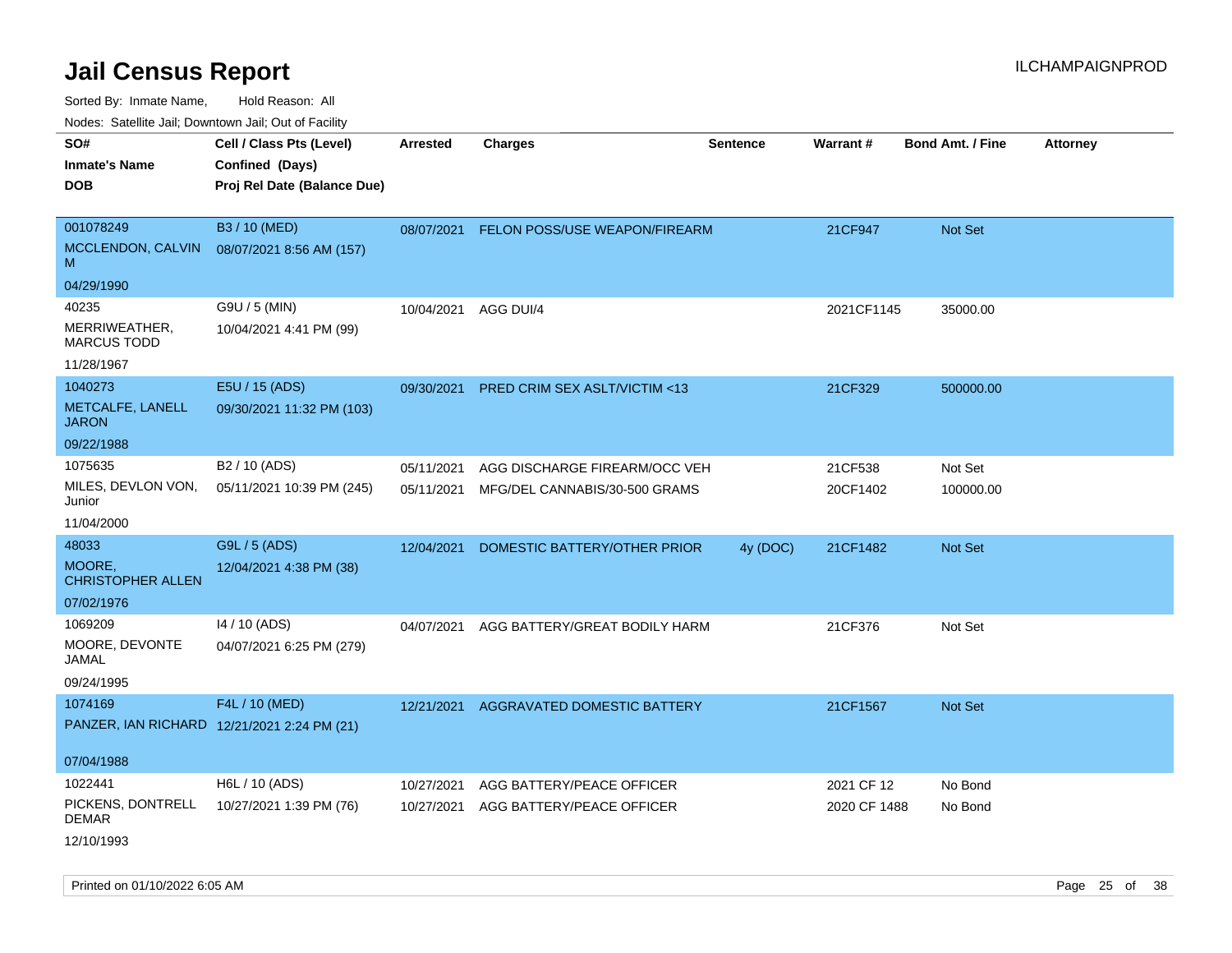| SO#                                     |                             |                 |                               |                 | Warrant#   | <b>Bond Amt. / Fine</b> |                 |
|-----------------------------------------|-----------------------------|-----------------|-------------------------------|-----------------|------------|-------------------------|-----------------|
|                                         | Cell / Class Pts (Level)    | <b>Arrested</b> | <b>Charges</b>                | <b>Sentence</b> |            |                         | <b>Attorney</b> |
| <b>Inmate's Name</b>                    | Confined (Days)             |                 |                               |                 |            |                         |                 |
| DOB                                     | Proj Rel Date (Balance Due) |                 |                               |                 |            |                         |                 |
| 1072114                                 | A1U / 15 (SPH)              | 01/17/2021      | ATTEMPT (FIRST DEGREE MURDER) |                 | 2021CF65   | Not Set                 |                 |
| ROBINSON, DONNELL                       | 01/17/2021 2:40 PM (359)    | 01/17/2021      | ARMED ROBBERY/NO FIREARM      |                 | 2020CF824  | 75000.00                |                 |
| <b>LEVON</b>                            |                             | 02/17/2021      | <b>AGGRAVATED BATTERY</b>     | 4y (DOC)        |            | 250000.00               |                 |
| 10/23/2000                              |                             |                 |                               |                 |            |                         |                 |
| 1068592                                 | J7L / 15 (ADS)              | 11/12/2021      | <b>BURGLARY</b>               |                 | 21CF1393   | Not Set                 |                 |
| ROSS, TEVONTAE<br><b>TERRANCE</b>       | 11/12/2021 8:41 AM (60)     |                 |                               |                 |            |                         |                 |
| 12/15/1998                              |                             |                 |                               |                 |            |                         |                 |
| 59178                                   | F8L / 15 (MAX)              | 12/13/2021      | AGG DISCHARGE FIREARM/OCC VEH |                 | 21CF1274   | 1500000.00              |                 |
| SANDERS, MICHAEL<br><b>JEAN</b>         | 12/13/2021 4:17 PM (29)     |                 |                               |                 |            |                         |                 |
| 12/22/1967                              |                             |                 |                               |                 |            |                         |                 |
| 001078704                               | F9L / 15 (MAX)              | 12/21/2021      | MURDER/INTENT TO KILL/INJURE  |                 | 21CF1575   | Not Set                 |                 |
| SHORTER, JAQUAN<br><b>MAURICE</b>       | 12/23/2021 1:23 AM (19)     |                 |                               |                 |            |                         |                 |
| 10/08/1998                              |                             |                 |                               |                 |            |                         |                 |
| 1057312                                 | G2U / 5 (MIN)               | 11/10/2021      | <b>HOME INVASION/FIREARM</b>  |                 | 21CF1388   | Not Set                 |                 |
| <b>STARKS, RAMEON</b><br><b>TAHZIER</b> | 11/10/2021 9:51 PM (62)     | 11/30/2021      | THEFT                         |                 | 21CF1194   | 100000.00               |                 |
| 12/18/1996                              |                             |                 |                               |                 |            |                         |                 |
| 1051104                                 | G4U / 5 (MIN)               | 05/26/2021      | <b>BURGLARY</b>               |                 | 21CF667    | Not Set                 |                 |
| STOVER, ANDREW                          | 05/27/2021 12:59 AM (229)   | 05/26/2021      | DRIVING ON REVOKED LICENSE    |                 | 21TR4000   | Not Set                 |                 |
| WADE                                    |                             | 05/26/2021      | METH DELIVERY/5<15 GRAMS      |                 | 21CF598    | Not Set                 |                 |
| 07/20/1994                              |                             |                 |                               |                 |            |                         |                 |
| 001078182                               | G7L / 5 (MIN)               | 12/20/2021      | DRIVING ON REVOKED LICENSE    |                 | 2021CF800  | No Bond                 |                 |
| STRONG, KEVIN<br><b>GARDNER</b>         | 12/20/2021 4:34 PM (22)     |                 |                               |                 |            |                         |                 |
| 02/12/1963                              | 3/19/2022 (0.00)            |                 |                               |                 |            |                         |                 |
| 65920                                   | F3L / 15 (MAX)              | 12/21/2021      | ARMED ROBBERY/ARMED W/FIREARM |                 | 2021CF1543 | 100000.00               |                 |
| TAPSCOTT,<br>CORNELIUS                  | 12/21/2021 10:57 PM (21)    |                 |                               |                 |            |                         |                 |
| 07/14/1985                              |                             |                 |                               |                 |            |                         |                 |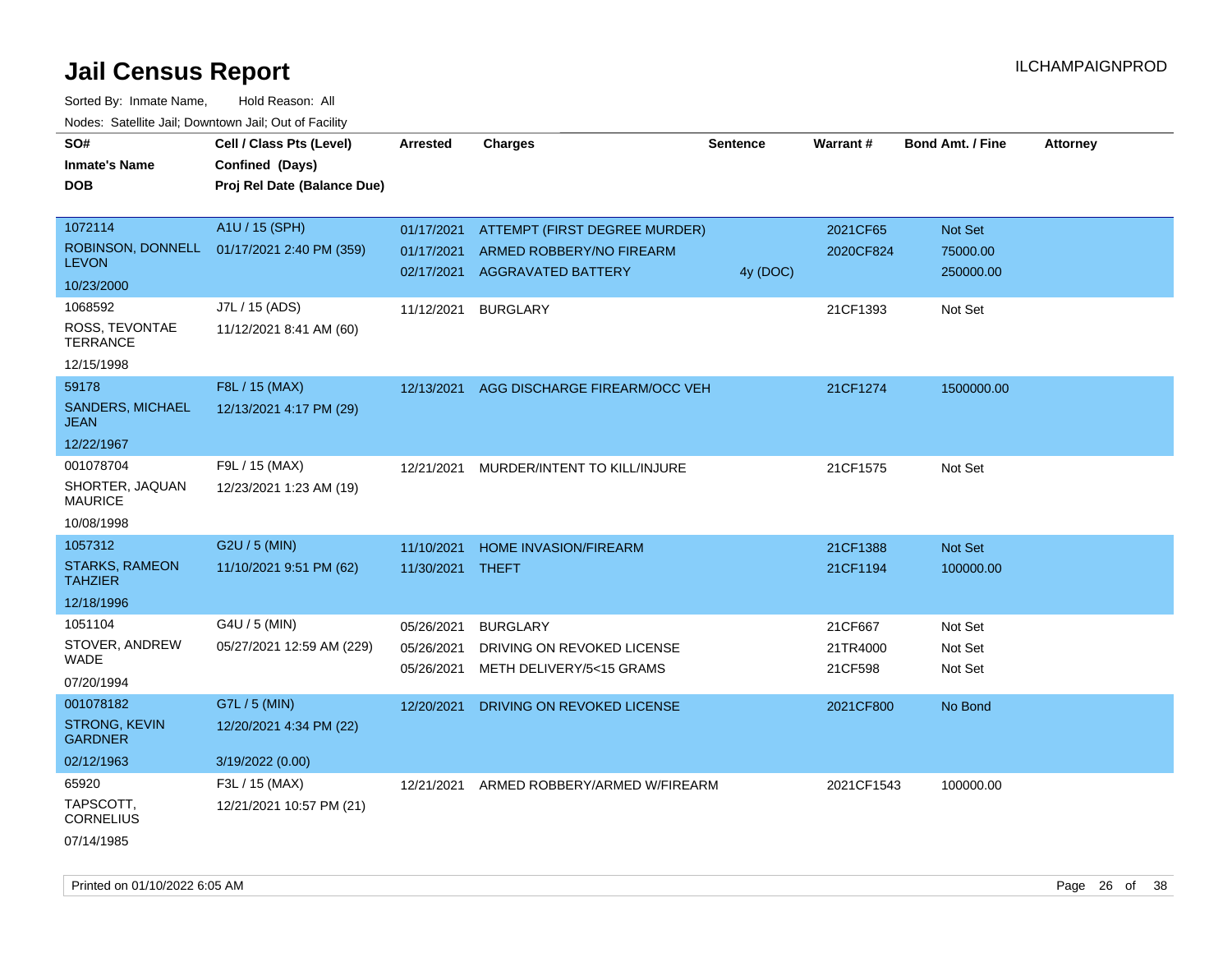| ivuutos. Saltiilit Jall, Duwilluwii Jall, Oul of Facility |                             |                     |                                |                 |                 |                         |                 |
|-----------------------------------------------------------|-----------------------------|---------------------|--------------------------------|-----------------|-----------------|-------------------------|-----------------|
| SO#                                                       | Cell / Class Pts (Level)    | Arrested            | <b>Charges</b>                 | <b>Sentence</b> | <b>Warrant#</b> | <b>Bond Amt. / Fine</b> | <b>Attorney</b> |
| <b>Inmate's Name</b>                                      | Confined (Days)             |                     |                                |                 |                 |                         |                 |
| DOB                                                       | Proj Rel Date (Balance Due) |                     |                                |                 |                 |                         |                 |
|                                                           |                             |                     |                                |                 |                 |                         |                 |
| 1068839                                                   | F7U / 15 (MAX)              | 08/07/2020 HOMICIDE |                                |                 | 2020-CF851      | 1000000.00              |                 |
| <b>TAYLOR, LONDON</b><br><b>JAVON</b>                     | 08/07/2020 10:30 AM (522)   |                     |                                |                 |                 |                         |                 |
| 08/16/1999                                                |                             |                     |                                |                 |                 |                         |                 |
| 1004142                                                   | F7L / 15 (MAX)              | 10/27/2021          | POSSESSION OF METH/15<100GRAMS |                 | 2021CF1298      | 1500000.00              |                 |
| TOY, KAYON LARENZ                                         | 10/22/2021 1:01 PM (81)     |                     |                                |                 |                 |                         |                 |
| 09/12/1991                                                |                             |                     |                                |                 |                 |                         |                 |
| 1056971                                                   | D1 / 10 (ADS)               | 08/07/2021          | FELON POSS/USE WEAPON/FIREARM  |                 | 21CF948         | No Bond                 |                 |
| <b>TRAVIS, DENZEL</b>                                     | 08/07/2021 7:36 AM (157)    | 08/08/2021          | AGG BATTERY/PUBLIC PLACE       |                 | 2020CF647       | 25000.00                |                 |
| <b>DANTRELL</b>                                           |                             |                     |                                |                 |                 |                         |                 |
| 03/21/1993                                                |                             |                     |                                |                 |                 |                         |                 |
| 001078250                                                 | F2L / 10 (MED)              | 08/07/2021          | FELON POSS WEAPON/BODY ARMOR   |                 | 21CF950         | Not Set                 |                 |
| TRAVIS, JORDAN<br><b>TESHAUN</b>                          | 08/07/2021 10:27 AM (157)   |                     |                                |                 |                 |                         |                 |
| 03/03/1996                                                |                             |                     |                                |                 |                 |                         |                 |
| 56994                                                     | A2L / 15 (SPH)              | 12/09/2021          | STALKING/CAUSE FEAR FOR SAFETY |                 | 21CF1514        | <b>Not Set</b>          |                 |
| <b>TURNER, ROBERT</b><br><b>EARL, Senior</b>              | 12/09/2021 9:23 PM (33)     | 12/13/2021          | <b>PAROLE REVOCATION</b>       |                 | CH2107735       | <b>Not Set</b>          |                 |
| 09/07/1982                                                |                             |                     |                                |                 |                 |                         |                 |
| 30108                                                     | J4L / 15 (ADS)              | 07/30/2021          | MURDER                         |                 | 21CF902         | 2000000.00              |                 |
| VANDYKE, DARYL<br><b>ANTHONY</b>                          | 07/30/2021 8:29 PM (165)    |                     |                                |                 |                 |                         |                 |
| 10/04/1965                                                |                             |                     |                                |                 |                 |                         |                 |
| 968681                                                    | D5 / 15 (ADS)               | 08/27/2021          | INDIRECT CRIMINAL CONTEMPT     | 3y (DOC)        | 2021CC16        | No Bond                 |                 |
| <b>WADE, DEMETRIUS</b><br><b>DARYL</b>                    | 08/27/2021 2:25 AM (137)    | 08/27/2021          | AGG CRIM SX AB/VIC 13<18/TRUST |                 | 2020CF499       | 250000.00               |                 |
| 01/07/1987                                                |                             |                     |                                |                 |                 |                         |                 |
| 1070904                                                   | G7U / 5 (MIN)               | 10/28/2021          | <b>BURGLARY</b>                | 3y (DOC)        | 2021CF321       | 15000.00                |                 |
| WANKEL, JONAH<br>JAMES                                    | 10/28/2021 3:42 AM (75)     |                     |                                |                 |                 |                         |                 |
| 12/15/1993                                                |                             |                     |                                |                 |                 |                         |                 |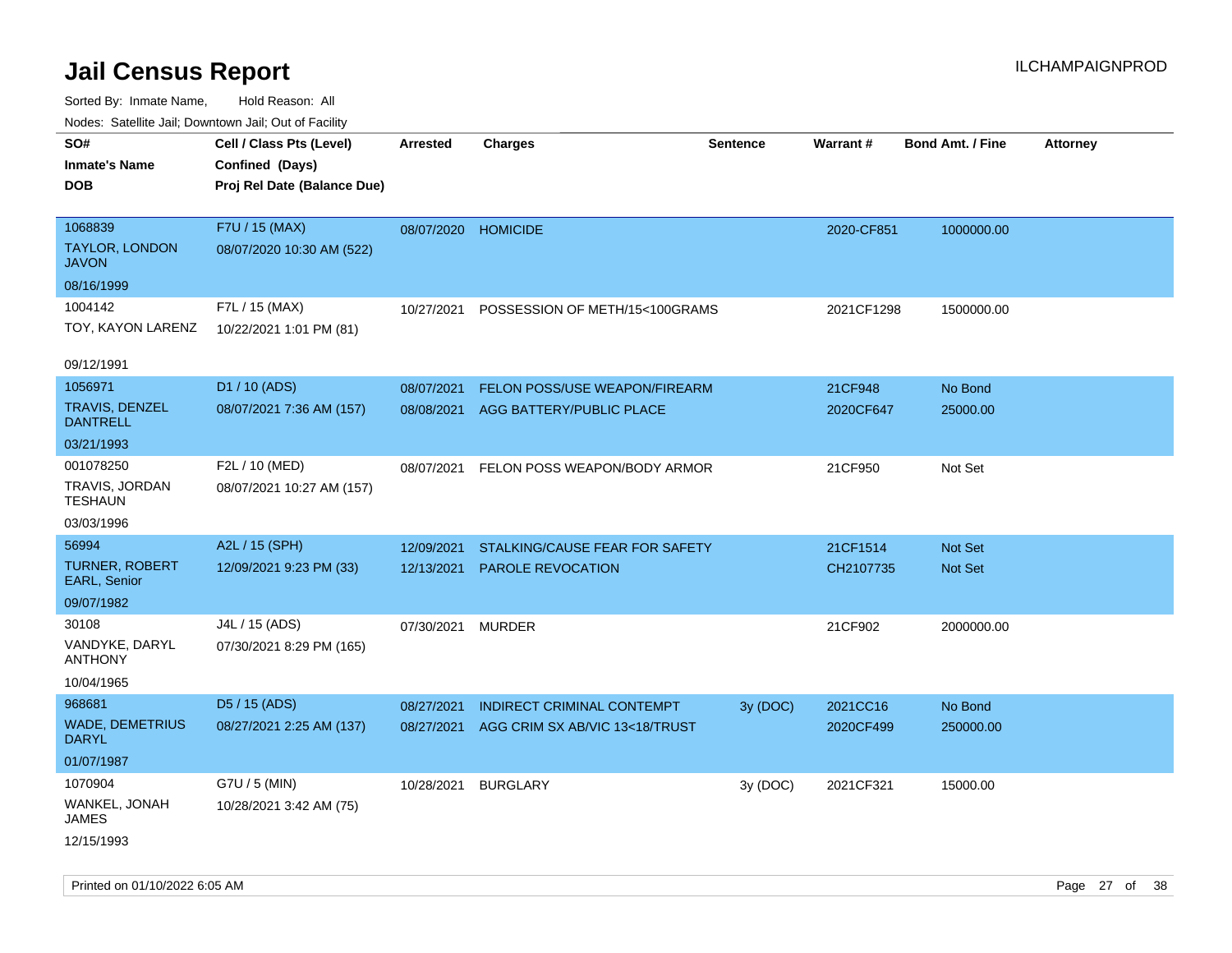| SO#                                        | Cell / Class Pts (Level)    | Arrested   | <b>Charges</b>                  | <b>Sentence</b> | Warrant#    | <b>Bond Amt. / Fine</b> | <b>Attorney</b> |
|--------------------------------------------|-----------------------------|------------|---------------------------------|-----------------|-------------|-------------------------|-----------------|
| <b>Inmate's Name</b>                       | Confined (Days)             |            |                                 |                 |             |                         |                 |
| <b>DOB</b>                                 | Proj Rel Date (Balance Due) |            |                                 |                 |             |                         |                 |
|                                            |                             |            |                                 |                 |             |                         |                 |
| 1070971                                    | H3L / 5 (ADS)               | 12/07/2021 | <b>IDENTITY THEFT/&lt;\$300</b> |                 | 20CF922     | Not Set                 |                 |
| <b>WEIR, CLINTON</b><br><b>HOWARD</b>      | 12/08/2021 3:45 AM (34)     | 12/07/2021 | <b>RECKLESS DRIVING</b>         |                 | 19TR2348    | Not Set                 |                 |
| 03/15/1983                                 |                             |            |                                 |                 |             |                         |                 |
| 1058072                                    | A2U / 15 (SPH)              | 02/25/2021 | ARMED HABITUAL CRIMINAL         |                 |             | Not Set                 |                 |
| <b>WILLIAMS, KENNETH</b><br><b>BERNARD</b> | 02/25/2021 3:24 PM (320)    |            |                                 |                 |             |                         |                 |
| 10/04/1985                                 |                             |            |                                 |                 |             |                         |                 |
| 9326                                       | $12/5$ (ADS)                | 06/14/2021 | <b>BURGLARY</b>                 |                 | 2020-CF-625 | Not Set                 |                 |
| YOUNG, ANTHONY<br><b>PAUL</b>              | 06/14/2021 12:07 PM (211)   |            |                                 |                 |             |                         |                 |
| 03/13/1954                                 |                             |            |                                 |                 |             |                         |                 |
| <b>Total Downtown Jail: 66</b>             |                             | Males: 66  | Unknown: 0<br>Females: 0        |                 |             |                         |                 |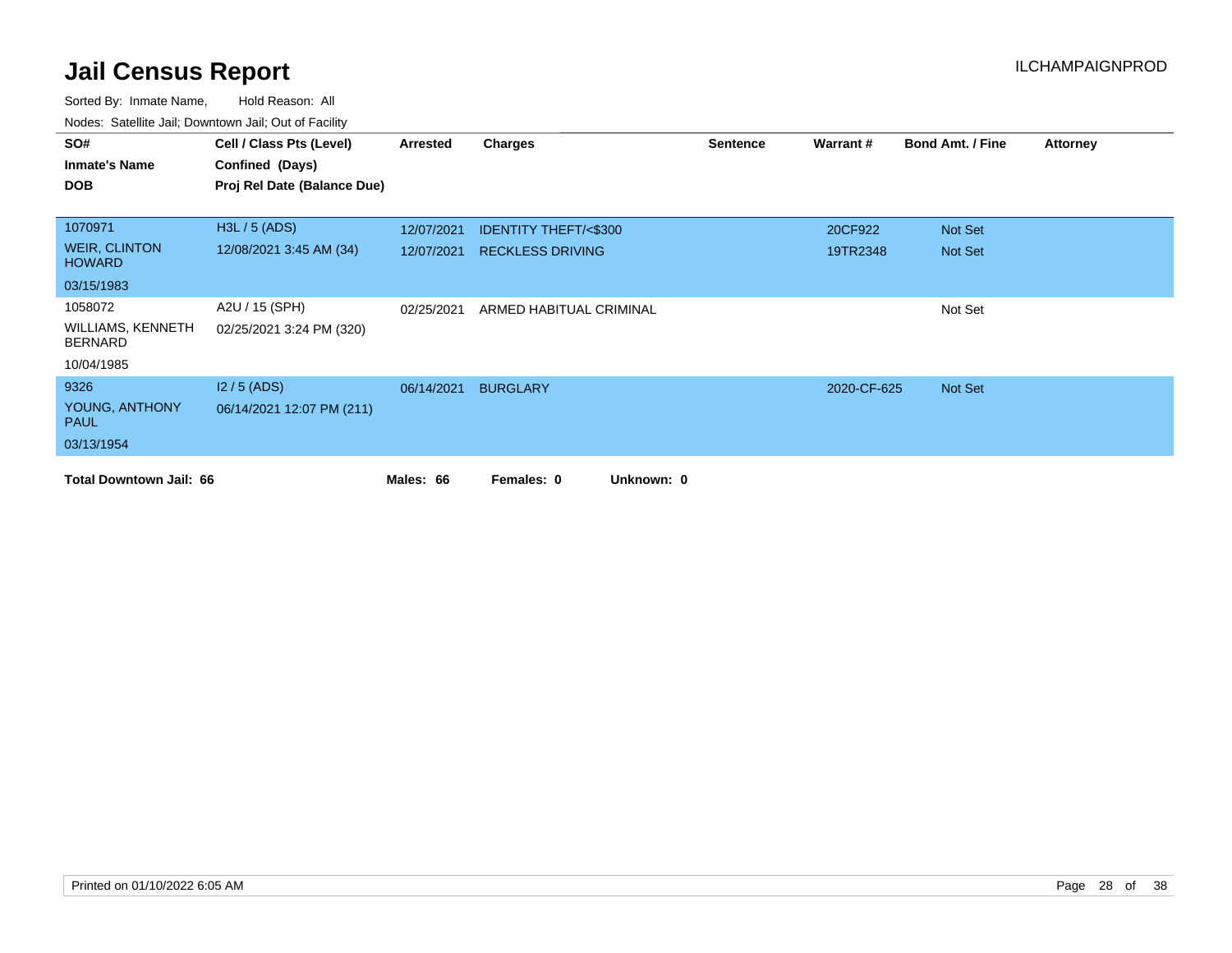|  | <b>Out of Facility</b> |
|--|------------------------|
|  |                        |

| 61095<br><b>DEW / 10 (ADS)</b><br>2021CF323<br>100000.00<br>05/02/2021<br>HOME INVASION/CAUSE INJURY<br><b>AMOS, DERRICK</b><br>05/02/2021 9:02 PM (254)<br><b>JAMES</b><br>06/12/1985<br>19971<br>EHD<br>11/09/2021<br>DRIVING RVK/SUSP DUI/SSS 4-9<br>2021CF968<br>Not Set<br>BARNESKE, RAYMOND 11/09/2021 9:32 AM (63)<br><b>LYNN</b><br>08/17/1961<br>5/6/2022 (0.00)<br>516062<br><b>DEW / 15 (MAX)</b><br><b>PHONE HARASSMENT/2+</b><br>20CF194<br>5000.00<br>02/22/2021<br><b>BENNETT, JOHN</b><br>02/22/2021 10:47 AM (323)<br>AGG DISCH FIR/VEH/PC OFF/FRMAN<br>02/22/2021<br>21CF210<br>No Bond<br><b>MICHAEL</b><br>04/30/1986<br>33993<br>DEW / 10 (MED)<br>06/14/2021<br>POSSESSING A CONTROLLED SUBSTAND<br>21CF657<br>Not Set<br><b>BOOKER, STEPHON</b><br>06/14/2021 7:42 PM (211)<br>06/14/2021<br>AGGRAVATED DOMESTIC BATTERY<br>21CF688<br>Not Set<br><b>MONTELL</b><br>06/14/2021<br>PAROLE REVOCATION<br>CH2103612<br>No Bond<br>06/11/1971<br>1074315<br><b>DEW / 15 (MAX)</b><br>Not Set<br>07/27/2021<br>AGG DISCHARGE FIREARM/VEH/SCH<br>21CF927<br><b>BRIGGS, PATRICK</b><br>08/03/2021 4:56 PM (161)<br><b>MONTAY</b><br>08/05/2001<br>001078065<br>KAN / 10 (ADS)<br>06/17/2021<br>AGG BATTERY/DISCHARGE FIREARM<br>21CF704<br>1000000.00<br><b>BROWN, CHARMAN</b><br>06/17/2021 12:32 PM (208)<br><b>LAKEEF</b><br>11/30/2002<br>1038554<br><b>KAN / 15 (MAX)</b><br>ARMED HABITUAL CRIMINAL<br>21CF1162<br>Not Set<br>08/18/2021<br><b>BROWN, CORRION</b><br>08/18/2021 5:40 PM (146)<br>08/18/2021<br>DELIVERY OF OR POSSESSION OF W/ INT<br>21CF1009<br>No Bond<br><b>DEVONTAE</b><br>04/19/1995 | SO#<br><b>Inmate's Name</b><br><b>DOB</b> | Cell / Class Pts (Level)<br>Confined (Days)<br>Proj Rel Date (Balance Due) | <b>Arrested</b> | <b>Charges</b> | <b>Sentence</b> | Warrant# | Bond Amt. / Fine | <b>Attorney</b> |
|----------------------------------------------------------------------------------------------------------------------------------------------------------------------------------------------------------------------------------------------------------------------------------------------------------------------------------------------------------------------------------------------------------------------------------------------------------------------------------------------------------------------------------------------------------------------------------------------------------------------------------------------------------------------------------------------------------------------------------------------------------------------------------------------------------------------------------------------------------------------------------------------------------------------------------------------------------------------------------------------------------------------------------------------------------------------------------------------------------------------------------------------------------------------------------------------------------------------------------------------------------------------------------------------------------------------------------------------------------------------------------------------------------------------------------------------------------------------------------------------------------------------------------------------------------------------------------------------------------------------------------|-------------------------------------------|----------------------------------------------------------------------------|-----------------|----------------|-----------------|----------|------------------|-----------------|
|                                                                                                                                                                                                                                                                                                                                                                                                                                                                                                                                                                                                                                                                                                                                                                                                                                                                                                                                                                                                                                                                                                                                                                                                                                                                                                                                                                                                                                                                                                                                                                                                                                  |                                           |                                                                            |                 |                |                 |          |                  |                 |
|                                                                                                                                                                                                                                                                                                                                                                                                                                                                                                                                                                                                                                                                                                                                                                                                                                                                                                                                                                                                                                                                                                                                                                                                                                                                                                                                                                                                                                                                                                                                                                                                                                  |                                           |                                                                            |                 |                |                 |          |                  |                 |
|                                                                                                                                                                                                                                                                                                                                                                                                                                                                                                                                                                                                                                                                                                                                                                                                                                                                                                                                                                                                                                                                                                                                                                                                                                                                                                                                                                                                                                                                                                                                                                                                                                  |                                           |                                                                            |                 |                |                 |          |                  |                 |
|                                                                                                                                                                                                                                                                                                                                                                                                                                                                                                                                                                                                                                                                                                                                                                                                                                                                                                                                                                                                                                                                                                                                                                                                                                                                                                                                                                                                                                                                                                                                                                                                                                  |                                           |                                                                            |                 |                |                 |          |                  |                 |
|                                                                                                                                                                                                                                                                                                                                                                                                                                                                                                                                                                                                                                                                                                                                                                                                                                                                                                                                                                                                                                                                                                                                                                                                                                                                                                                                                                                                                                                                                                                                                                                                                                  |                                           |                                                                            |                 |                |                 |          |                  |                 |
|                                                                                                                                                                                                                                                                                                                                                                                                                                                                                                                                                                                                                                                                                                                                                                                                                                                                                                                                                                                                                                                                                                                                                                                                                                                                                                                                                                                                                                                                                                                                                                                                                                  |                                           |                                                                            |                 |                |                 |          |                  |                 |
|                                                                                                                                                                                                                                                                                                                                                                                                                                                                                                                                                                                                                                                                                                                                                                                                                                                                                                                                                                                                                                                                                                                                                                                                                                                                                                                                                                                                                                                                                                                                                                                                                                  |                                           |                                                                            |                 |                |                 |          |                  |                 |
|                                                                                                                                                                                                                                                                                                                                                                                                                                                                                                                                                                                                                                                                                                                                                                                                                                                                                                                                                                                                                                                                                                                                                                                                                                                                                                                                                                                                                                                                                                                                                                                                                                  |                                           |                                                                            |                 |                |                 |          |                  |                 |
|                                                                                                                                                                                                                                                                                                                                                                                                                                                                                                                                                                                                                                                                                                                                                                                                                                                                                                                                                                                                                                                                                                                                                                                                                                                                                                                                                                                                                                                                                                                                                                                                                                  |                                           |                                                                            |                 |                |                 |          |                  |                 |
|                                                                                                                                                                                                                                                                                                                                                                                                                                                                                                                                                                                                                                                                                                                                                                                                                                                                                                                                                                                                                                                                                                                                                                                                                                                                                                                                                                                                                                                                                                                                                                                                                                  |                                           |                                                                            |                 |                |                 |          |                  |                 |
|                                                                                                                                                                                                                                                                                                                                                                                                                                                                                                                                                                                                                                                                                                                                                                                                                                                                                                                                                                                                                                                                                                                                                                                                                                                                                                                                                                                                                                                                                                                                                                                                                                  |                                           |                                                                            |                 |                |                 |          |                  |                 |
|                                                                                                                                                                                                                                                                                                                                                                                                                                                                                                                                                                                                                                                                                                                                                                                                                                                                                                                                                                                                                                                                                                                                                                                                                                                                                                                                                                                                                                                                                                                                                                                                                                  |                                           |                                                                            |                 |                |                 |          |                  |                 |
|                                                                                                                                                                                                                                                                                                                                                                                                                                                                                                                                                                                                                                                                                                                                                                                                                                                                                                                                                                                                                                                                                                                                                                                                                                                                                                                                                                                                                                                                                                                                                                                                                                  |                                           |                                                                            |                 |                |                 |          |                  |                 |
|                                                                                                                                                                                                                                                                                                                                                                                                                                                                                                                                                                                                                                                                                                                                                                                                                                                                                                                                                                                                                                                                                                                                                                                                                                                                                                                                                                                                                                                                                                                                                                                                                                  |                                           |                                                                            |                 |                |                 |          |                  |                 |
|                                                                                                                                                                                                                                                                                                                                                                                                                                                                                                                                                                                                                                                                                                                                                                                                                                                                                                                                                                                                                                                                                                                                                                                                                                                                                                                                                                                                                                                                                                                                                                                                                                  |                                           |                                                                            |                 |                |                 |          |                  |                 |
|                                                                                                                                                                                                                                                                                                                                                                                                                                                                                                                                                                                                                                                                                                                                                                                                                                                                                                                                                                                                                                                                                                                                                                                                                                                                                                                                                                                                                                                                                                                                                                                                                                  |                                           |                                                                            |                 |                |                 |          |                  |                 |
|                                                                                                                                                                                                                                                                                                                                                                                                                                                                                                                                                                                                                                                                                                                                                                                                                                                                                                                                                                                                                                                                                                                                                                                                                                                                                                                                                                                                                                                                                                                                                                                                                                  |                                           |                                                                            |                 |                |                 |          |                  |                 |
|                                                                                                                                                                                                                                                                                                                                                                                                                                                                                                                                                                                                                                                                                                                                                                                                                                                                                                                                                                                                                                                                                                                                                                                                                                                                                                                                                                                                                                                                                                                                                                                                                                  |                                           |                                                                            |                 |                |                 |          |                  |                 |
|                                                                                                                                                                                                                                                                                                                                                                                                                                                                                                                                                                                                                                                                                                                                                                                                                                                                                                                                                                                                                                                                                                                                                                                                                                                                                                                                                                                                                                                                                                                                                                                                                                  |                                           |                                                                            |                 |                |                 |          |                  |                 |
|                                                                                                                                                                                                                                                                                                                                                                                                                                                                                                                                                                                                                                                                                                                                                                                                                                                                                                                                                                                                                                                                                                                                                                                                                                                                                                                                                                                                                                                                                                                                                                                                                                  |                                           |                                                                            |                 |                |                 |          |                  |                 |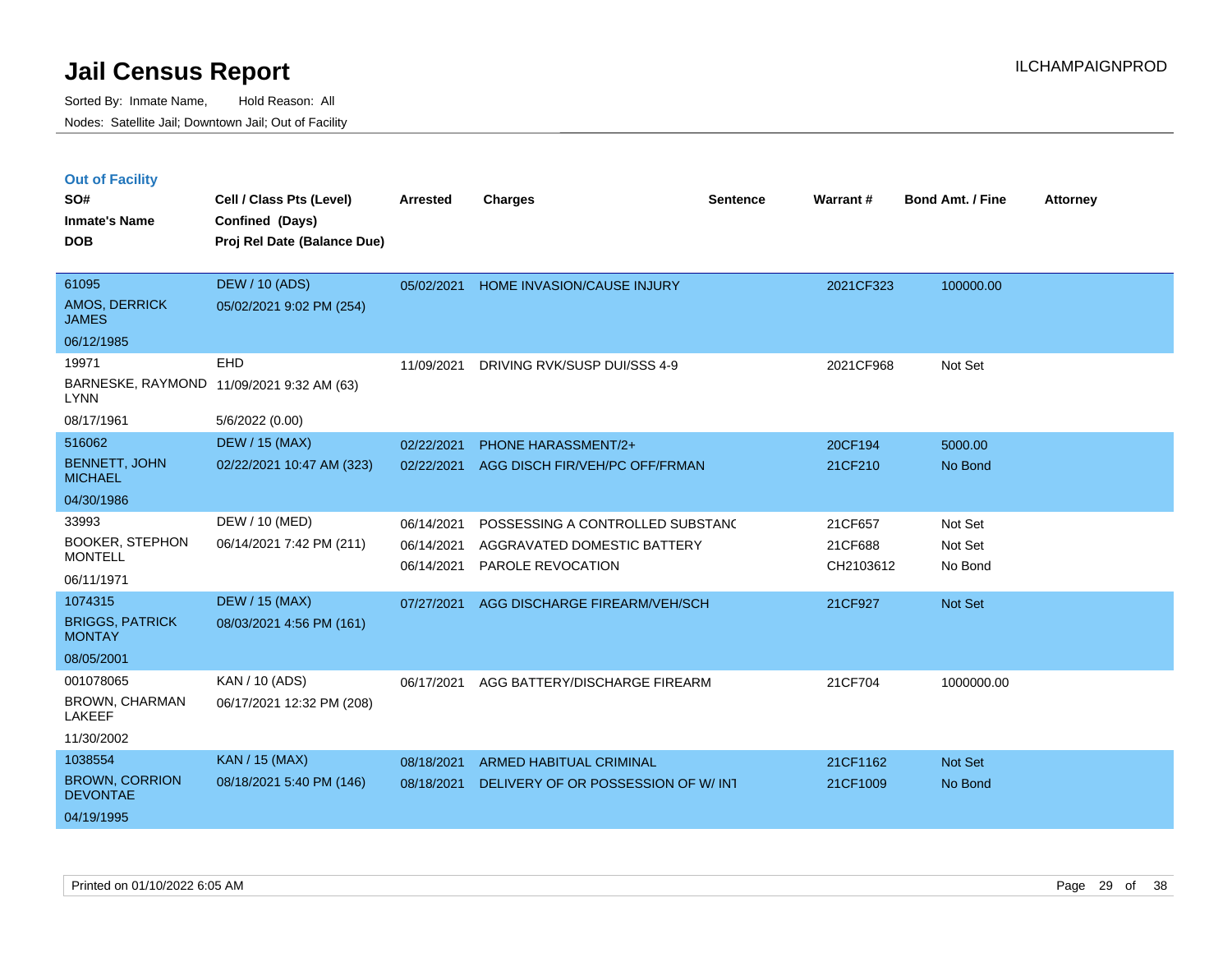| ivouss. Satellite Jali, Downtown Jali, Out of Facility |                             |                 |                                          |                 |            |                         |                 |
|--------------------------------------------------------|-----------------------------|-----------------|------------------------------------------|-----------------|------------|-------------------------|-----------------|
| SO#                                                    | Cell / Class Pts (Level)    | <b>Arrested</b> | <b>Charges</b>                           | <b>Sentence</b> | Warrant#   | <b>Bond Amt. / Fine</b> | <b>Attorney</b> |
| Inmate's Name                                          | Confined (Days)             |                 |                                          |                 |            |                         |                 |
| DOB                                                    | Proj Rel Date (Balance Due) |                 |                                          |                 |            |                         |                 |
|                                                        |                             |                 |                                          |                 |            |                         |                 |
| 1038579                                                | <b>KAN / 15 (MAX)</b>       | 08/18/2021      | FELON POSS/USE WEAPON/FIREARM            |                 | 21CF1010   | <b>Not Set</b>          |                 |
| BROWN, MARKEL<br>rikki                                 | 08/18/2021 2:05 PM (146)    |                 |                                          |                 |            |                         |                 |
| 01/06/1995                                             |                             |                 |                                          |                 |            |                         |                 |
| 1003006                                                | KAN / 15 (MAX)              | 08/19/2021      | FELON POSS/USE MACHINE GUN               |                 | 21CF1011   | No Bond                 |                 |
| BROWN, ROCKEITH<br><b>JAVONTE</b>                      | 08/19/2021 12:55 AM (145)   |                 |                                          |                 |            |                         |                 |
| 07/23/1991                                             |                             |                 |                                          |                 |            |                         |                 |
| 987334                                                 | <b>DEW / 15 (MAX)</b>       |                 | 03/10/2021 ATTEMPT (FIRST DEGREE MURDER) |                 | 19CF689    | <b>Not Set</b>          |                 |
| <b>CAIN, ISAIAH</b><br><b>DEPRIEST</b>                 | 03/10/2021 2:22 PM (307)    |                 |                                          |                 |            |                         |                 |
| 12/23/1990                                             |                             |                 |                                          |                 |            |                         |                 |
| 001078638                                              | <b>EHD</b>                  | 12/15/2021      | DRIVING ON SUSPENDED LICENSE             |                 | 2021TR1120 | Not Set                 |                 |
| CAMPBELL, CARLA<br>GISSELLE                            | 12/15/2021 11:03 AM (27)    |                 |                                          |                 |            |                         |                 |
| 08/12/1980                                             | 2/12/2022 (0.00)            |                 |                                          |                 |            |                         |                 |
| 992962                                                 | <b>DEW / 15 (ADS)</b>       | 05/25/2021      | MURDER/INTENT TO KILL/INJURE             |                 | 2018CF1045 | 1000000.00              |                 |
| CAMPBELL, KEITH<br>KNAQEEB                             | 05/25/2021 1:19 PM (231)    |                 |                                          |                 |            |                         |                 |
| 07/22/1991                                             |                             |                 |                                          |                 |            |                         |                 |
| 001078576                                              | KAN / 15 (MAX)              | 11/09/2021      | UNLAWFUL USE OF A WEAPON                 |                 | 21CF1383   | Not Set                 |                 |
| CARTER, DEMONDRE<br>DAVON                              | 11/09/2021 6:01 PM (63)     |                 |                                          |                 |            |                         |                 |
| 05/27/2001                                             |                             |                 |                                          |                 |            |                         |                 |
| 1064992                                                | <b>KAN / 15 (MAX)</b>       | 09/20/2021      | ARMED VIOLENCE/CATEGORY I                |                 | 21CF1137   | Not Set                 |                 |
| CARTER, KEJUAN<br>JAVONTE                              | 09/20/2021 11:42 PM (113)   |                 |                                          |                 |            |                         |                 |
| 06/27/1998                                             |                             |                 |                                          |                 |            |                         |                 |
| 001078461                                              | KAN / 10 (MED)              | 10/07/2021      | AGG UNLAWFUL USE WEAPON/PERSON           |                 | 2021CF1209 | No Bond                 |                 |
| COLE, ERIC JOSE                                        | 10/08/2021 12:25 AM (95)    | 10/07/2021      | AGG DOMESTIC BATTERY/STRANGLE            |                 | 2021CF1208 | Not Set                 |                 |
| 01/24/2002                                             |                             | 10/08/2021      | HARASS WITNESS/FAMILY MBR/REP            |                 | 21CF1218   | Not Set                 |                 |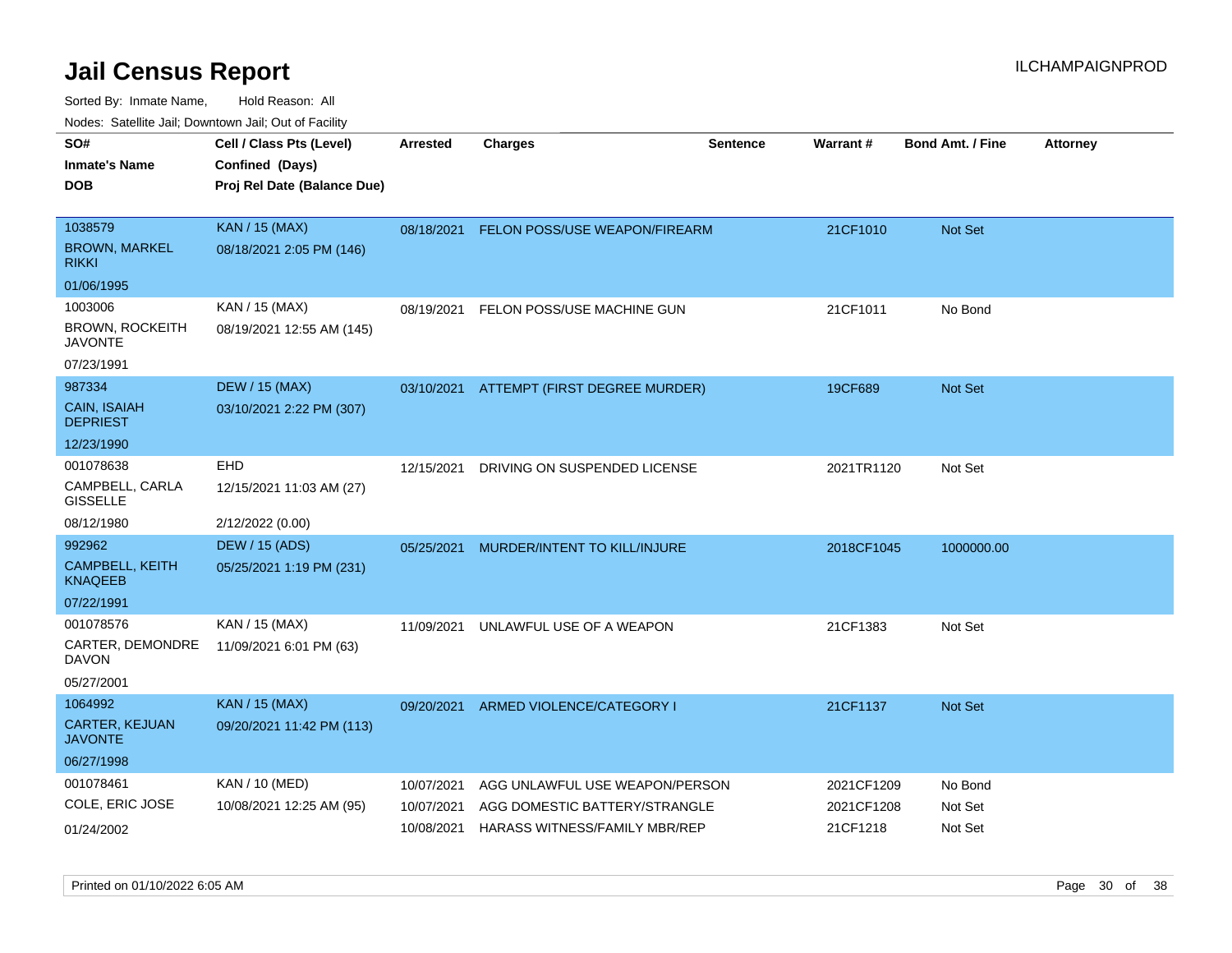| rouce. Calcillic Jali, Downtown Jali, Out of Facility |                                              |                 |                                         |                 |            |                         |                 |
|-------------------------------------------------------|----------------------------------------------|-----------------|-----------------------------------------|-----------------|------------|-------------------------|-----------------|
| SO#                                                   | Cell / Class Pts (Level)                     | <b>Arrested</b> | <b>Charges</b>                          | <b>Sentence</b> | Warrant#   | <b>Bond Amt. / Fine</b> | <b>Attorney</b> |
| <b>Inmate's Name</b>                                  | Confined (Days)                              |                 |                                         |                 |            |                         |                 |
| <b>DOB</b>                                            | Proj Rel Date (Balance Due)                  |                 |                                         |                 |            |                         |                 |
|                                                       |                                              |                 |                                         |                 |            |                         |                 |
| 57733                                                 | <b>KAN / 15 (SPH)</b>                        | 02/25/2020      | <b>HOMICIDE</b>                         |                 | 2020-CF250 | 2000000.00              |                 |
| <b>CRAIG, ANTOINE</b><br><b>DARRELL</b>               | 02/25/2020 4:08 PM (686)                     | 02/25/2020      | <b>FELON POSS/USE WEAPON/FIREARM</b>    |                 | 19CF-1827  | 80000.00                |                 |
| 10/09/1982                                            |                                              |                 |                                         |                 |            |                         |                 |
| 001077939                                             | DEW / 10 (MED)                               | 05/10/2021      | FIREARM/FOID INVALID/NOT ELIG           |                 | 21CF526    | No Bond                 |                 |
| <b>CROSS, PATRICK</b><br><b>DONTRELLE</b>             | 05/10/2021 7:31 PM (246)                     | 06/02/2021      | POSS STOLEN VEHICLE > \$25,000          |                 | 21CF612    | Not Set                 |                 |
| 11/07/2001                                            |                                              |                 |                                         |                 |            |                         |                 |
| 001077558                                             | <b>EHD</b>                                   |                 | 01/04/2022 DRIVING RVK/SUSP DUI/SSS 2ND |                 | 2021CF301  | Not Set                 |                 |
| DAVIS, RICHARD LEE                                    | 01/04/2022 9:17 AM (7)                       |                 |                                         |                 |            |                         |                 |
| 08/20/1984                                            | 2/2/2022 (0.00)                              |                 |                                         |                 |            |                         |                 |
| 1061304                                               | DEW / 15 (MAX)                               | 10/11/2021      | ARMED HABITUAL CRIMINAL                 |                 | 21CF1226   | No Bond                 |                 |
| DORRIS, KEMION                                        | 10/11/2021 7:30 PM (92)                      | 10/11/2021      | ARMED HABITUAL CRIMINAL                 |                 | 21CF1227   | No Bond                 |                 |
| <b>DAETOCE</b>                                        |                                              | 10/11/2021      | HOME INVASION/FIREARM                   |                 | 21CF1228   | No Bond                 |                 |
| 11/19/1997                                            |                                              |                 |                                         |                 |            |                         |                 |
| 60154                                                 | <b>EHD</b>                                   | 10/20/2021      | AGG DUI/LIC SUSP OR REVOKED             |                 | 2021cf261  | Not Set                 |                 |
| GARCIA-MEZA,<br><b>CARLOS</b>                         | 10/20/2021 9:23 AM (83)                      |                 |                                         |                 |            |                         |                 |
| 03/06/1983                                            | 1/16/2022 (0.00)                             |                 |                                         |                 |            |                         |                 |
| 986642                                                | EHD                                          | 12/14/2021      | DRIVING ON SUSPENDED LICENSE            |                 | 2020TR8374 | Not Set                 |                 |
| GARELLI, SAMMY<br><b>JOSEPH</b>                       | 12/14/2021 9:32 AM (28)                      |                 |                                         |                 |            |                         |                 |
| 06/24/1982                                            | 1/12/2022 (0.00)                             |                 |                                         |                 |            |                         |                 |
| 001077363                                             | <b>KAN / 25 (SPH)</b>                        | 10/30/2020      | <b>HOME INVASION/FIREARM</b>            |                 | 20CF1202   | 500000.00               |                 |
| <b>GARY, DAKOTA</b><br><b>TREVON</b>                  | 10/30/2020 10:41 AM (438)                    |                 |                                         |                 |            |                         |                 |
| 12/31/2001                                            |                                              |                 |                                         |                 |            |                         |                 |
| 1013012                                               | KAN / 15 (MAX)                               | 07/08/2021      | FELON POSS/USE FIREARM PRIOR            |                 | 21CF798    | Not Set                 |                 |
|                                                       | GARY, XAVIER LAMAR  07/08/2021 9:24 AM (187) | 07/08/2021      | ATTEMPT (FIRST DEGREE MURDER)           |                 | 2021CF790  | 1000000.00              |                 |
|                                                       |                                              | 07/08/2021      | FELON POSS/USE FIREARM PRIOR            |                 | 2020CF650  | 25000.00                |                 |
| 12/14/1991                                            |                                              |                 |                                         |                 |            |                         |                 |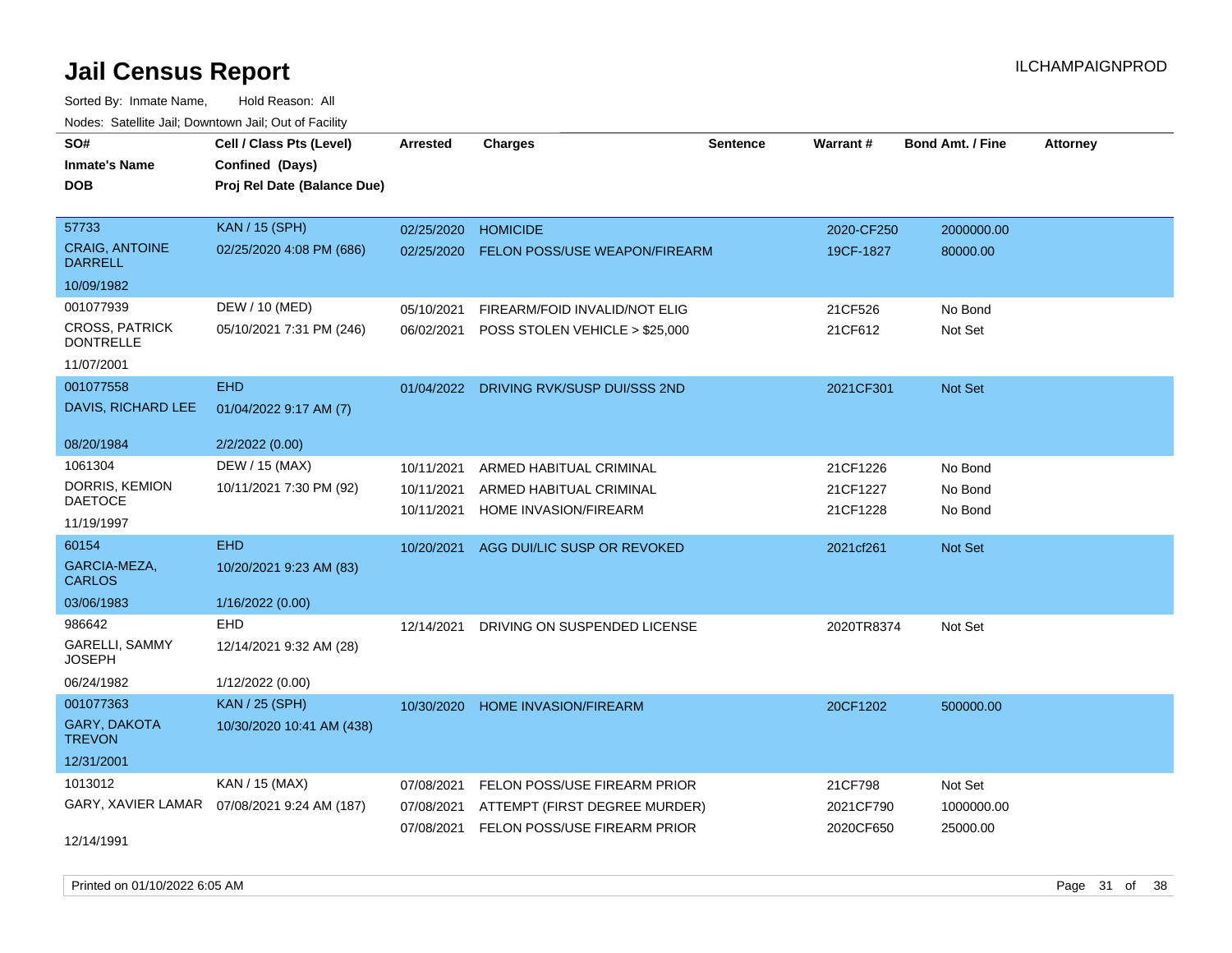| roaco. Odichile Jan, Downtown Jan, Out of Facility |                                                                            |                 |                                                                            |                 |            |                         |                 |
|----------------------------------------------------|----------------------------------------------------------------------------|-----------------|----------------------------------------------------------------------------|-----------------|------------|-------------------------|-----------------|
| SO#<br><b>Inmate's Name</b><br><b>DOB</b>          | Cell / Class Pts (Level)<br>Confined (Days)<br>Proj Rel Date (Balance Due) | <b>Arrested</b> | <b>Charges</b>                                                             | <b>Sentence</b> | Warrant#   | <b>Bond Amt. / Fine</b> | <b>Attorney</b> |
| 1065946                                            | <b>KAN / 10 (MED)</b>                                                      | 09/04/2021      |                                                                            |                 | 21CM407    |                         |                 |
| <b>GODBOLT, DESMOND</b><br><b>DEVONTAE</b>         | 09/04/2021 1:17 AM (129)                                                   | 09/04/2021      | <b>RESIST/OBSTRUCTING A PEACE OFFICEF</b><br>AGG BATTERY/DISCHARGE FIREARM |                 | 21CF1057   | Not Set<br>750000.00    |                 |
| 11/15/1997                                         |                                                                            |                 |                                                                            |                 |            |                         |                 |
| 1070118                                            | KAN / 15 (MAX)                                                             | 08/31/2021      | AGGRAVATED DOMESTIC BATTERY                                                |                 | 21CF1049   | No Bond                 |                 |
| <b>GRAHAM, CORTEZ</b><br><b>LAMON</b>              | 08/31/2021 9:32 PM (133)                                                   | 09/02/2021      | PROBATION VIOLATION                                                        |                 | 21CF55     | Not Set                 |                 |
| 03/31/1976                                         |                                                                            |                 |                                                                            |                 |            |                         |                 |
| 1000641                                            | <b>KAN</b> / 10 (MED)                                                      | 09/14/2021      | ARMED HABITUAL CRIMINAL                                                    |                 | 21CF1116   | No Bond                 |                 |
| <b>GRANT, CEDRIC</b><br><b>DYSHAWN</b>             | 09/14/2021 6:32 PM (119)                                                   |                 |                                                                            |                 |            |                         |                 |
| 01/03/1991                                         |                                                                            |                 |                                                                            |                 |            |                         |                 |
| 1076506                                            | KAN / 15 (MAX)                                                             | 09/17/2021      | AGG UUW/PERSON/CM THREAT VIOL                                              |                 | 21CF1131   | Not Set                 |                 |
|                                                    | GRAY, JAMARH EMERE 09/17/2021 10:41 AM (116)                               | 09/20/2021      | DOMESTIC BATTERY                                                           |                 | 21CM430    | Not Set                 |                 |
| 06/21/2003                                         |                                                                            |                 |                                                                            |                 |            |                         |                 |
| 973845                                             | <b>EHD</b>                                                                 | 12/21/2021      | DRIVING ON SUSPENDED LICENSE                                               |                 | 2021TR647  | Not Set                 |                 |
| <b>GRIFFITH, PRESTON</b><br><b>JOEL</b>            | 12/21/2021 10:42 AM (21)                                                   |                 |                                                                            |                 |            |                         |                 |
| 08/16/1982                                         | 1/19/2022 (0.00)                                                           |                 |                                                                            |                 |            |                         |                 |
| 986315                                             | <b>EHD</b>                                                                 | 01/04/2022      | DRIVING ON SUSPENDED LICENSE                                               |                 | 2020TR4725 | Not Set                 |                 |
| HARPER, DEMARKO<br><b>DEVAIL</b>                   | 01/04/2022 10:13 AM (7)                                                    |                 |                                                                            |                 |            |                         |                 |
| 09/04/1989                                         | 2/2/2022 (0.00)                                                            |                 |                                                                            |                 |            |                         |                 |
| 1041176                                            | <b>DEW / 15 (MAX)</b>                                                      | 10/05/2021      | <b>PAROLE REVOCATION</b>                                                   |                 |            | <b>Not Set</b>          |                 |
| HART, DAVEON<br>LATTEEF                            | 10/05/2021 10:35 AM (98)                                                   |                 |                                                                            |                 |            |                         |                 |
| 03/15/1996                                         |                                                                            |                 |                                                                            |                 |            |                         |                 |
| 1045186                                            | DEW / 15 (MAX)                                                             | 08/16/2021      | ARMED VIOLENCE/CATEGORY I                                                  |                 | 21CF934    | 1000000.00              |                 |
| HOLBROOK, JOHNNIE                                  | 08/16/2021 11:07 AM (148)                                                  | 08/16/2021      | FELON POSS/USE WEAPON/FIREARM                                              |                 | 19CF968    | Not Set                 |                 |
| MATHIS                                             |                                                                            | 08/16/2021      | AGG FLEEING POLICE/21 MPH OVER                                             |                 | 21CF988    | Not Set                 |                 |
| 07/19/1996                                         |                                                                            | 08/16/2021      | FELON POSS/USE WEAPON/FIREARM                                              |                 | 21CF989    | Not Set                 |                 |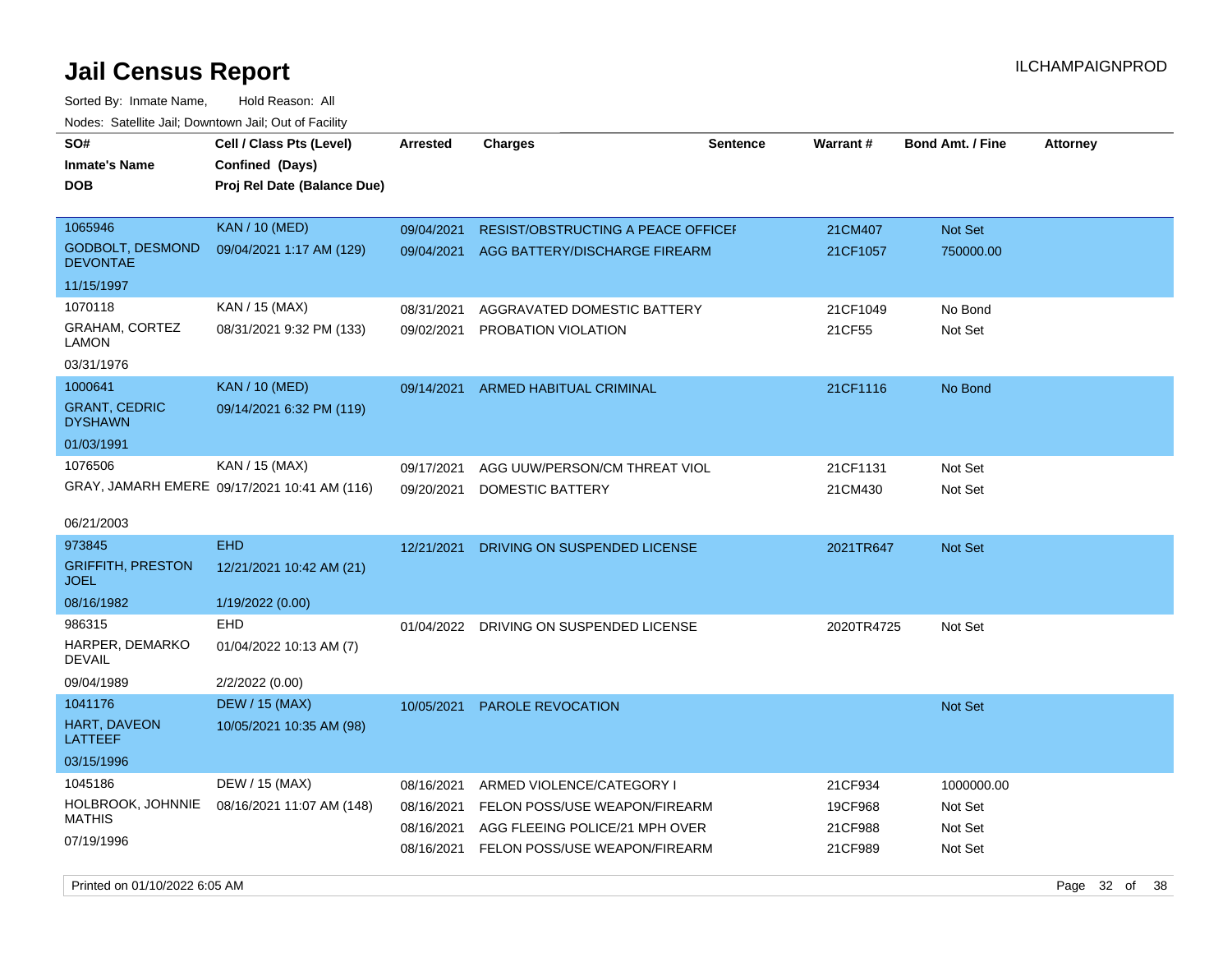| SO#<br><b>Inmate's Name</b><br><b>DOB</b> | Cell / Class Pts (Level)<br>Confined (Days)<br>Proj Rel Date (Balance Due) | Arrested   | <b>Charges</b>                       | <b>Sentence</b> | <b>Warrant#</b>         | <b>Bond Amt. / Fine</b> | Attorney |
|-------------------------------------------|----------------------------------------------------------------------------|------------|--------------------------------------|-----------------|-------------------------|-------------------------|----------|
| 001078146                                 | <b>DEW / 15 (MAX)</b>                                                      | 07/09/2021 | AGG BATTERY/DISCHARGE FIREARM        |                 | 21CF795                 | 1000000.00              |          |
| HUNT, TEIGAN<br><b>JAZAIREO</b>           | 07/09/2021 12:41 PM (186)                                                  | 07/09/2021 | ARMED ROBBERY/ARMED W/FIREARM        |                 | 21CF806                 | <b>Not Set</b>          |          |
| 05/14/2003                                |                                                                            |            |                                      |                 |                         |                         |          |
| 989743                                    | DEW / 15 (ADS)                                                             | 04/13/2021 | AGG DISCHARGE FIREARM/VEH/SCH        |                 | 21CF400                 | Not Set                 |          |
| JACKSON, STEVE<br>ALLEN                   | 04/13/2021 2:45 AM (273)                                                   | 04/13/2021 | AGGRAVATED DOMESTIC BATTERY          |                 | 21CF399                 | Not Set                 |          |
| 06/04/1991                                |                                                                            |            |                                      |                 |                         |                         |          |
| 50495                                     | <b>EHD</b>                                                                 | 08/10/2021 | DRIVING RVK/SUSP DUI/SSS 10-14       |                 | 2020CF997               | <b>Not Set</b>          |          |
| <b>JENKINS, ARNOLD</b><br><b>FARRIS</b>   | 08/10/2021 9:08 AM (154)                                                   | 08/10/2021 | DRIVING RVK/SUSP DUI/SSS 10-14       |                 | 2019CF1363              | Not Set                 |          |
| 04/19/1962                                | 2/4/2022 (0.00)                                                            |            |                                      |                 |                         |                         |          |
| 1076450                                   | DEW / 15 (MAX)                                                             | 06/25/2020 | AGG DISCHARGE OF A FIREARM           |                 | 6y/0m/0d (DOI 2020CF703 | Not Set                 |          |
| JONES, CARLOS<br><b>ANTONIO</b>           | 06/25/2020 2:13 PM (565)                                                   | 11/02/2020 | HOME INVASION/FIREARM                | 11y (DOC)       | 20CF1204                | No Bond                 |          |
| 11/18/2001                                |                                                                            |            |                                      |                 |                         |                         |          |
| 001078401                                 | <b>DEW / 10 (ADS)</b>                                                      | 09/19/2021 | UNLAWFUL VEHICULAR INVASION          |                 | 21CF1134                | Not Set                 |          |
| <b>KNIGHT, ERIC</b>                       | 09/19/2021 7:32 PM (114)                                                   | 09/19/2021 | HRSMT/THREATEN PERSON/KILL           |                 | 2021CF561               | 50000.00                |          |
| 07/11/1991                                |                                                                            | 09/21/2021 | <b>BURGLARY</b>                      |                 | 21CF1139                | Not Set                 |          |
| 1064445                                   | DEW / 15 (MAX)                                                             | 04/23/2021 | <b>FELON POSS/USE FIREARM/PAROLE</b> |                 | 21CF899                 | Not Set                 |          |
| LARUE, TERENCE                            | 04/23/2021 11:18 AM (263)                                                  | 04/23/2021 | AGG DISCHARGE FIREARM/OCC VEH        |                 | 2021CF295               | 500000.00               |          |
| <b>TRAMEL</b><br>12/23/1998               |                                                                            | 04/23/2021 | POSSESS 15<100 GRAMS COCAINE         |                 | 19CF1052                | 10000.00                |          |
| 001078237                                 | <b>KAN / 15 (ADS)</b>                                                      | 08/03/2021 | AGG DISCHARGE FIREARM/OCC VEH        |                 | 21CF928                 | No Bond                 |          |
| LAWS, TERON<br><b>RAMONTE</b>             | 08/03/2021 6:29 PM (161)                                                   |            |                                      |                 |                         |                         |          |
| 04/03/2001                                |                                                                            |            |                                      |                 |                         |                         |          |
| 001078470                                 | DEW / 15 (MAX)                                                             | 10/10/2021 | MURDER/INTENT TO KILL/INJURE         |                 | 21CF1221                | Not Set                 |          |
| LEE, AMAHRION<br>JA'MERE                  | 10/10/2021 1:23 PM (93)                                                    |            |                                      |                 |                         |                         |          |
| 11/05/2002                                |                                                                            |            |                                      |                 |                         |                         |          |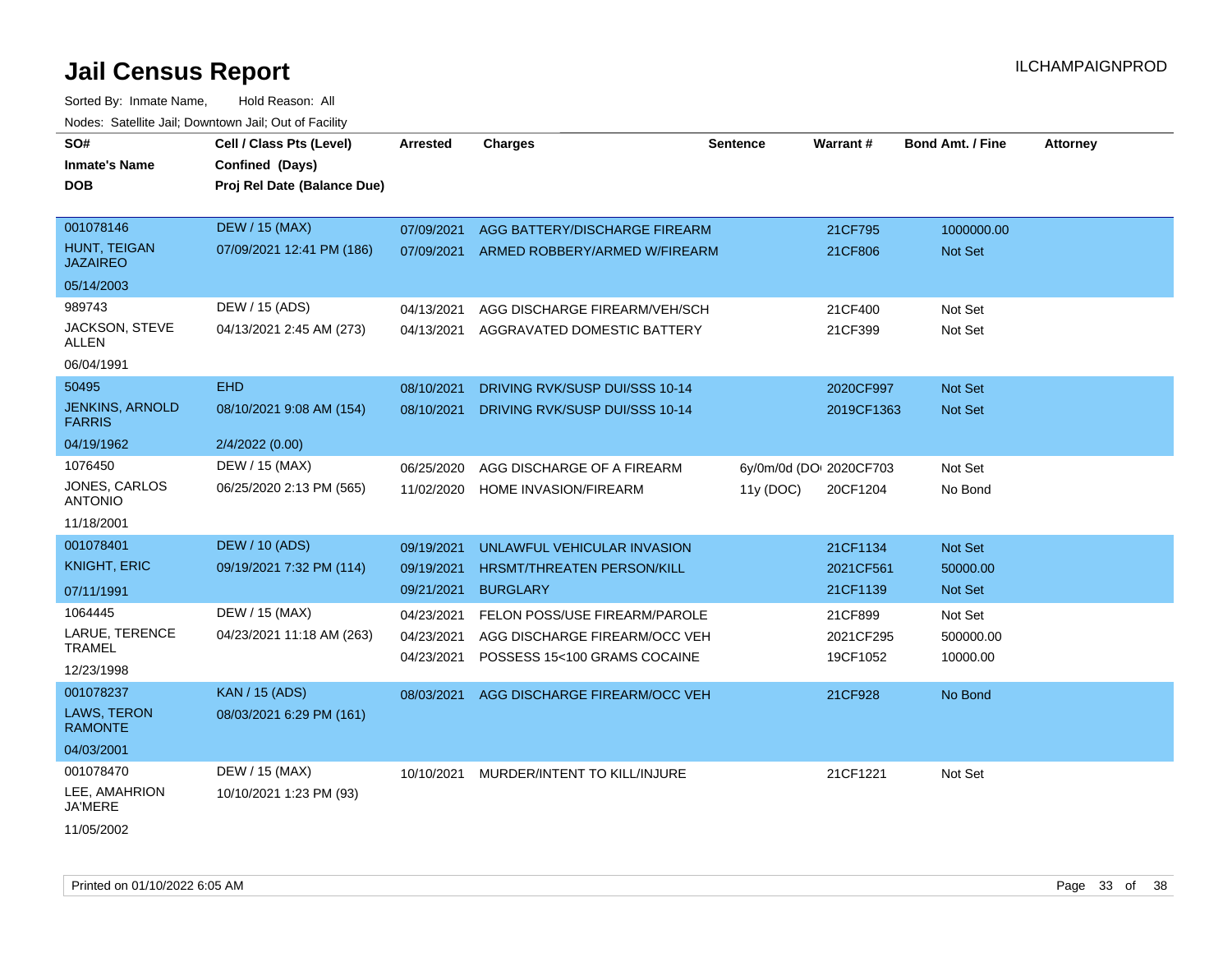Sorted By: Inmate Name, Hold Reason: All Nodes: Satellite Jail; Downtown Jail; Out of Facility

| SO#<br><b>Inmate's Name</b><br><b>DOB</b>                                              | Cell / Class Pts (Level)<br>Confined (Days)<br>Proj Rel Date (Balance Due) | <b>Arrested</b>          | <b>Charges</b>                                                            | <b>Sentence</b> | <b>Warrant#</b>          | <b>Bond Amt. / Fine</b> | <b>Attorney</b> |
|----------------------------------------------------------------------------------------|----------------------------------------------------------------------------|--------------------------|---------------------------------------------------------------------------|-----------------|--------------------------|-------------------------|-----------------|
| 56792<br>LILLARD, LAWRENCE<br><b>TYRONE</b>                                            | <b>DEW / 10 (MED)</b><br>02/02/2021 2:11 PM (343)                          | 02/02/2021<br>02/22/2021 | <b>ARMED HABITUAL CRIMINAL</b><br>DRIVING ON REVOKED LICENSE              |                 | 2021CF141<br>21TR426     | 500000.00<br>5000.00    |                 |
| 10/20/1982<br>001078575<br>MCLAURIN, KEYON A                                           | KAN / 10 (MED)<br>11/09/2021 12:41 PM (63)                                 | 11/09/2021               | <b>GUNRUNNING</b>                                                         |                 | 21CF1330                 | 750000.00               |                 |
| 11/19/2002<br>1011046<br><b>MILES, DARRION</b><br><b>ANTONIO KEVONTA</b><br>03/18/1990 | <b>KAN / 15 (ADS)</b><br>04/11/2021 12:46 AM (275)                         | 04/10/2021               | ATTEMPT (FIRST DEGREE MURDER)                                             |                 | 21CF392                  | <b>Not Set</b>          |                 |
| 001077278<br>MILLER, D'ANDRE<br>09/08/1986                                             | DEW / 15 (MAX)<br>10/06/2020 12:49 PM (462)                                | 10/06/2020<br>10/06/2020 | MURDER/INTENT TO KILL/INJURE<br>AGG FLEEING POLICE/21 MPH OVER            |                 | 2020CF146<br>2019CF1171  | 2000000.00<br>50000.00  |                 |
| 1026477<br>NEWBILL, DEVONTRE<br><b>LAMONT</b><br>11/22/1993                            | <b>KAN / 15 (ADS)</b><br>09/21/2021 2:27 AM (112)                          | 09/21/2021<br>09/22/2021 | AGG DISCHARGE FIREARM/OCC VEH<br>PROBATION VIOLATION                      |                 | 21CF1138<br>20CF577      | Not Set<br>Not Set      |                 |
| 1072907<br>NIKOLAEV, YEVGENIY<br>10/06/1983                                            | <b>KAN</b><br>07/14/2021 10:10 PM (181)                                    | 07/14/2021               | CRIMINAL DAMAGE <\$500/SCHOOL<br>07/14/2021 ATTEMPT (FIRST DEGREE MURDER) |                 | 2021CF840<br>2021-CF-832 | 5000.00<br>2000000.00   |                 |
| 001078558<br>PARRISH, DOMINIC<br><b>WALTER</b><br>08/23/2001                           | <b>DEW / 10 (MED)</b><br>11/03/2021 1:25 PM (69)                           | 11/03/2021               | UNLAWFUL USE OF A WEAPON                                                  |                 | 21CF1352                 | Not Set                 |                 |
| 001078063                                                                              | DEW / 15 (MAX)<br>PERRY, ROBERT Junior 06/15/2021 4:37 PM (210)            | 06/15/2021<br>06/15/2021 | AGG CRIM SEX ASSAULT/WEAPON<br><b>ROBBERY</b>                             |                 | 2021CF678<br>2021CF159   | 1000000.00<br>25000.00  |                 |

12/21/1990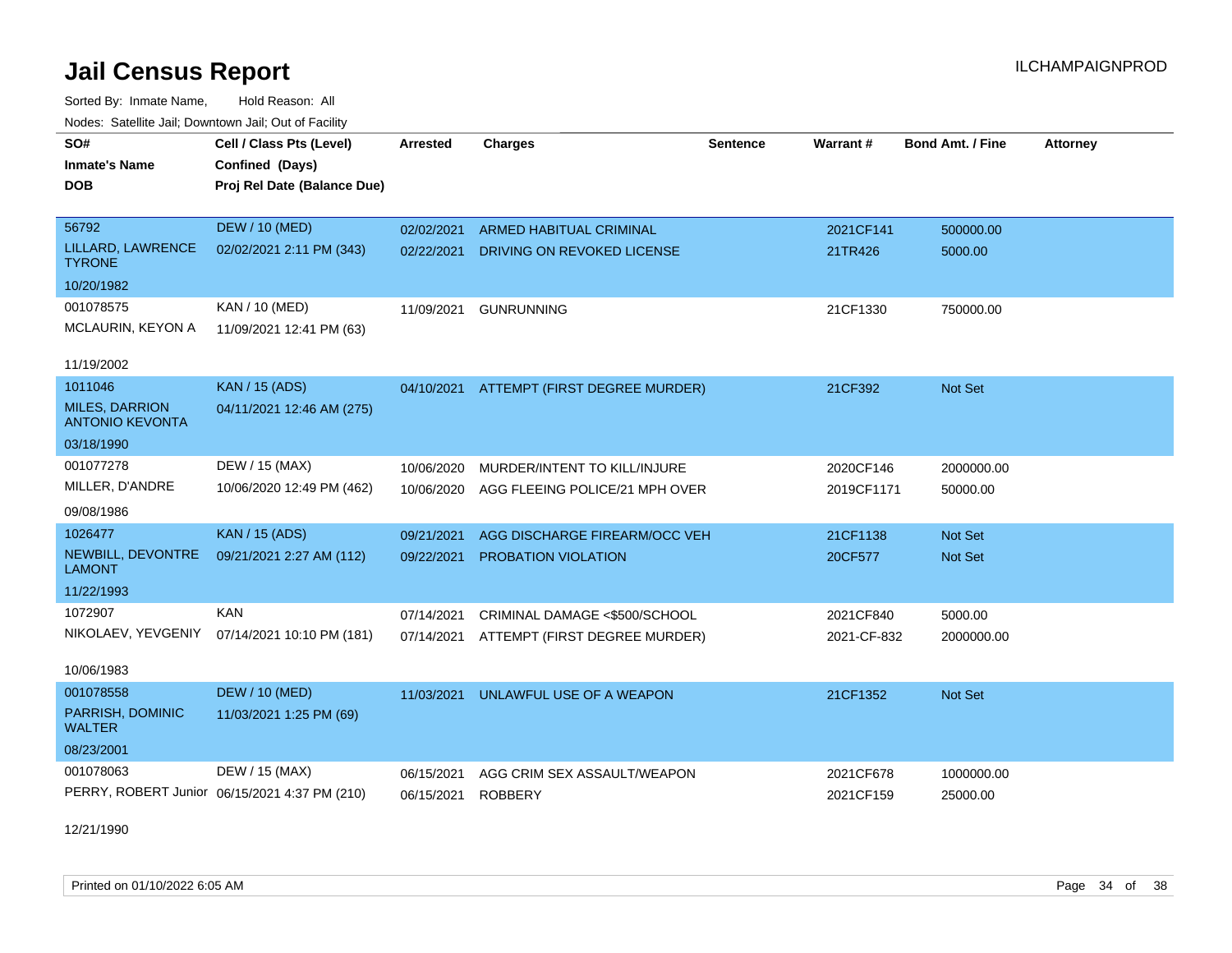| SO#                              | Cell / Class Pts (Level)                    | <b>Arrested</b> | <b>Charges</b>                 | <b>Sentence</b> | <b>Warrant#</b> | <b>Bond Amt. / Fine</b> | <b>Attorney</b> |
|----------------------------------|---------------------------------------------|-----------------|--------------------------------|-----------------|-----------------|-------------------------|-----------------|
| <b>Inmate's Name</b>             | Confined (Days)                             |                 |                                |                 |                 |                         |                 |
| <b>DOB</b>                       | Proj Rel Date (Balance Due)                 |                 |                                |                 |                 |                         |                 |
|                                  |                                             |                 |                                |                 |                 |                         |                 |
| 001077614                        | KAN / 15 (MAX)                              | 01/17/2021      | ATTEMPT (FIRST DEGREE MURDER)  |                 | 21CF66          | Not Set                 |                 |
| <b>DEVON</b>                     | ROBINSON, DONTRELL 01/17/2021 3:08 PM (359) |                 |                                |                 |                 |                         |                 |
| 09/22/2002                       |                                             |                 |                                |                 |                 |                         |                 |
| 1061216                          | KAN / 10 (MED)                              | 06/22/2021      | <b>HOME INVASION/FIREARM</b>   |                 | 21CF727         | Not Set                 |                 |
| RUNGE, ANDRE<br><b>MARSEAN</b>   | 06/22/2021 4:42 PM (203)                    |                 |                                |                 |                 |                         |                 |
| 12/05/1997                       |                                             |                 |                                |                 |                 |                         |                 |
| 650295                           | <b>PIA / 50 (MAX)</b>                       | 04/22/2020      | <b>CRIMINAL SEXUAL ASSAULT</b> |                 | 2020-CF407      | 750000.00               |                 |
| SANDAGE, JERALD                  | 04/22/2020 6:30 AM (629)                    | 04/22/2020      | <b>CRIMINAL SEXUAL ASSAULT</b> |                 | 2020-CF408      | 750000.00               |                 |
| <b>EUGENE</b>                    |                                             | 04/22/2020      | <b>CRIMINAL SEXUAL ABUSE</b>   |                 | 2020-CF409      | 750000.00               |                 |
| 06/07/1971                       |                                             | 04/22/2020      | <b>CRIMINAL SEXUAL ASSAULT</b> |                 | 2020-CF410      | 750000.00               |                 |
|                                  |                                             | 04/22/2020      | OFFICIAL MISCONDUCT            |                 | 2019-CF1811     | 25000.00                |                 |
| 50614                            | EHD                                         | 12/15/2021      | DRIVING RVK/SUSP DUI/SSS 3RD   |                 | 2021CF677       | Not Set                 |                 |
| SANFORD, AMBER<br><b>NICOLE</b>  | 12/15/2021 10:18 AM (27)                    |                 |                                |                 |                 |                         |                 |
| 12/07/1979                       | 1/12/2022 (0.00)                            |                 |                                |                 |                 |                         |                 |
| 1062194                          | <b>DEW / 15 (MAX)</b>                       | 02/27/2020      | MURDER/OTHER FORCIBLE FELONY   |                 | 20CF-247        | 1000000.00              |                 |
| SIMMONS, MICHAEL<br><b>JAMAL</b> | 02/27/2020 1:11 PM (684)                    | 09/23/2020      | AGG BATTERY/DISCHARGE FIREARM  |                 | 20CF1061        | <b>Not Set</b>          |                 |
| 11/03/1997                       |                                             |                 |                                |                 |                 |                         |                 |
| 001078115                        | KAN / 15 (MAX)                              | 07/01/2021      | ARMED VIOLENCE/CATEGORY I      |                 | 21CF772         | Not Set                 |                 |
| SMITH, JAMES<br>NASHAUN, Junior  | 07/01/2021 2:44 PM (194)                    | 07/30/2021      | DRIVING ON SUSPENDED LICENSE   |                 | 21TR5804        | 1500.00                 |                 |
| 09/18/2000                       |                                             |                 |                                |                 |                 |                         |                 |
| 001077868                        | <b>DEW / 15 (MAX)</b>                       | 04/21/2021      | ARMED ROBBERY/ARMED W/FIREARM  |                 | 21CF445         | <b>Not Set</b>          |                 |
| SPEARMENT.<br><b>KENTRELL</b>    | 04/21/2021 9:48 PM (265)                    | 08/19/2021      | FLEEING/ATTEMPT ELUDE OFFICER  |                 | 2021TR1053      | 1000.00                 |                 |
| 01/21/2002                       |                                             |                 |                                |                 |                 |                         |                 |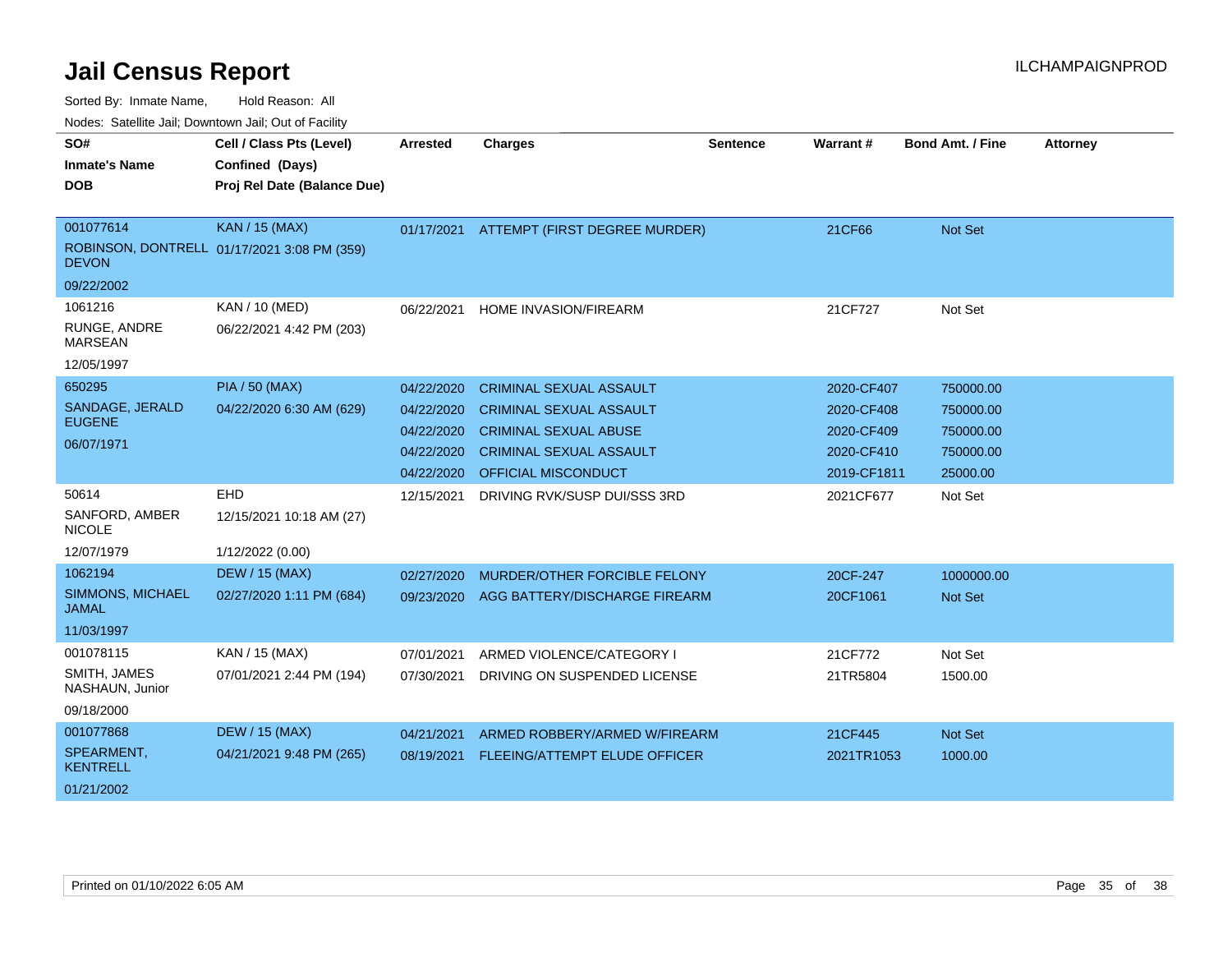| ivuuto. Galeinle Jan, Downlown Jan, Oul of Facility |                                               |                 |                                |                        |            |                         |                 |
|-----------------------------------------------------|-----------------------------------------------|-----------------|--------------------------------|------------------------|------------|-------------------------|-----------------|
| SO#                                                 | Cell / Class Pts (Level)                      | <b>Arrested</b> | <b>Charges</b>                 | <b>Sentence</b>        | Warrant#   | <b>Bond Amt. / Fine</b> | <b>Attorney</b> |
| <b>Inmate's Name</b>                                | Confined (Days)                               |                 |                                |                        |            |                         |                 |
| <b>DOB</b>                                          | Proj Rel Date (Balance Due)                   |                 |                                |                        |            |                         |                 |
|                                                     |                                               |                 |                                |                        |            |                         |                 |
| 001077854                                           | <b>EHD</b>                                    | 09/15/2021      | DRIVING RVK/SUSP DUI/SSS 4-9   |                        | 2021CF306  | Not Set                 |                 |
| STUKINS, DANNY RAY                                  | 09/15/2021 10:17 AM (118)                     |                 |                                |                        |            |                         |                 |
| 07/05/1985                                          | 3/13/2022 (0.00)                              |                 |                                |                        |            |                         |                 |
| 1046632                                             | KAN / 15 (MAX)                                | 09/14/2021      | ARMED VIOLENCE/CATEGORY II     |                        | 21CF912    | 750000.00               |                 |
|                                                     | TATE, JAVON MARQUIS 09/14/2021 12:10 PM (119) |                 |                                |                        |            |                         |                 |
| 08/10/1996                                          |                                               |                 |                                |                        |            |                         |                 |
| 1033031                                             | <b>KAN / 15 (MAX)</b>                         | 08/19/2020      | *AGG BATTERY W/FIREARM/PERSON  |                        | 2020-CF923 | 500000.00               |                 |
| <b>TOMS, ANDREW</b><br><b>CHUCKY</b>                | 08/19/2020 5:59 PM (510)                      |                 |                                |                        |            |                         |                 |
| 09/28/1978                                          |                                               |                 |                                |                        |            |                         |                 |
| 27007                                               | KAN / 15 (MAX)                                | 09/19/2021      | DOMESTIC BATTERY/OTHER PRIOR   | 2y/0m/0d (DOI 21CF1133 |            | No Bond                 |                 |
| TUELL, ROBERT<br><b>STEPHEN</b>                     | 09/19/2021 9:51 AM (114)                      |                 |                                |                        |            |                         |                 |
| 09/25/1967                                          |                                               |                 |                                |                        |            |                         |                 |
| 001078263                                           | <b>KAN / 10 (ADS)</b>                         | 08/11/2021      | AGG FLEEING POLICE/21 MPH OVER | 15m (DOC)              |            | 200000.00               |                 |
| <b>TURK, BRANDON</b><br><b>LARSHAWN</b>             | 08/11/2021 6:23 PM (153)                      |                 |                                |                        |            |                         |                 |
| 10/18/1995                                          |                                               |                 |                                |                        |            |                         |                 |
| 001078386                                           | <b>KAN / 10 (MED)</b>                         | 09/14/2021      | POSSESSION OF STOLEN FIREARM   |                        | 2021CF1099 | 250000.00               |                 |
| TURNER, AMARIO                                      | 09/14/2021 11:42 PM (119)                     |                 |                                |                        |            |                         |                 |
| 09/23/2002                                          |                                               |                 |                                |                        |            |                         |                 |
| 1040925                                             | <b>KAN / 10 (MED)</b>                         | 10/05/2021      | AGG BATTERY/DISCHARGE FIREARM  |                        | 2021CF1105 | 1000000.00              |                 |
| <b>WEATHERALL,</b><br>JOHNNY EARL JAMES             | 10/05/2021 4:17 PM (98)                       |                 |                                |                        |            |                         |                 |
| 04/29/1994                                          |                                               |                 |                                |                        |            |                         |                 |
| 1062558                                             | DEW / 10 (MED)                                | 10/02/2021      | FELON POSS/USE WEAPON/FIREARM  |                        | 21CF1185   | Not Set                 |                 |
| WELLS, JIAMANTE<br>AMORE                            | 10/02/2021 8:29 PM (101)                      |                 |                                |                        |            |                         |                 |
| 09/02/1995                                          |                                               |                 |                                |                        |            |                         |                 |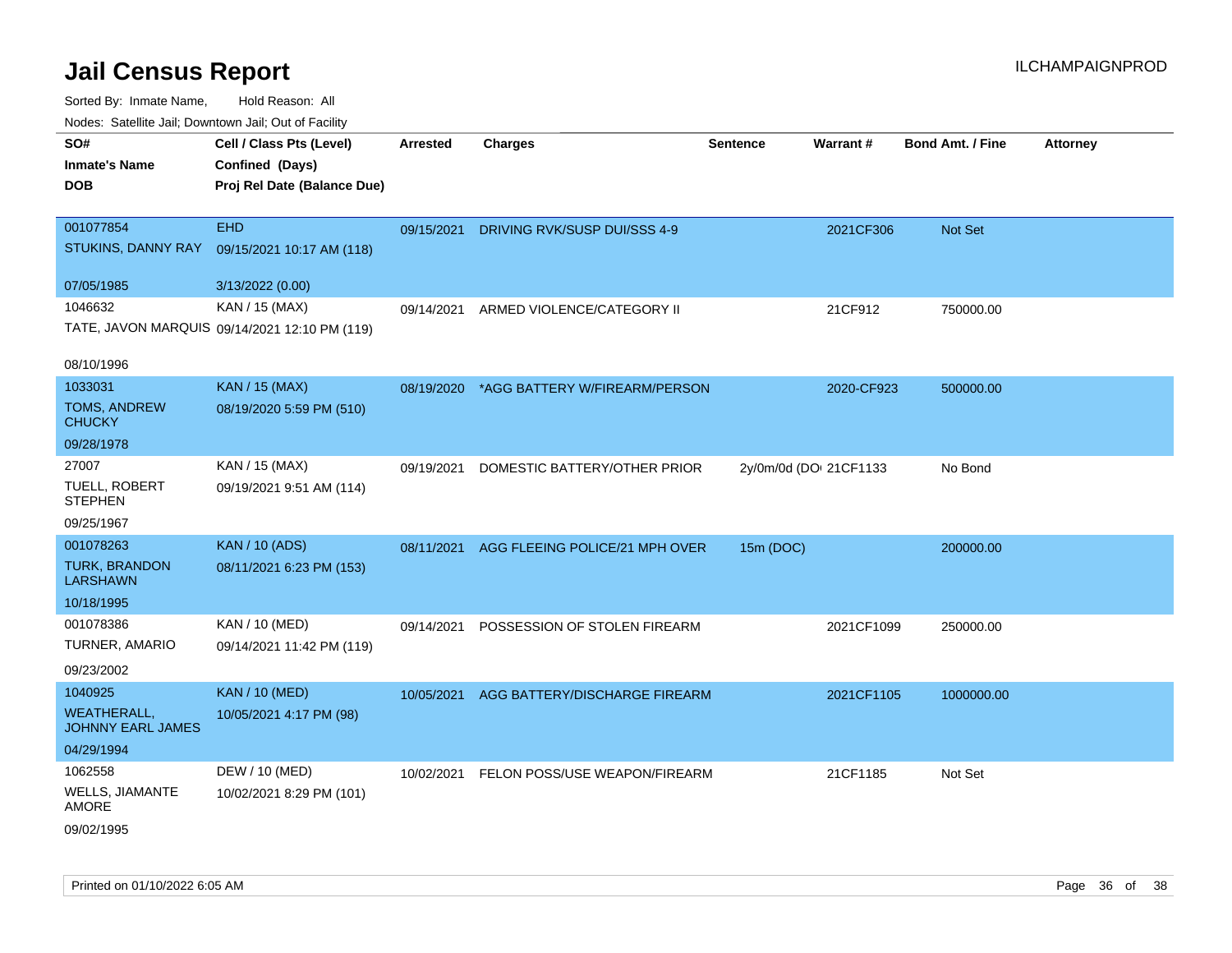| SO#                                        | Cell / Class Pts (Level)    | Arrested   | <b>Charges</b>                       | <b>Sentence</b> | Warrant#      | <b>Bond Amt. / Fine</b> | <b>Attorney</b> |
|--------------------------------------------|-----------------------------|------------|--------------------------------------|-----------------|---------------|-------------------------|-----------------|
| <b>Inmate's Name</b>                       | Confined (Days)             |            |                                      |                 |               |                         |                 |
| <b>DOB</b>                                 | Proj Rel Date (Balance Due) |            |                                      |                 |               |                         |                 |
|                                            |                             |            |                                      |                 |               |                         |                 |
| 1002033                                    | <b>KAN / 15 (MAX)</b>       | 09/08/2021 | <b>OBSTRCT JUSTICE/LEAVE STATE</b>   |                 | 2021-CF-AWOW  | <b>Not Set</b>          |                 |
| <b>WEST, ANTONIO</b>                       | 09/08/2021 11:01 PM (125)   | 09/08/2021 | ARMED VIOLENCE/CATEGORY I            |                 | 2021-CF-AWOW  | <b>Not Set</b>          |                 |
| <b>DEONTA</b>                              |                             | 09/08/2021 | DRIVING ON SUSPENDED LICENSE         |                 | 2019-TR-11944 | 5000.00                 |                 |
|                                            |                             | 09/08/2021 | ARMED ROBBERY/ARMED W/FIREARM        |                 | 2020-CF-1406  | 500000.00               |                 |
|                                            |                             | 09/08/2021 | AGG UNLAWFUL USE OF WEAPON/VEH       |                 | 2021-CF-AWOW  | <b>Not Set</b>          |                 |
| 04/15/1992                                 |                             |            |                                      |                 |               |                         |                 |
| 1022068                                    | DEW / 15 (ADS)              | 10/10/2021 | FELON POSS/USE WEAPON/FIREARM        |                 | 21CF1212      | Not Set                 |                 |
| <b>WILKINS, MICHAEL</b><br>CARL            | 10/10/2021 5:07 AM (93)     |            |                                      |                 |               |                         |                 |
| 07/10/1992                                 |                             |            |                                      |                 |               |                         |                 |
| 001077508                                  | <b>DEW / 15 (ADS)</b>       | 12/10/2020 | MURDER/STRONG PROB KILL/INJURE       | 55y (DOC)       | 2020CF1293    | No Bond                 |                 |
| <b>WILLIAMS, CALVIN</b><br><b>TIMOTHY</b>  | 12/10/2020 8:55 PM (397)    |            |                                      |                 |               |                         |                 |
| 10/23/2002                                 |                             |            |                                      |                 |               |                         |                 |
| 539662                                     | KAN / 10 (MED)              | 08/14/2021 | AGGRAVATED BATTERY                   |                 | 21CF979       | No Bond                 |                 |
| WILLIAMS, JAVONTAE                         | 08/14/2021 1:28 AM (150)    | 08/14/2021 | AGGRAVATED DOMESTIC BATTERY          |                 | 2020CF1098    | 25000.00                |                 |
| <b>DEMAR</b>                               |                             | 08/14/2021 | DOM BTRY/CONTACT/1-2 PRECONV         |                 | 2021CF770     | 250000.00               |                 |
| 07/28/1991                                 |                             | 08/14/2021 | <b>CITY OV ARREST</b>                |                 | 2017OV893     | 1000.00                 |                 |
| 1037579                                    | <b>KAN / 10 (MED)</b>       | 08/17/2021 | <b>FELON POSS/USE WEAPON/FIREARM</b> |                 | 2019CF73      | No Bond                 |                 |
| <b>WILLIAMS, STEVEN</b><br>PATRICK, Second | 08/17/2021 8:16 PM (147)    |            |                                      |                 |               |                         |                 |
| 11/25/1994                                 |                             |            |                                      |                 |               |                         |                 |
| 001078632                                  | <b>EHD</b>                  | 12/01/2021 | DRIVING ON SUSPENDED LICENSE         |                 | 2021TR1420    | Not Set                 |                 |
| <b>WILSON, CIERRA</b><br>LYNAI             | 12/01/2021 10:27 AM (41)    |            |                                      |                 |               |                         |                 |
| 03/24/1992                                 | 1/14/2022 (0.00)            |            |                                      |                 |               |                         |                 |
| 545746                                     | <b>KAN</b> / 15 (ADS)       | 08/07/2021 | FELON POSS/USE WEAPON/FIREARM        |                 | 21CF949       | Not Set                 |                 |
| <b>WOODS, MICHAEL</b>                      | 08/07/2021 8:40 AM (157)    | 08/07/2021 | <b>BURGLARY</b>                      |                 | 2020CF597     | 50000.00                |                 |
| <b>LACKENDRICK</b>                         |                             |            | 08/07/2021 WARRANT OUT OF COUNTY     |                 | 2020TR9119    | 5000.00                 |                 |
| 10/06/1996                                 |                             |            |                                      |                 |               |                         |                 |